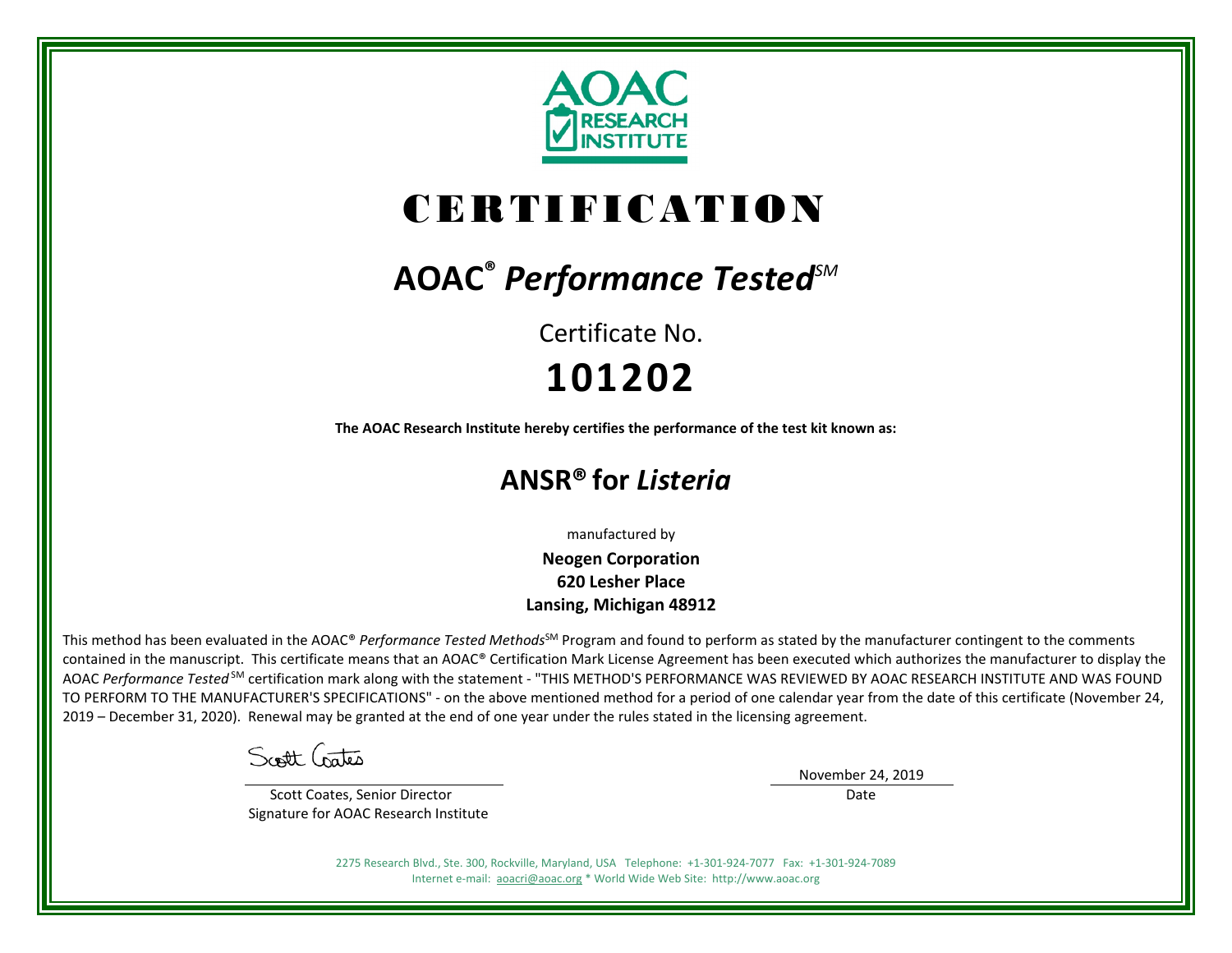| <b>METHOD AUTHORS</b><br><b>ORIGINAL VALIDATION: Michael Wendorf, Lisa Pinkava,</b><br>Karen Luplow, Edan Hosking, Paul Norton, Mark Mozola, and<br>Jennifer Rice<br>MODIFICATION MAY 2015: Oscar Caballero, Susan Alles, Quynh-Nhi<br>Le, R. Lucas Gray, Edan Hosking, Lisa Pinkava, Paul Norton, Jerry<br>Tolan, Mark Mozola, and Jennifer Rice<br><b>MODIFICATION JUNE 2017: Susan Alles, Evan Meister, Edan</b><br>Hosking, Eric Tovar, Rebecca Shaulis, Mark Schonfeld, Lei Zhang, Lin<br>Li, Preetha Biswas, Mark Mozola, and Robert Donofrio                                                                                                                                                                                                                                                                                                                                                                                                                                                                                                               | <b>SUBMITTING COMPANY</b><br><b>Neogen Corporation</b><br>620 Lesher Pl.<br>Lansing, MI 48912                                                                                                                                                                                                                                                                                                                                                                                                                                                                                                                                                                                                                                                                                                                                                                                                                                                                                                                                                                                                                                                                                                                       |
|-------------------------------------------------------------------------------------------------------------------------------------------------------------------------------------------------------------------------------------------------------------------------------------------------------------------------------------------------------------------------------------------------------------------------------------------------------------------------------------------------------------------------------------------------------------------------------------------------------------------------------------------------------------------------------------------------------------------------------------------------------------------------------------------------------------------------------------------------------------------------------------------------------------------------------------------------------------------------------------------------------------------------------------------------------------------|---------------------------------------------------------------------------------------------------------------------------------------------------------------------------------------------------------------------------------------------------------------------------------------------------------------------------------------------------------------------------------------------------------------------------------------------------------------------------------------------------------------------------------------------------------------------------------------------------------------------------------------------------------------------------------------------------------------------------------------------------------------------------------------------------------------------------------------------------------------------------------------------------------------------------------------------------------------------------------------------------------------------------------------------------------------------------------------------------------------------------------------------------------------------------------------------------------------------|
|                                                                                                                                                                                                                                                                                                                                                                                                                                                                                                                                                                                                                                                                                                                                                                                                                                                                                                                                                                                                                                                                   |                                                                                                                                                                                                                                                                                                                                                                                                                                                                                                                                                                                                                                                                                                                                                                                                                                                                                                                                                                                                                                                                                                                                                                                                                     |
| KIT NAME(S)<br>ANSR® for Listeria                                                                                                                                                                                                                                                                                                                                                                                                                                                                                                                                                                                                                                                                                                                                                                                                                                                                                                                                                                                                                                 | <b>CATALOG NUMBERS</b><br>9821, 9871                                                                                                                                                                                                                                                                                                                                                                                                                                                                                                                                                                                                                                                                                                                                                                                                                                                                                                                                                                                                                                                                                                                                                                                |
| <b>INDEPENDENT LABORATORY</b><br>Q Laboratories, Inc.<br>1400 Harrison Avenue<br>Cincinnati, OH 45214<br><b>USA</b>                                                                                                                                                                                                                                                                                                                                                                                                                                                                                                                                                                                                                                                                                                                                                                                                                                                                                                                                               | <b>AOAC EXPERTS AND PEER REVIEWERS</b><br>Yi Chen <sup>1, 4</sup> , Elliot Ryser <sup>2</sup> , Joseph Odumeru <sup>3</sup><br><sup>1</sup> US Food and Drug Administration, Center for Food Safety and Applied Nutrition, College<br>Park, MD, USA<br><sup>2</sup> Michigan State University, East Lansing, MI, USA<br><sup>3</sup> University of Guelph, Guelph, Ontario, Canada<br><sup>4</sup> Modifications: May 2015, June 2017                                                                                                                                                                                                                                                                                                                                                                                                                                                                                                                                                                                                                                                                                                                                                                               |
|                                                                                                                                                                                                                                                                                                                                                                                                                                                                                                                                                                                                                                                                                                                                                                                                                                                                                                                                                                                                                                                                   |                                                                                                                                                                                                                                                                                                                                                                                                                                                                                                                                                                                                                                                                                                                                                                                                                                                                                                                                                                                                                                                                                                                                                                                                                     |
| <b>APPLICABILITY OF METHOD</b><br>TARGET ORGANISM(S) - Listeria spp. Detection of L. grayi is<br>variable depending on the ability of the individual strains to grow in<br>the selective enrichment medium.<br>MATRICES – (MLG 8.07): stainless steel (4 x 4 sponge), plastic (1 x 1<br>swab), sealed concrete (4 x 4 sponge), ceramic tile (1 x 1 swab),<br>rubber (4 x 4 sponge)<br>SEPTEMBER 2013 LEVEL 3 MODIFICATION: (BAM Ch. 10 2011, 25 g<br>samples) Pasteurized 2% milk, Mexican-style cheese, ice cream,<br>smoked salmon, lettuce, cantaloupe, guacamole<br>(MLG 8.09): pasteurized liquid egg (25 g)<br>MAY 2015 LEVEL 3 MODIFICATION: BAM Ch. 10 (2011): Queso<br>fresco (25 g), cantaloupe (25 g)<br>MLG 8.09: hot dogs (125 g)<br>JUNE 2017 LEVEL 2 MODIFICATION: BAM Ch. 10 (2016): Queso<br>fresco (25 g), cantaloupe (25 g), stainless steel (4 x 4 sponge)<br>MLG 8.10: hot dogs (125 g)<br>PERFORMANCE CLAIMS - Performance equivalent to that of the<br>FDA/BAM or the USDA/MLG reference culture methods as<br>determined by POD analysis. | <b>REFERENCE METHODS</b><br><b>Original Validation</b><br>USDA-FSIS (2009) Microbiology Laboratory Guidebook, chapter 8.07<br>http://www.fsis.usda.gov/PDF/MLG_8_07.pdf (3)<br>Matrix Extension September 2013 and May 2015<br>US FDA (2011) Bacteriological Analytical Manual, chapter 10<br>http://www.fda.gov/Food/FoodScienceResearch/LaboratoryMethods/ucm071400.htm<br>USDA-FSIS (2012) Microbiology Laboratory Guidebook, chapter 8.09 (5)<br>http://www.fsis.usda.gov/wps/wcm/connect/1710bee8-76b9-4e6c-92fc-<br>fdc290dbfa92/MLG-8.pdf?MOD=AJPERES (6)<br><b>Matrix Extension June 2017</b><br>USDA-FSIS (2017) Isolation and identification of Listeria monocytogenes from red meat,<br>poultry and egg products, ready-to-eat siluriformes (fish) and environmental samples.<br>Microbiology Laboratory Guidebook, chapter 8.10<br>https://www.fsis.usda.gov/wps/wcm/connect/1710bee8-76b9-4e6c-92fc-<br>fdc290dbfa92/MLG-8.pdf?MOD=AJPERES (Accessed February 2017) (9)<br>US FDA (2017) Detection and enumeration of Listeria monocytogenes in foods.<br><b>Bacteriological Analytical Manual, chapter 10</b><br>https://www.fda.gov/Food/FoodScienceResearch/LaboratoryMethods/ucm070149.htm<br>(10) |
|                                                                                                                                                                                                                                                                                                                                                                                                                                                                                                                                                                                                                                                                                                                                                                                                                                                                                                                                                                                                                                                                   |                                                                                                                                                                                                                                                                                                                                                                                                                                                                                                                                                                                                                                                                                                                                                                                                                                                                                                                                                                                                                                                                                                                                                                                                                     |
| <b>ORIGINAL CERTIFICATION DATE</b><br>October 24, 2012                                                                                                                                                                                                                                                                                                                                                                                                                                                                                                                                                                                                                                                                                                                                                                                                                                                                                                                                                                                                            | <b>CERTIFICATION RENEWAL RECORD</b><br><b>Renewed Annually Through December 2020</b>                                                                                                                                                                                                                                                                                                                                                                                                                                                                                                                                                                                                                                                                                                                                                                                                                                                                                                                                                                                                                                                                                                                                |
| <b>METHOD MODIFICATION RECORD</b><br>September 23, 2013<br>1.                                                                                                                                                                                                                                                                                                                                                                                                                                                                                                                                                                                                                                                                                                                                                                                                                                                                                                                                                                                                     | <b>SUMMARY OF MODIFICATION</b><br>Matrix modification (Level 3) to include pasteurized liquid egg,<br>1.                                                                                                                                                                                                                                                                                                                                                                                                                                                                                                                                                                                                                                                                                                                                                                                                                                                                                                                                                                                                                                                                                                            |

- **2. May 2015 Level 3**
- **3. June 2017 Level 2**
- **4. December 2018 Level 1**
- **5. November 2019 Level 1**

**Under this AOAC®** *Performance TestedSM* **License Number, 101202 this method is distributed by: NONE**

- **1. Matrix modification (Level 3) to include pasteurized liquid egg, pasteurized 2% milk, Mexican-style cheese, ice cream, smoked salmon, bagged lettuce, cantaloupe, and guacamole**
- **2. Minor formulation/procedural changes and alternative enrichment medium**
- **3. Reagent formulation change to the amplification reagent master mix**
- **4. Editorial changes**
- **5. Editorial changes**

**Under this AOAC®** *Performance TestedSM* **License Number, 101202 this method is distributed as: NONE**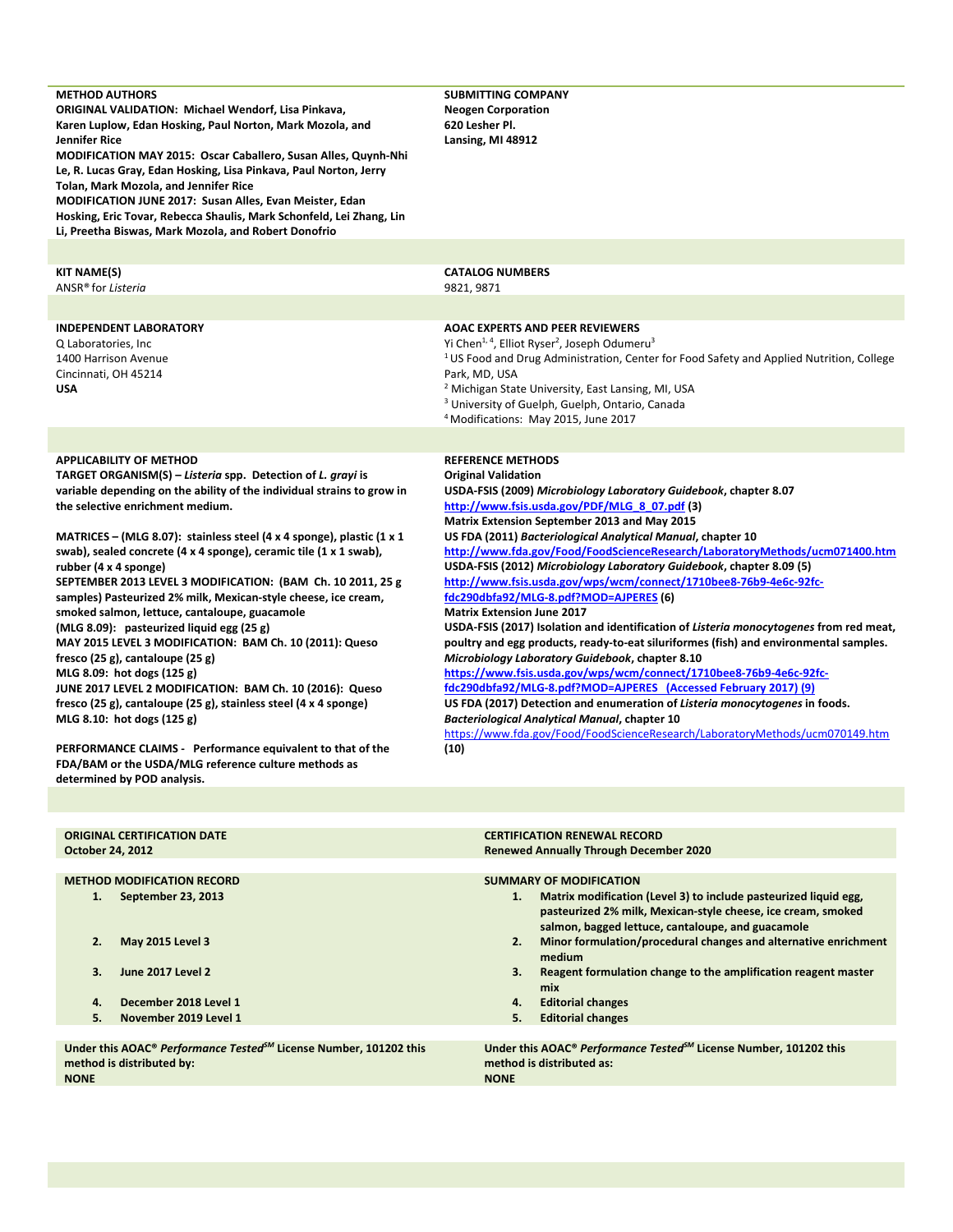#### **PRINCIPLE OF THE METHOD (1)**

ANSR Listeria is a new isothermal nucleic acid amplification assay based on the nicking enzyme amplification reaction (NEAR™) technology [2]. Single-stranded DNA is produced from target *Listeria* ribosomal RNA through the action of reverse transcriptase. This complementary DNA then serves as target for the amplification reaction. The amplification mechanism involves binding of an oligonucleotide "template" to a specific sequence of target DNA. The template contains a recognition site for a specific endonuclease. The nicked strand is recognized as damaged and repaired by the action of a thermostable DNA polymerase, displacing the original strand with the newly-synthesized repaired portion. This displaced DNA "product" then binds to a second template and the same reactions lead to

formation of a second product. The second product is homologous to the target sequence and is detected using a specific molecular beacon probe. A fluorescent signal is generated in real time, with amplification and detection complete within 20 minutes. The entire assay is conducted at a constant temperature of 56°C using a temperature-controlled fluorescence detection instrument. Assay software analyzes the fluorescent signal over time; a data interpretation algorithm interprets results as negative, positive, or invalid based on baseline, rate-of-change, and other criteria. The ANSR reagents are provided in a ready-to-use lyophilized form and include all enzymes, oligonucleotide templates, molecular beacon probe, and other factors required for the reverse transcription, amplification, and detection reactions. Each tube of ANSR reagent also contains an internal positive control, signaling in a second fluorescence channel irrespective of the presence of target DNA, and indicating proper functioning of the amplification reagents.

#### **DISCUSSION OF THE VALIDATION STUDY (1)**

Results of the internal and independent laboratory studies show that ANSR *Listeria* is an effective procedure for detection of *Listeria* spp. in sponge or swab samples from a variety of environmental surfaces. Inclusivity was 94% in testing of 51 strains of *Listeria* spp. representing 6 species, and 100% with *L. grayi* excluded. Exclusivity was 100% in testing of 32 strains of non-listeriae. Method sensitivity was comparable to that of the USDA-FSIS method as determined by chi-square and POD analysis. In 4 out of 7 trials there were no statistically significant differences in the number of positive results obtained with the ANSR and reference culture methods. In the two trials with stainless steel, there were significantly more positives by the ANSR method at 16 h (second trial) and at 24 h (both trials) as determined by both chi-square and POD analysis. Considering all data from fractional positive trials, sensitivity relative to the USDA-FSIS reference method was 112% at 16 h and 128% at 24 h. There were no unconfirmed positive results from uninoculated control test portions.

Results of assay ruggedness testing showed that the timing of the second lysis step (80°C) is critical and that the specified incubation period of 10 min must be observed. Aberrant assay results, specifically false-negative results and invalid assays, were observed when the incubation time for this step was reduced to 5 min. The most likely cause of the aberrant results is incomplete inactivation of endogenous nucleases in the enriched test sample and their effect on the ANSR assay chemistry.

For the ANSR method, enriched test portions were confirmed by two methods: direct streaking from the ANSR *Listeria* Enrichment Broth cultures to USDA-FSIS method selective/differential agars, and subculture to Fraser broth followed by streaking to the same agars. Considering all data and both confirmation methods, there were 164 culture-positive test portions from the ANSR method analyses at both 16 h and 24 h. Of these, 147 (90%) were confirmed by streaking from the primary enrichment cultures at 16 h and all 164 were confirmed from the primary enrichment cultures at 24 h. Significantly more test portions were confirmed using the subculture method only in the internal stainless steel trial at the 16 h time point (Table 3).

In addition to high sensitivity and specificity, the ASNR *Listeria* method offers the advantages of single-step enrichment, minimal labor and assay hardware requirements, and assay results within 40 min following sample enrichment.

| Table 1. Results of inclusivity testing for the ANSR Listeria test. (1) |                |               |                                   |                      |                                                            |                                                                          |
|-------------------------------------------------------------------------|----------------|---------------|-----------------------------------|----------------------|------------------------------------------------------------|--------------------------------------------------------------------------|
| Organism                                                                | Serotype       | <b>Strain</b> | Source                            | Origin (if<br>known) | <b>ANSR</b><br>Result 12 h<br>$($ $\sim 10^{4}$<br>cfu/mL) | <b>ANSR Result</b><br>24h<br>(diluted to<br>$~^{\sim} 10^{4}$<br>cfu/mL) |
| L. grayi                                                                |                | GT4800        | Neogen                            | Environmental        | Negative                                                   | Negative <sup>a</sup>                                                    |
| L. grayi                                                                |                | A203          | <b>ATCC</b><br>19120              | Chinchilla<br>feces  | Negative                                                   | Negative <sup>a</sup>                                                    |
| L. grayi subsp.<br>murrayi                                              |                | A198          | Neogen                            |                      | Negative                                                   | Negative <sup>a, b</sup>                                                 |
| L. innocua                                                              | 6a             | GT3627        | Η.<br>Seeliger <sup>c</sup>       | Cheese               | Positive                                                   | Positive                                                                 |
| L. innocua                                                              | 6a             | GT3631        | Η.<br>Seeliger                    | Cheese               | Positive                                                   | Positive                                                                 |
| L. innocua                                                              | 6a             | A102          | <b>ATCC</b><br>33090 <sup>d</sup> | Cow brain            | Positive                                                   | Positive                                                                 |
| L. innocua                                                              | 6 <sub>b</sub> | GT1026        | Η.<br>Seeliger                    | Cheese               | Positive                                                   | Positive                                                                 |
| L. innocua                                                              | 6 <sub>b</sub> | GT1042        | Η.<br>Seeliger                    | Cheese               | Positive                                                   | Positive                                                                 |
| L. innocua                                                              | 6 <sub>b</sub> | GT1044        | Η.<br>Seeliger                    | Cheese               | Positive                                                   | Positive                                                                 |
| L. innocua                                                              | 6 <sub>b</sub> | GT1050        | Η.<br>Seeliger                    | Cheese               | Positive                                                   | Positive                                                                 |
| L. innocua                                                              | $\blacksquare$ | GT3785        | CDC <sup>e</sup>                  |                      | Positive                                                   | Positive                                                                 |
| L. innocua                                                              |                | GT1052        | J. Farberf                        | Raw milk             | Positive                                                   | Positive                                                                 |
| L. ivanovii                                                             | 5              | GT1028        | Η.<br>Seeliger                    | Mouse                | Positive                                                   | Positive                                                                 |
| L. ivanovii                                                             | 5              | GT1040        | Η.<br>Seeliger                    | Human                | Positive                                                   | Positive                                                                 |
| L. ivanovii                                                             | 5              | GT3699        | Η.<br>Seeliger                    | Watercress           | Positive                                                   | Positive                                                                 |
| L. ivanovii                                                             | $\blacksquare$ | A140          | <b>ATCC</b><br>19119              | Sheep                | Positive                                                   | Positive                                                                 |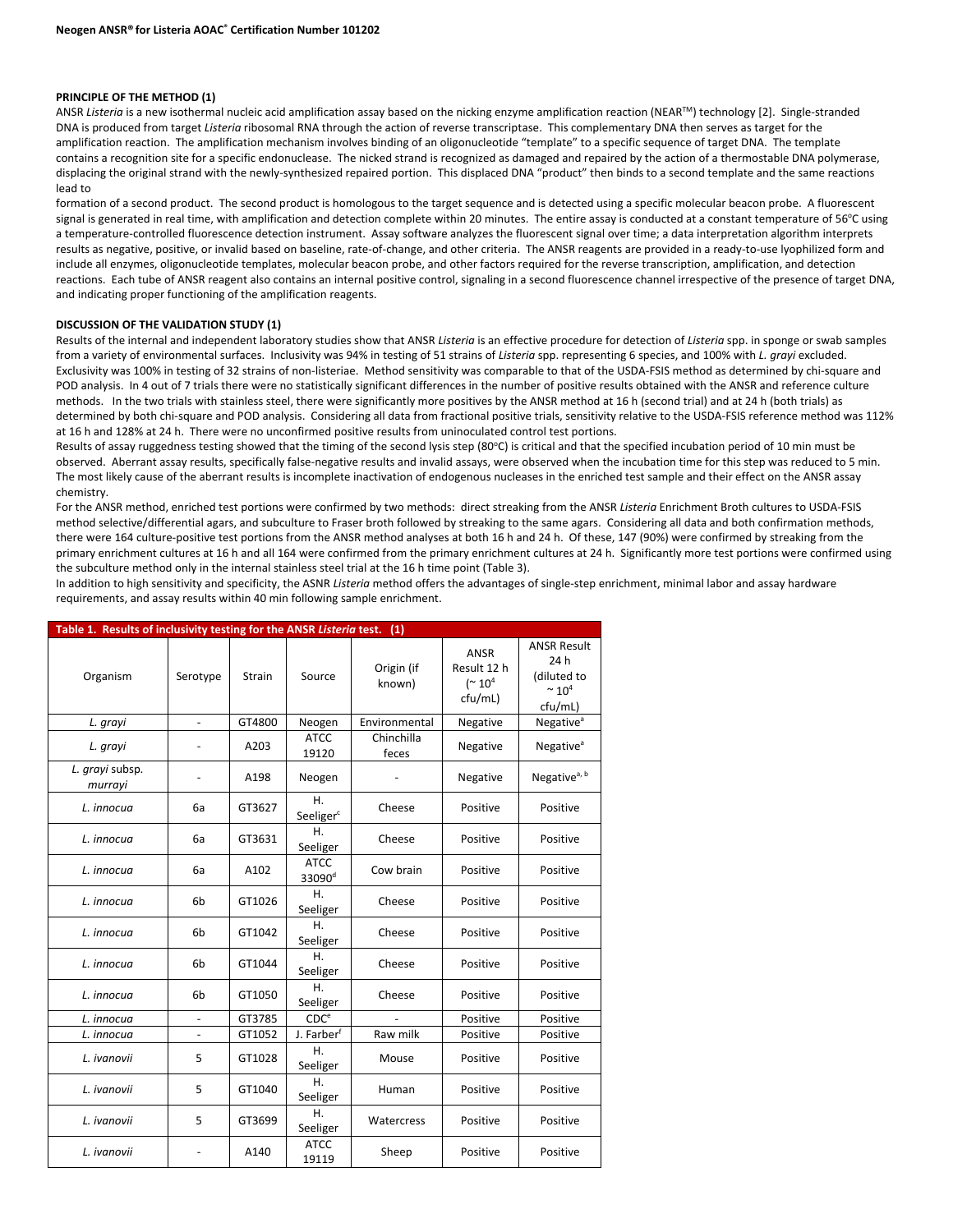#### **Neogen ANSR® for Listeria AOAC® Certification Number 101202**

| L. monocytogenes | 1/2a                     | GT3727 | Η.<br>Seeliger              | Human blood              | Positive | Positive |
|------------------|--------------------------|--------|-----------------------------|--------------------------|----------|----------|
| L. monocytogenes | 1/2a                     | GT4340 | CDC                         | Fish                     | Positive | Positive |
| L. monocytogenes | 1/2a                     | GT1038 | Η.<br>Seeliger              | Human blood              | Positive | Positive |
| L. monocytogenes | 1/2b                     | GT3635 | Η.<br>Seeliger              | Human blood              | Positive | Positive |
| L. monocytogenes | 1/2 <sub>b</sub>         | GT3728 | Η.<br>Seeliger              | Cheese                   | Positive | Positive |
| L. monocytogenes | 1/2 <sub>b</sub>         | GT3856 | Η.<br>Seeliger              | Cheese                   | Positive | Positive |
| L. monocytogenes | 1/2c                     | GT3698 | Η.<br>Seeliger              | Cheese                   | Positive | Positive |
| L. monocytogenes | 1/2c                     | GT3648 | Η.<br>Seeliger              | Cheese                   | Positive | Positive |
| L. monocytogenes | 1/2c                     | GT3730 | Η.<br>Seeliger              |                          | Positive | Positive |
| L. monocytogenes | 1/2c                     | GT3741 | Η.<br>Seeliger              |                          | Positive | Positive |
| L. monocytogenes | 1a                       | GT3829 | C.<br>Donnelly <sup>g</sup> | Raw milk                 | Positive | Positive |
| L. monocytogenes | 1a                       | GT1072 | C.<br>Donnelly              | Raw milk                 | Positive | Positive |
| L. monocytogenes | 1a                       | GT1880 | J. Lovett <sup>h</sup>      | Brie cheese              | Positive | Positive |
| L. monocytogenes | 1a                       | GT3812 | J. Lovett                   | Chocolate<br>milk        | Positive | Positive |
| L. monocytogenes | 2                        | A169   | <b>ATCC</b><br>19112        | <b>Human CSF</b>         | Positive | Positive |
| L. monocytogenes | За                       | GT3720 | Η.<br>Seeliger              | Cheese                   | Positive | Positive |
| L. monocytogenes | За                       | GT1035 | Η.<br>Seeliger              |                          | Positive | Positive |
| L. monocytogenes | 3b                       | GT1057 | J. Lovett                   | Brie cheese              | Positive | Positive |
| L. monocytogenes | 3b                       | GT3715 | Η.<br>Seeliger              | Human blood              | Positive | Positive |
| L. monocytogenes | 3b                       | GT3817 | Η.<br>Seeliger              | Cheese                   | Positive | Positive |
| L. monocytogenes | 3b                       | GT3857 | J. Lovett                   | Brie cheese              | Positive | Positive |
| L. monocytogenes | 4a                       | A170   | <b>ATCC</b><br>19114        | Ruminant<br>brain        | Positive | Positive |
| L. monocytogenes | 4b                       | A207   | <b>ATCC</b><br>13932        | Human CSF                | Positive | Positive |
| L. monocytogenes | 4b                       | GT1019 | Neogen                      |                          | Positive | Positive |
| L. monocytogenes | 4b                       | GT1081 | CDC                         |                          | Positive | Positive |
| L. monocytogenes | 4c                       | GT3819 | Η.<br>Seeliger              | Human                    | Positive | Positive |
| L. seeligeri     | 1/2 <sub>b</sub>         | GT3693 | Η.<br>Seeliger              | Sewage                   | Positive | Positive |
| L. seeligeri     | 4a                       | GT289  | Η.<br>Seeliger              | Cheese                   | Positive | Positive |
| L. seeligeri     | $\overline{\phantom{0}}$ | A201   | <b>ATCC</b><br>51334        | Vole                     | Positive | Positive |
| L. seeligeri     | 6b                       | GT3708 | Η.<br>Seeliger              | Cheese                   | Positive | Positive |
| L. welshimeri    | 6a                       | GT293  | Η.<br>Seeliger              | Cheese                   | Positive | Positive |
| L. welshimeri    |                          | A199   | <b>ATCC</b><br>35897        | Plant material           | Positive | Positive |
| L. welshimeri    | $\blacksquare$           | A200   | <b>ATCC</b><br>43550        | Soil                     | Positive | Positive |
| L. welshimeri    | $\overline{\phantom{a}}$ | GT1773 | Neogen                      | Environmental<br>isolate | Positive | Positive |
| L. welshimeri    | $\blacksquare$           | GT1729 | Neogen                      | Dairy plant              | Positive | Positive |

a Positive in ANSR assay when grown in tryptic soy broth.

<sup>b</sup> Positive in ANSR assay when grown in ANSR *Listeria* Enrichment Broth in the presence of food matrix.

<sup>c</sup> Institute of Hygiene and Molecular Microbiology, University of Würzburg, D8700 Würzburg, Germany.

<sup>d</sup> American Type Culture Collection, 10801 University Blvd., Manassas, VA 20110.

<sup>e</sup> Centers for Disease Control and Prevention, 1600 Clifton Rd., Atlanta, GA 30333.

f Food Directorate, Health Canada, Banting Research Centre, Tunney's Pasture, Postal Locator 2203G3, Ottawa, Ontario K1A 0L2, Canada.

**B** Department of Nutrition and Food Sciences, University of Vermont, Nutrition and Food Sciences, Room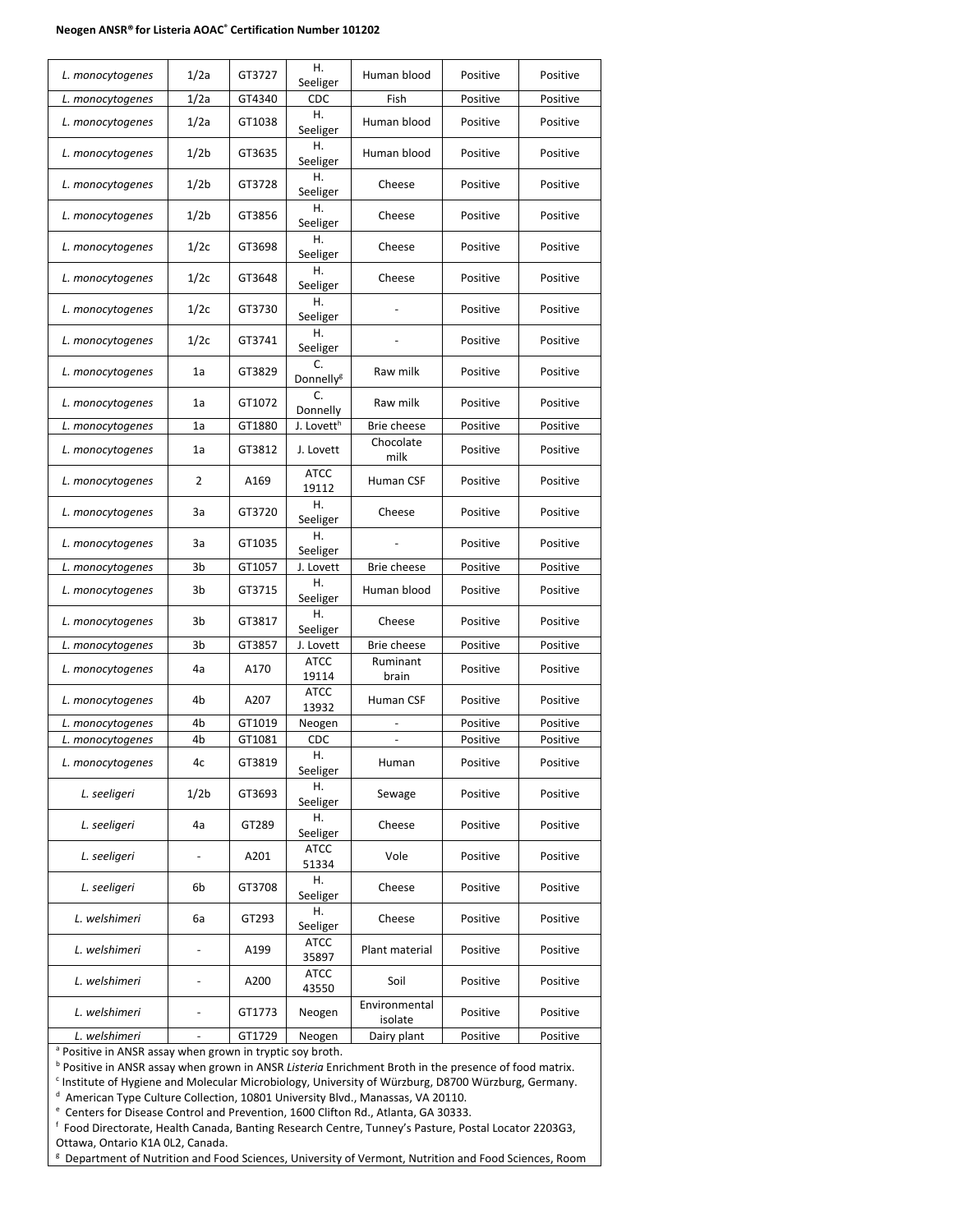254, Burlington, VT 05405.<br>ʰ U.S. Food and Drug Administration, 6751 Steger Dr., Cincinnati, OH 45237.

| Table 2. Results of exclusivity testing for the ANSR Listeria test. |          |            | (1)                      |                          |                                                           |
|---------------------------------------------------------------------|----------|------------|--------------------------|--------------------------|-----------------------------------------------------------|
| Organism                                                            | Strain # | Source     | Origin                   | <b>ANSR Result</b>       | Culture Conditions <sup>a</sup>                           |
|                                                                     |          | $(ATCC$ #) | (if known)               | (~ 10 $^{\circ}$ cfu/mL) |                                                           |
| <b>Bacillus cereus</b>                                              | A208     | 25621      | Cow dung                 | Negative                 |                                                           |
| <b>Bacillus coagulans</b>                                           | GT811    | 7050       | Milk                     | Negative                 |                                                           |
| <b>Bacillus megaterium</b>                                          | GT2128   | 14581      |                          | Negative                 |                                                           |
| <b>Bacillus subtilis</b>                                            | GT4402   | 21556      |                          | Negative                 |                                                           |
| Brevibacillus parabrevis                                            | GT803    | 8186       | Cheese                   | Negative                 |                                                           |
| Brochothrix thermosphacta                                           | GT664    | 11509      | Pork sausage             | Negative                 | BHI broth, CO <sub>2</sub> , 48 h, 25°C                   |
| Enterococcus durans                                                 | GT407    | 6056       | Human feces              | Negative                 |                                                           |
| Enterococcus faecalis                                               | GT3242   | 27275      |                          | Negative                 |                                                           |
| Enterococcus faecium                                                | GT919    | 6057       | Cheese                   | Negative                 |                                                           |
| Enterococcus hirae                                                  | GT923    | 35220      | Cow dung                 | Negative                 |                                                           |
| Geobacillus stearothermophilus                                      | GT4373   | 12980      |                          | Negative                 |                                                           |
| Gordonia sputi                                                      | GT3474   | 29627      | Human                    | Negative                 | Nutrient broth, CO <sub>2</sub> , 48 h,<br>$37^{\circ}$ C |
| Kocuria rosea                                                       | GT1944   | 185        |                          | Negative                 | BHI broth, 48 h, 26°C                                     |
| Kocuria varians                                                     | GT4404   | 15306      | Milk                     | Negative                 |                                                           |
| Kurthia gibsonii                                                    | GT2129   | 43195      | Meat                     | Negative                 |                                                           |
| Kurthia zopfii                                                      | GT1941   | 33403      | Turkey cecum             | Negative                 |                                                           |
| Lactobacillus acidophilus                                           | GT256    | 4356       | Human                    | Negative                 |                                                           |
| Lactobacillus buchneri                                              | GT4082   | 11307      | Beer                     | Negative                 | MRS broth, 48 h, 30°C                                     |
| Lactobacillus casei                                                 | GT805    | 393        | Cheese                   | Negative                 |                                                           |
| Lactobacillus fermentum                                             | GT4063   | 9338       | $\blacksquare$           | Negative                 |                                                           |
| Lactococcus lactis                                                  | GT3516   | 11454      | $\overline{\phantom{a}}$ | Negative                 |                                                           |
| Micrococcus luteus                                                  | GT1943   | 381        | Water                    | Negative                 |                                                           |
| Rhodococcus equi                                                    | GT665    | 6939       | Horse                    | Negative                 |                                                           |
| Rhodococcus fascians                                                | GT3524   | 12974      |                          | Negative                 | BHI broth, 48 h, 26°C                                     |
| Staphylococcus aureus                                               | A179     | 12600      | Human<br>pleural fluid   | Negative                 |                                                           |
| Staphylococcus epidermidis                                          | A183     | 14990      | Human                    | Negative                 |                                                           |
| Staphylococcus saprophyticus                                        | A185     | 15305      | Human urine              | Negative                 |                                                           |
| Streptococcus equi                                                  | GT3596   | 33398      |                          | Negative                 |                                                           |
| Streptococcus gallolyticus                                          | GT668    | 9809       |                          | Negative                 |                                                           |
| Streptococcus mutans                                                | GT412    | 25175      | Human mouth              | Negative                 |                                                           |
| Streptococcus pneumoniae                                            | GT408    | 6303       |                          | Negative                 |                                                           |
| Streptococcus sanguinis                                             | GT411    | 10556      | Human                    | Negative                 |                                                           |
| <sup>a</sup> If other than TSB, 16-24 h, 36°C.                      |          |            |                          |                          |                                                           |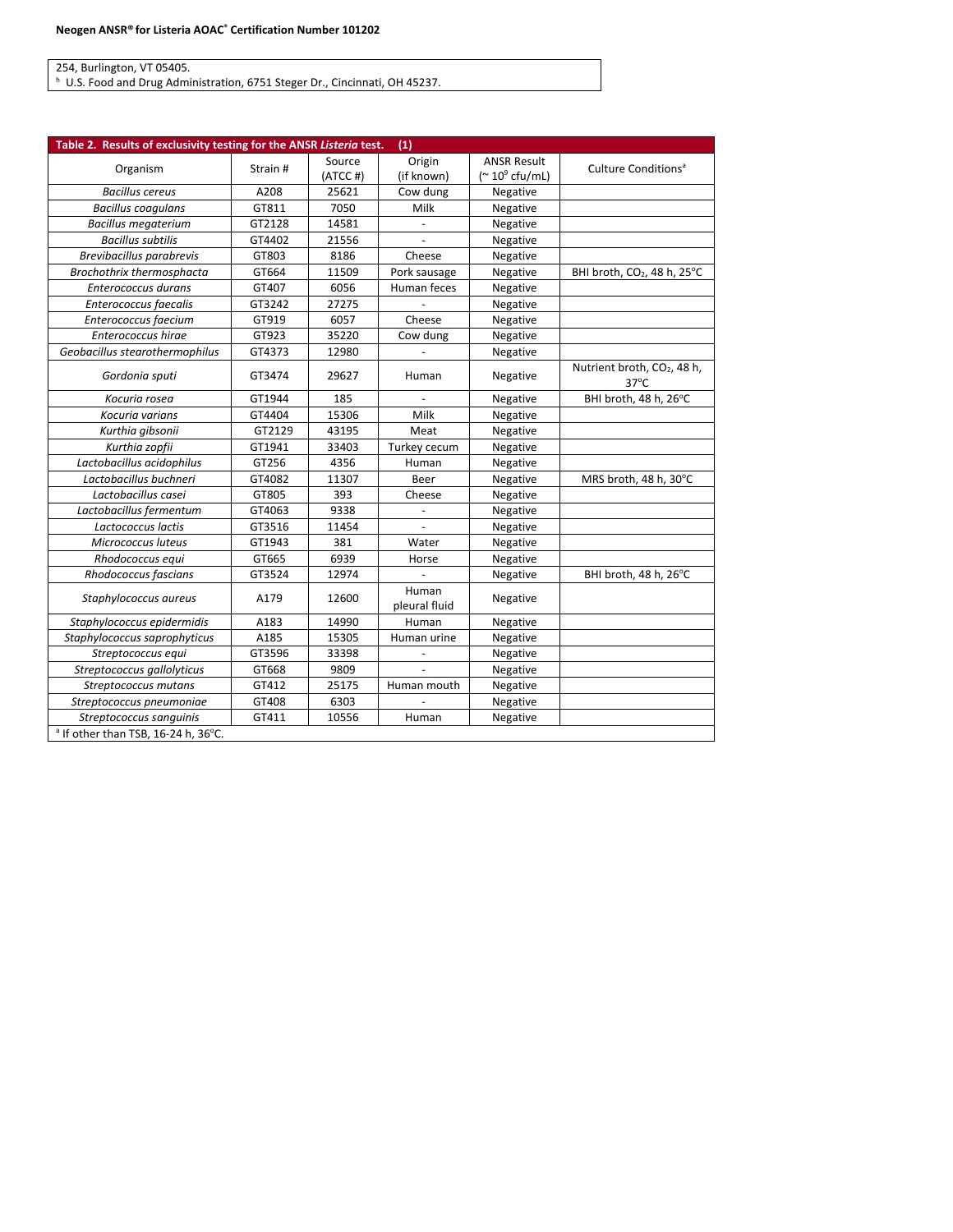**Table 3. Results of comparative testing of environmental samples with the ANSR** *Listeria* **and USDA-FSIS reference methods. (1)**

|                                                                                  |                         |                            |                |                  |                    | <b>Number of Positive Samples</b> |                           |                  |                         |                 |
|----------------------------------------------------------------------------------|-------------------------|----------------------------|----------------|------------------|--------------------|-----------------------------------|---------------------------|------------------|-------------------------|-----------------|
|                                                                                  |                         | <b>Inoculation Level</b>   | No.            |                  | <b>ANSR Method</b> |                                   |                           | <b>USDA Ref.</b> | Sensitivity             | $\chi^{\rm 2e}$ |
| <b>Food Type</b>                                                                 | <b>Inoculum Strain</b>  | (cfu/surface) <sup>a</sup> | <b>Samples</b> | Assay<br>$16h^b$ | Conf.<br>$16h^c$   | Assay<br>24h <sup>b</sup>         | Conf.<br>24h <sup>c</sup> | Method           | $(\%)^d$<br>(16 h/24 h) | (16 h/24 h)     |
|                                                                                  | L. monocytogenes 1/2a + | 46<br>3,900                | 20             | 6                | 15                 | 15                                | 15                        | 6                | 100/250                 | 0.00/7.92       |
| Stainless steel #1                                                               | Enterococcus faecalis   | 460<br>3,900               | 20             | 20               | 20                 | 20                                | 20                        | 20               | 100/100                 | $-/-$           |
|                                                                                  | $\sim$                  | $\sim$                     | 5              | $\Omega$         | $\mathbf 0$        | $\mathbf 0$                       | $\mathbf 0$               | $\mathbf 0$      | $\omega$                | $-/-$           |
|                                                                                  |                         | 140<br>5,100               | 20             | 5                | 5                  | 5                                 | 5                         | $\mathbf 0$      | $\sim$                  | 5.57/5.57       |
| L. monocytogenes 1/2a +<br>Enterococcus faecalis<br>Stainless steel #2<br>$\sim$ |                         | 720<br>5,100               | 20             | 19               | 19                 | 19                                | 19                        | 11               | 173/173                 | 8.32/8.32       |
|                                                                                  | 7,200<br>5,100          | 5                          | 5              | 5                | 5                  | 5                                 | 5                         | 100/100          | $-/-$                   |                 |
|                                                                                  | $\sim$                  | 5                          | $\mathbf 0$    | $\mathbf 0$      | $\mathbf 0$        | $\mathbf 0$                       | $\mathbf{0}$              | $\blacksquare$   | $-/-$                   |                 |
|                                                                                  | L. monocytogenes 1/2a + | 100<br>920                 | 20             | 13               | 12                 | 13                                | 12                        | 14               | 86/86                   | 0.43/0.43       |
| Stainless steelf                                                                 | Enterococcus faecalis   | 150<br>920                 | 5              | 5                | 5                  | 5                                 | 5                         | 5                | 100/100                 | $-/-$           |
|                                                                                  | $\sim$                  | $\omega$                   | 5              | $\mathbf 0$      | $\mathsf{O}$       | 0                                 | $\mathsf{O}$              | $\mathbf 0$      | $\omega$                | $-/-$           |
|                                                                                  | L. innocua              | 87                         | 20             | 16               | 16                 | 16                                | 16                        | 14               | 114/114                 | 0.52/0.52       |
| Plastic                                                                          |                         | 870                        | 5              | 5                | 5                  | 5                                 | 5                         | 5                | 100/100                 | $-/-$           |
|                                                                                  | $\sim$                  | $\sim$                     | 5              | $\mathbf 0$      | $\mathbf 0$        | $\mathbf 0$                       | $\mathbf 0$               | $\mathbf 0$      | $\sim$                  | $-/-$           |
|                                                                                  | L. welshimeri           | 20                         | 20             | 10               | 14                 | 14                                | 14                        | 15               | 67/93                   | 2.60/0.12       |
| Sealed concrete                                                                  |                         | 170                        | 20             | 19               | 20                 | 20                                | 20                        | 20               | 95/100                  | $1.00/-$        |
| Ceramic tile                                                                     | $\sim$                  | $\sim$                     | 5              | $\mathbf 0$      | $\mathbf 0$        | 0                                 | $\mathsf{O}$              | 0                | $\sim$                  | $-/-$           |
|                                                                                  |                         | 180                        | 20             | 17               | 17                 | 17                                | 17                        | 13               | 131/131                 | 2.08/2.08       |
|                                                                                  | L. monocytogenes 4b     | 1,800                      | 5              | 5                | 5                  | 5                                 | 5                         | 5                | 100/100                 | $-/-$           |
|                                                                                  | $\sim$                  | $\sim$                     | 5 <sup>1</sup> | $\mathbf 0$      | $\mathbf 0$        | $\mathbf 0$                       | $\mathbf 0$               | $\mathbf 0$      | $\sim$                  | $-/-$           |
|                                                                                  |                         | 950                        | 20             | 6                | 6                  | $\overline{7}$                    | 6                         | 8                | 75/75                   | 0.43/0.43       |
| Rubber                                                                           | L. monocytogenes 1/2b   | 9,500                      | 5              | 5                | 5                  | 5                                 | 5                         | 5                | 100/100                 | $-/-$           |
|                                                                                  | $\sim$                  | $\sim$                     | 5              | $\mathsf{O}$     | $\mathbf 0$        | $\mathbf 0$                       | $\mathsf{O}$              | $\mathbf 0$      | $\sim$                  | $-/-$           |

a Determined by dilution plating of the inoculum cultures.

**b** Number of test portions positive by ANSR assay not considering subsequent culture confirmation.

<sup>c</sup> Number test portions positive by the ANSR assay and confirmed by culture from ANSR-associated enrichments.

 $d$  Sensitivity (relative) = Number of ANSR confirmed positives divided by number of reference method positives.

 $e^2$  by Mantel-Haenszel formula [3];  $\chi^2$  > 3.84 indicates a statistically significant difference at *P* < 0.05.

<sup>f</sup> Trial performed by independent laboratory.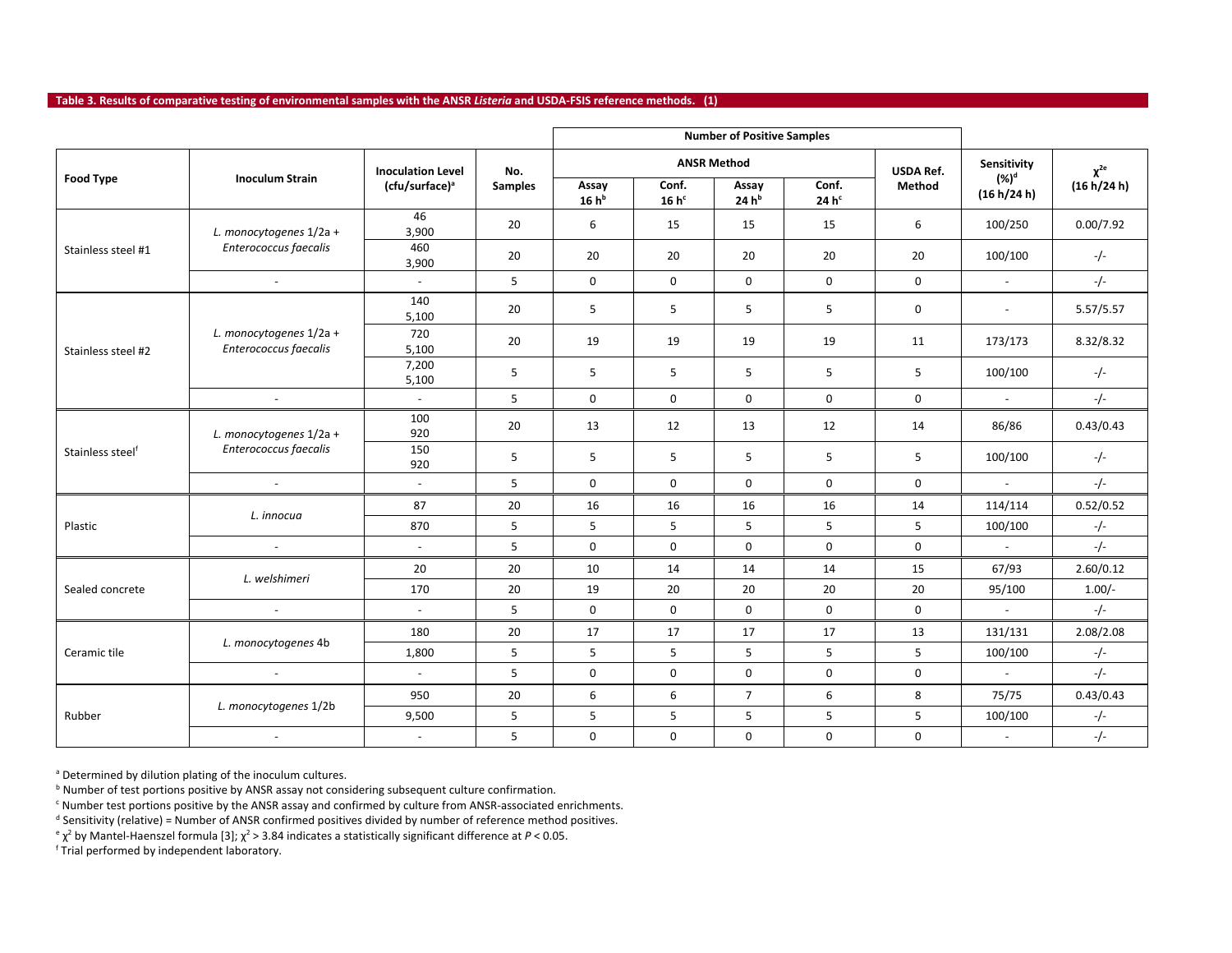#### **DISCUSSION OF MODIFICATION APPROVED SEPTEMBER 2013 (4)**

Results of the internal and independent laboratory studies show that ANSR *Listeria* is an effective procedure for detection of *Listeria* spp. in pasteurized 2% milk, Mexican-style cheese, ice cream, smoked salmon, lettuce, cantaloupe, guacamole, and pasteurized liquid egg. Method sensitivity was comparable to that of the FDA/BAM and USDA/MLG methods as determined by POD analysis, except for milk and cantaloupe. In the case of milk, both internal and independent laboratory results showed low sensitivity at 16 h and indicated that enrichment for 24 h is required. While internal results for cantaloupe show no statistically significant difference at either time point, the independent laboratory findings show a significant difference between ANSR and the FDA/BAM reference method at both time points, with ANSR having a greater number of positives (20) than the reference method (14). There were no unconfirmed positive results from uninoculated control test portions.

In addition to high sensitivity and specificity, the ASNR *Listeria* method offers the advantages of single-step enrichment, minimal labor and assay hardware requirements, and assay results in less than 50 min. following sample enrichment.

| Table 1. Results of inclusivity testing for the ANSR Listeria test using LESS broth enrichment. (4) |                          |        |                          |                   |                                                         |
|-----------------------------------------------------------------------------------------------------|--------------------------|--------|--------------------------|-------------------|---------------------------------------------------------|
| Organism                                                                                            | Serotype                 | Strain | Source                   | Origin (if known) | ANSR Result 16 h<br>( $\approx$ 10 <sup>4</sup> cfu/mL) |
| L. grayi                                                                                            | $\blacksquare$           | GT4800 | Neogen                   | Environmental     | Positive                                                |
| L. grayi                                                                                            | ÷,                       | A203   | ATCC 19120               | Chinchilla feces  | Positive                                                |
| L. grayi subsp. murrayi                                                                             | $\overline{a}$           | A198   | Neogen                   | $\overline{a}$    | Positive                                                |
| L. innocua                                                                                          | 6a                       | GT3627 | H. Seeliger <sup>a</sup> | Cheese            | Positive                                                |
| L. innocua                                                                                          | 6a                       | GT3631 | H. Seeliger              | Cheese            | Positive                                                |
| L. innocua                                                                                          | 6a                       | A102   | ATCC 33090 <sup>b</sup>  | Cow brain         | Positive                                                |
| L. innocua                                                                                          | 6b                       | GT1026 | H. Seeliger              | Cheese            | Positive                                                |
| L. innocua                                                                                          | 6b                       | GT1042 | H. Seeliger              | Cheese            | Positive                                                |
| L. innocua                                                                                          | 6b                       | GT1044 | H. Seeliger              | Cheese            | Positive                                                |
| L. innocua                                                                                          | 6b                       | GT1050 | H. Seeliger              | Cheese            | Positive                                                |
| L. innocua                                                                                          |                          | GT3785 | CDC <sup>c</sup>         |                   | Positive                                                |
| L. innocua                                                                                          |                          | GT1052 | J. Farber <sup>d</sup>   | Raw milk          | Positive                                                |
| L. ivanovii                                                                                         | 5                        | GT1028 | H. Seeliger              | Mouse             | Positive                                                |
| L. ivanovii                                                                                         | 5                        | GT1040 | H. Seeliger              | Human             | Positive                                                |
| L. ivanovii                                                                                         | 5                        | GT3699 | H. Seeliger              | Watercress        | Positive                                                |
| L. ivanovii                                                                                         | $\overline{\phantom{a}}$ | A140   | ATCC 19119               | Sheep             | Positive                                                |
| L. monocytogenes                                                                                    | 1/2a                     | GT3727 | H. Seeliger              | Human blood       | Positive                                                |
| L. monocytogenes                                                                                    | 1/2a                     | GT4340 | CDC                      | Fish              | Positive                                                |
| L. monocytogenes                                                                                    | 1/2a                     | GT1038 | H. Seeliger              | Human blood       | Positive                                                |
| L. monocytogenes                                                                                    | 1/2 <sub>b</sub>         | GT3635 | H. Seeliger              | Human blood       | Positive                                                |
| L. monocytogenes                                                                                    | 1/2 <sub>b</sub>         | GT3728 | H. Seeliger              | Cheese            | Positive                                                |
| L. monocytogenes                                                                                    | 1/2 <sub>b</sub>         | GT3856 | H. Seeliger              | Cheese            | Positive                                                |
| L. monocytogenes                                                                                    | 1/2c                     | GT3698 | H. Seeliger              | Cheese            | Positive                                                |
| L. monocytogenes                                                                                    | 1/2c                     | GT3648 | H. Seeliger              | Cheese            | Positive                                                |
| L. monocytogenes                                                                                    | 1/2c                     | GT3730 | H. Seeliger              | $\overline{a}$    | Positive                                                |
| L. monocytogenes                                                                                    | 1/2c                     | GT3741 | H. Seeliger              |                   | Positive                                                |
| L. monocytogenes                                                                                    | 1a                       | GT3829 | C. Donnelly <sup>e</sup> | Raw milk          | Positive                                                |
| L. monocytogenes                                                                                    | 1a                       | GT1072 | C. Donnelly              | Raw milk          | Positive                                                |
| L. monocytogenes                                                                                    | 1a                       | GT1880 | J. Lovett <sup>f</sup>   | Brie cheese       | Positive                                                |
| L. monocytogenes                                                                                    | 1a                       | GT3812 | J. Lovett                | Chocolate milk    | Positive                                                |
| L. monocytogenes                                                                                    | $\overline{2}$           | A169   | ATCC 19112               | Human CSF         | Positive                                                |
| L. monocytogenes                                                                                    | 3a                       | GT3720 | H. Seeliger              | Cheese            | Positive                                                |
| L. monocytogenes                                                                                    | 3a                       | GT1035 | H. Seeliger              |                   | Positive                                                |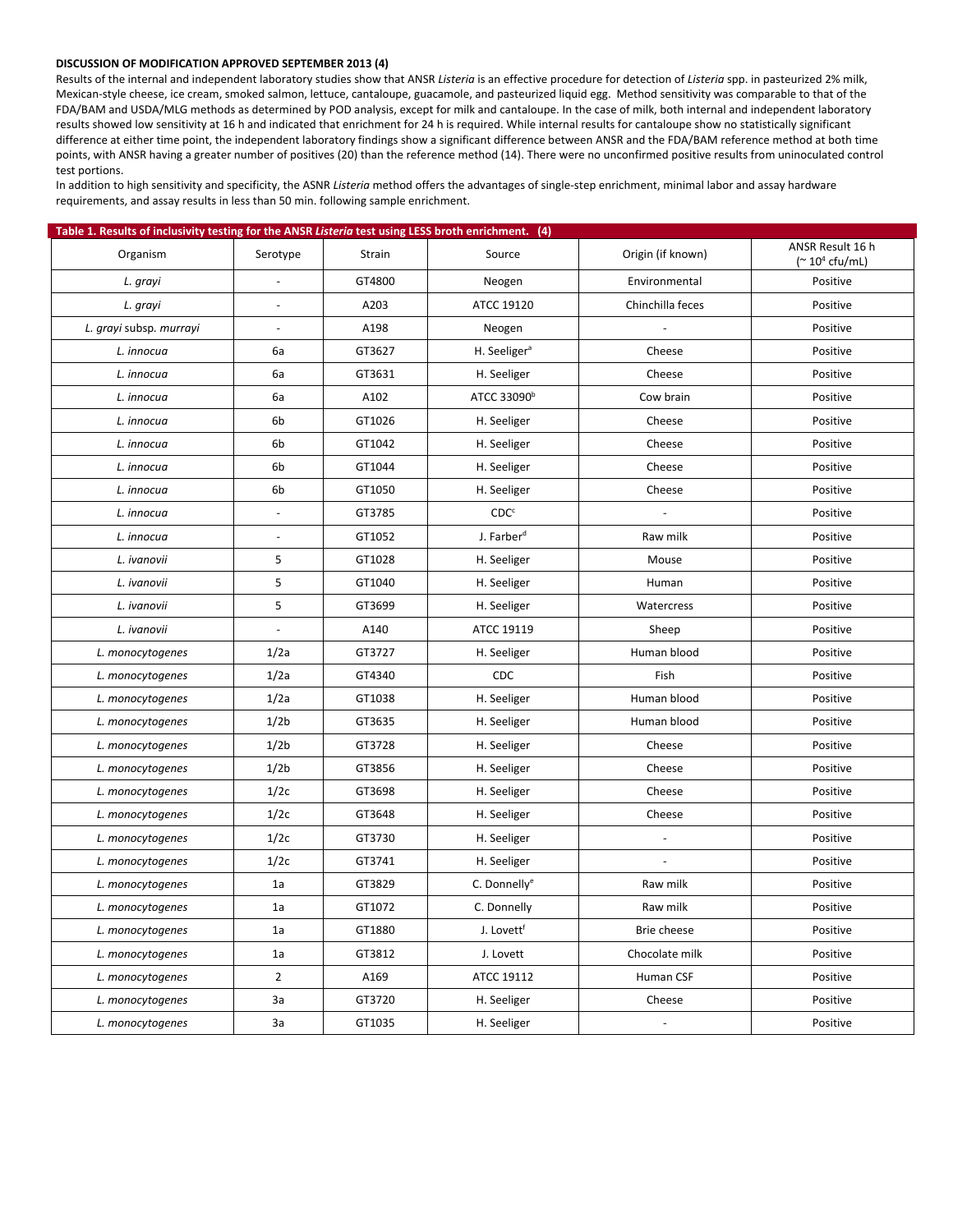#### **Neogen ANSR® for Listeria AOAC® Certification Number 101202**

| L. monocytogenes | 3 <sub>b</sub>           | GT1057 | J. Lovett   | Brie cheese           | Positive |
|------------------|--------------------------|--------|-------------|-----------------------|----------|
| L. monocytogenes | 3 <sub>b</sub>           | GT3715 | H. Seeliger | Human blood           | Positive |
| L. monocytogenes | 3 <sub>b</sub>           | GT3817 | H. Seeliger | Cheese                | Positive |
| L. monocytogenes | 3 <sub>b</sub>           | GT3857 | J. Lovett   | Brie cheese           | Positive |
| L. monocytogenes | 4a                       | A170   | ATCC 19114  | <b>Ruminant brain</b> | Positive |
| L. monocytogenes | 4b                       | A207   | ATCC 13932  | Human CSF             | Positive |
| L. monocytogenes | 4b                       | GT1019 | Neogen      | $\overline{a}$        | Positive |
| L. monocytogenes | 4b                       | GT1081 | <b>CDC</b>  |                       | Positive |
| L. monocytogenes | 4c                       | GT3819 | H. Seeliger | Human                 | Positive |
| L. seeligeri     | 1/2b                     | GT3693 | H. Seeliger | Sewage                | Positive |
| L. seeligeri     | 4a                       | GT289  | H. Seeliger | Cheese                | Positive |
| L. seeligeri     | ٠                        | A201   | ATCC 51334  | Vole                  | Positive |
| L. seeligeri     | 6 <sub>b</sub>           | GT3708 | H. Seeliger | Cheese                | Positive |
| L. welshimeri    | 6a                       | GT293  | H. Seeliger | Cheese                | Positive |
| L. welshimeri    | $\overline{\phantom{a}}$ | A199   | ATCC 35897  | Plant material        | Positive |
| L. welshimeri    | $\overline{a}$           | A200   | ATCC 43550  | Soil                  | Positive |
| L. welshimeri    | ٠                        | GT1773 | Neogen      | Environmental isolate | Positive |
| L. welshimeri    | ٠                        | GT1729 | Neogen      | Dairy plant           | Positive |

<sup>a</sup> Institute of Hygiene and Molecular Microbiology, University of Würzburg, D8700 Würzburg, Germany.

**b American Type Culture Collection, 10801 University Blvd., Manassas, VA 20110.** 

<sup>c</sup> Centers for Disease Control and Prevention, 1600 Clifton Rd., Atlanta, GA 30333.

<sup>d</sup> Food Directorate, Health Canada, Banting Research Centre, Tunney's Pasture, Postal Locator 2203G3, Ottawa, Ontario K1A 0L2, Canada.

<sup>e</sup> Department of Nutrition and Food Sciences, University of Vermont, Nutrition and Food Sciences, Room 254, Burlington, VT 05405.

f U.S. Food and Drug Administration, 6751 Steger Dr., Cincinnati, OH 45237.

| Table 2. Results of exclusivity testing for the ANSR Listeria test using LESS broth enrichment. (4) |  |
|-----------------------------------------------------------------------------------------------------|--|
|                                                                                                     |  |

| Organism                       | Strain# | Source<br>(ATCC#) | Origin<br>(if known)   | <b>ANSR Result</b><br>$($ $\sim$ 10 $\degree$ cfu/mL) | Culture Conditions <sup>a</sup>              |
|--------------------------------|---------|-------------------|------------------------|-------------------------------------------------------|----------------------------------------------|
| <b>Bacillus cereus</b>         | A208    | 25621             | Cow dung               | Negative                                              |                                              |
| <b>Bacillus megaterium</b>     | GT2128  | 14581             |                        | Negative                                              |                                              |
| <b>Bacillus subtilis</b>       | GT4402  | 21556             |                        | Negative                                              |                                              |
| Brochothrix thermosphacta      | GT664   | 11509             | Pork sausage           | Negative                                              | BHI broth, CO <sub>2</sub> , 48 h, 25°C      |
| Enterococcus durans            | GT407   | 6056              | Human feces            | Negative                                              |                                              |
| Enterococcus faecalis          | GT3242  | 27275             |                        | Negative                                              |                                              |
| Enterococcus faecium           | GT919   | 6057              | Cheese                 | Negative                                              |                                              |
| Enterococcus hirae             | GT923   | 35220             | Cow dung               | Negative                                              |                                              |
| Geobacillus stearothermophilus | GT4373  | 12980             |                        | Negative                                              |                                              |
| Gordonia sputi                 | GT3474  | 29627             | Human                  | Negative                                              | Nutrient broth, CO <sub>2</sub> , 48 h, 37°C |
| Kocuria rosea                  | GT1944  | 185               |                        | Negative                                              | BHI broth, 48 h, 26°C                        |
| Kocuria varians                | GT4404  | 15306             | Milk                   | Negative                                              |                                              |
| Kurthia gibsonii               | GT2129  | 43195             | Meat                   | Negative                                              |                                              |
| Kurthia zopfii                 | GT1941  | 33403             | Turkey cecum           | Negative                                              |                                              |
| Lactobacillus acidophilus      | GT256   | 4356              | Human                  | Negative                                              |                                              |
| Lactobacillus buchneri         | GT4082  | 11307             | Beer                   | Negative                                              | MRS broth, 48 h, 30°C                        |
| Lactobacillus casei            | GT805   | 393               | Cheese                 | Negative                                              |                                              |
| Lactobacillus fermentum        | GT4063  | 9338              |                        | Negative                                              |                                              |
| Lactococcus lactis             | GT3516  | 11454             |                        | Negative                                              |                                              |
| Micrococcus luteus             | GT1943  | 381               | Water                  | Negative                                              |                                              |
| Rhodococcus equi               | GT665   | 6939              | Horse                  | Negative                                              |                                              |
| Rhodococcus fascians           | GT3524  | 12974             |                        | Negative                                              | BHI broth, 48 h, 26°C                        |
| Staphylococcus aureus          | A179    | 12600             | Human pleural<br>fluid | Negative                                              |                                              |
| Staphylococcus epidermidis     | A183    | 14990             | Human                  | Negative                                              |                                              |
| Staphylococcus saprophyticus   | A185    | 15305             | Human urine            | Negative                                              |                                              |
| Streptococcus equi             | GT3596  | 33398             |                        | Negative                                              |                                              |
| Streptococcus gallolyticus     | GT668   | 9809              |                        | Negative                                              |                                              |
| Streptococcus mutans           | GT412   | 25175             | Human mouth            | Negative                                              |                                              |
| Streptococcus pneumoniae       | GT408   | 6303              |                        | Negative                                              |                                              |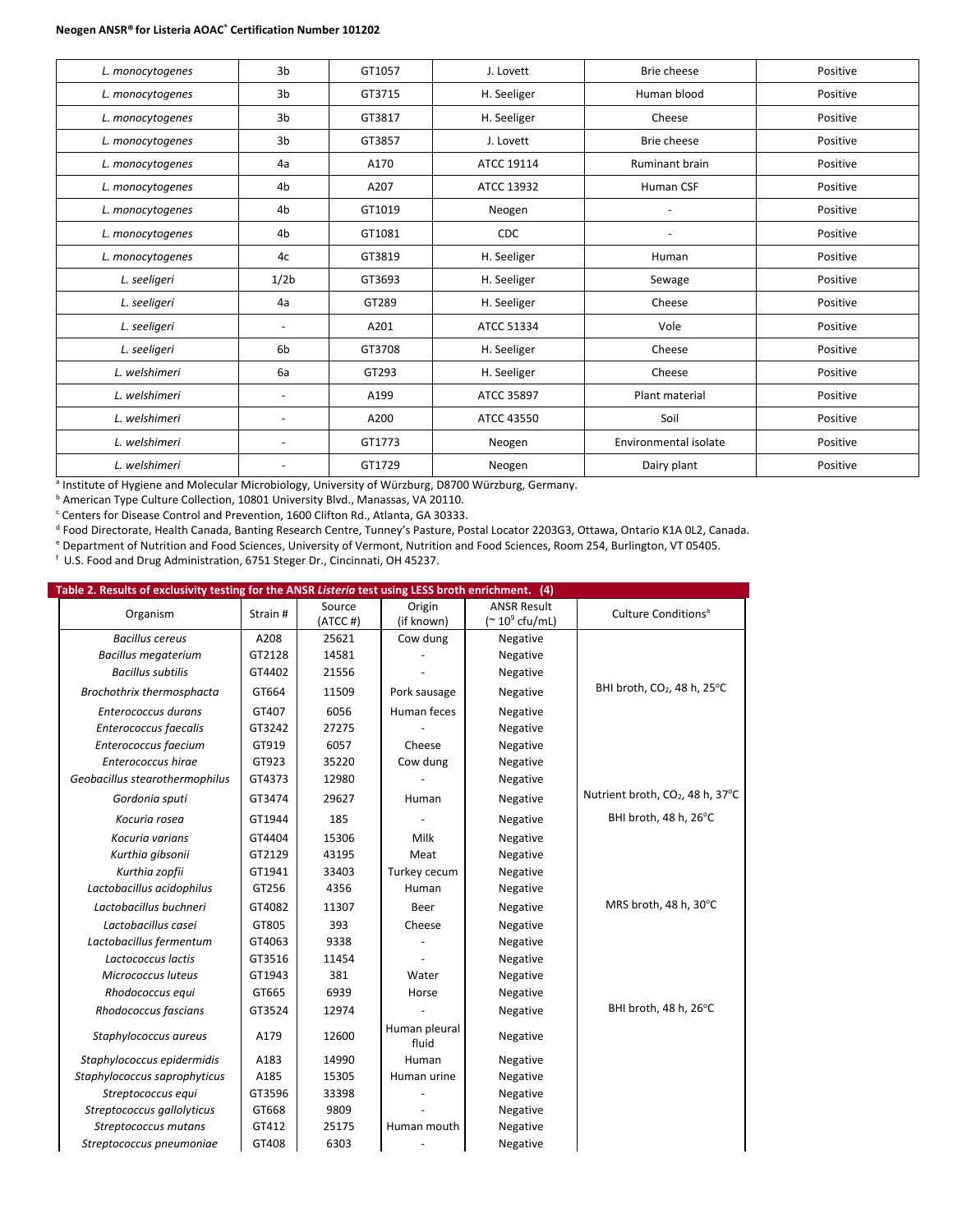#### **Neogen ANSR® for Listeria AOAC® Certification Number 101202**

| GTA11<br>$A^{\text{OFT}}$<br>Negative<br>; sanauinis<br>Human<br>streptocr<br>ococcus<br>-0556<br>.<br>__ |
|-----------------------------------------------------------------------------------------------------------|
|-----------------------------------------------------------------------------------------------------------|

 $a$  If other than TSB, 16-24 h, 36 $^{\circ}$ C.

|                                     |                        | Table 3. Probability of detection calculations for ANSR Listeria presumptive and confirmed results, 16 h results. (4) |                |             |                                |            |              |                                |            |                                    |                     |
|-------------------------------------|------------------------|-----------------------------------------------------------------------------------------------------------------------|----------------|-------------|--------------------------------|------------|--------------|--------------------------------|------------|------------------------------------|---------------------|
|                                     |                        | Inoc. Level                                                                                                           | N <sub>b</sub> |             | <b>ANSR Presumptive Result</b> |            |              | <b>ANSR Confirmed Result</b>   |            |                                    |                     |
| <b>Matrix</b>                       | <b>Inoculum Strain</b> | (cfu/portion) <sup>a</sup>                                                                                            |                | $x^c$       | $POD_{CP}^d$                   | 95% CI     | $\mathbf{x}$ | $\mathsf{POD_{CC}}^\mathrm{e}$ | 95% CI     | $d$ POD <sub>CP</sub> <sup>f</sup> | 95% CI <sup>g</sup> |
|                                     |                        | >11(2.25, 45)                                                                                                         | 5              | 3           | 0.60                           | 0.23, 0.88 | 5            | $\mathbf{1}$                   | 0.56, 1    | $-0.40$                            | $-0.76, 0.11$       |
| Pasteurized<br>2% Milk              | L. welshimeri          | $<$ 0.75 (0.04,<br>2.4)                                                                                               | 25             | 3           | 0.12                           | 0.04, 0.29 | 9            | 0.36                           | 0.2, 0.55  | $-0.24$                            | $-0.44, -0.00$      |
|                                     | $\sim$                 | $\omega$                                                                                                              | 5              | 0           | 0                              | 0, 0.43    | $\mathbf 0$  | 0                              | 0, 0.43    | 0                                  | $-0.43, 0.43$       |
|                                     |                        | 4.4(1.7, 11.2)                                                                                                        | 5              | 4           | 0.80                           | 0.38, 1    | 5            | $\mathbf{1}$                   | 0.57, 1    | $-0.20$                            | $-0.62, 0.28$       |
| Pasteurized<br>2% Milk <sup>h</sup> | L. welshimeri          | 0.26(0.1, 0.48)                                                                                                       | 20             | 0           | 0                              | 0, 0.16    | 6            | 0.30                           | 0.15, 0.52 | $-0.30$                            | $-0.52, -0.07$      |
|                                     |                        |                                                                                                                       | 5              | 0           | $\mathbf 0$                    | 0, 0.43    | 0            | $\mathbf 0$                    | 0, 0.43    | 0                                  | $-0.43, 0.43$       |
|                                     |                        | 23 (4.5, 105)                                                                                                         | 5              | 5           | $\mathbf{1}$                   | 0.56, 1    | 5            | 1                              | 0.56, 1    | 0                                  | $-0.43, 0.43$       |
| Mexican-<br><b>Style Cheese</b>     | L. mono. $1/2b$        | 0.89(0.04, 4.5)                                                                                                       | 20             | 8           | 0.40                           | 0.22, 0.61 | 9            | 0.45                           | 0.26, 0.66 | $-0.05$                            | $-0.33, 0.24$       |
|                                     |                        |                                                                                                                       | 5              | 0           | 0                              | 0, 0.43    | $\mathbf 0$  | $\mathbf 0$                    | 0, 0.43    | 0                                  | $-0.43, 0.43$       |
|                                     | L. mono. 1/2a          | 5.7(1.15, 23.5)                                                                                                       | 5              | 5           | $\mathbf{1}$                   | 0.56, 1    | 5            | $\mathbf{1}$                   | 0.56, 1    | 0                                  | $-0.43, 0.43$       |
| Ice Cream                           |                        | 2.3(0.35, 9.5)                                                                                                        | 25             | 20          | 0.80                           | 0.6, 0.91  | 18           | 0.72                           | 0.52, 0.86 | 0.08                               | $-0.15, 0.3$        |
|                                     |                        | $\omega$                                                                                                              | 5              | 0           | 0                              | 0, 0.43    | 0            | $\mathbf 0$                    | 0, 0.43    | 0                                  | $-0.43, 0.43$       |
| Smoked                              | L. mono. 4b            | 30 (9.25, 105)                                                                                                        | 5              | 5           | $\mathbf{1}$                   | 0.56, 1    | 5            | $\mathbf{1}$                   | 0.56, 1    | 0                                  | $-0.43, 0.43$       |
| Salmon                              |                        | 0.89(0.04, 4.5)                                                                                                       | 20             | 6           | 0.30                           | 0.15, 0.52 | 9            | 0.45                           | 0.26, 0.66 | $-0.15$                            | $-0.41, 0.14$       |
|                                     | $\sim$                 | $\sim$                                                                                                                | 5              | 0           | 0                              | 0, 0.43    | 0            | 0                              | 0, 0.43    | 0                                  | $-0.43, 0.43$       |
|                                     | L. mono. 1/2a          | 37 (9.25, 105)                                                                                                        | 5              | 5           | $\mathbf{1}$                   | 0.56, 1    | 5            | 1                              | 0.56, 1    | 0                                  | $-0.43, 0.43$       |
| Lettuce                             |                        | 1.5(0.3, 4.5)                                                                                                         | 20             | 14          | 0.70                           | 0.48, 0.85 | 13           | 0.65                           | 0.43, 0.82 | 0.05                               | $-0.23, 0.32$       |
|                                     |                        |                                                                                                                       | 20             | 0           | $\mathsf 0$                    | 0, 0.43    | 0            | $\mathbf 0$                    | 0, 0.43    | 0                                  | $-0.43, 0.43$       |
|                                     | L. mono. $1/2b$        | > 275(45,<br>1025)                                                                                                    | 5              | 4           | 0.80                           | 0.37, 1    | 5            | $\mathbf{1}$                   | 0.56, 1    | $-0.20$                            | $-0.62, 0.28$       |
| Cantaloupe                          |                        | 5.8(1.15, 23.5)                                                                                                       | 20             | 11          | 0.55                           | 0.34, 0.74 | 11           | 0.55                           | 0.34, 0.74 | 0                                  | $-0.28, 0.28$       |
|                                     |                        | $\mathbb{Z}^2$                                                                                                        | 5              | 0           | 0                              | 0, 0.43    | 0            | 0                              | 0, 0.43    | 0                                  | $-0.43, 0.43$       |
|                                     | L. mono. $1/2b$        | 4.38 (1.72,<br>11.2)                                                                                                  | 5              | 5           | $\mathbf{1}$                   | 0.57, 1    | 5            | $\mathbf{1}$                   | 0.57, 1    | 0                                  | $-0.43, 0.43$       |
| Cantaloupe <sup>h</sup>             |                        | 1.30(0.82, 2.1)                                                                                                       | 20             | 20          | $\mathbf{1}$                   | 0.84, 1    | 20           | $\mathbf{1}$                   | 0.84, 1    | 0                                  | $-0.16, 0.16$       |
|                                     |                        |                                                                                                                       | 5              | 0           | 0                              | 0, 0.43    | 0            | 0                              | 0, 0.43    | 0                                  | $-0.43, 0.43$       |
| Past. Liquid                        | L. mono. 4b            | 115 (22.5, 500)                                                                                                       | 5 <sup>1</sup> | 5           | $\mathbf{1}$                   | 0.56, 1    | 5            | $\mathbf{1}$                   | 0.56, 1    | 0                                  | $-0.43, 0.43$       |
| Egg                                 |                        | 0.9(0.04, 4.5)                                                                                                        | 20             | 13          | 0.65                           | 0.43, 0.82 | 13           | 0.65                           | 0.43, 0.82 | $\mathsf{O}\xspace$                | $-0.28, 0.28$       |
|                                     | $\sim$                 | $\sim$                                                                                                                | 5 <sub>1</sub> | $\mathbf 0$ | $\mathsf{O}\xspace$            | 0, 0.43    | $\mathsf 0$  | $\mathsf 0$                    | 0, 0.43    | 0                                  | $-0.43, 0.43$       |
|                                     | L. innocua             | 23 (4.5, 105)                                                                                                         | 5              | 5           | $\mathbf{1}$                   | 0.56, 1    | 5            | $\mathbf{1}$                   | 0.56, 1    | 0                                  | $-0.43, 0.43$       |
| Guacamole                           |                        | 0.89(0.04, 4.5)                                                                                                       | 20             | 5           | 0.25                           | 0.11, 0.47 | 5            | 0.25                           | 0.11, 0.47 | 0                                  | $-0.26, 0.26$       |
|                                     |                        | $\sim$                                                                                                                | 5 <sub>1</sub> | 0           | $\mathbf 0$                    | 0, 0.43    | 0            | $\mathbf 0$                    | 0, 0.43    | 0                                  | $-0.43, 0.43$       |

a Determined by dilution plating of the inoculum cultures.

 $b$  N = Number of test potions.

 $c$  x = Number of positive test portions.

 $d$  POD<sub>CP</sub> = Candidate method presumptive positive outcomes divided by the total number of trials.

 $e^{i}$  POD<sub>CC</sub> = Candidate method confirmed positive outcomes divided by the total number of trials.

 $f$ dPOD<sub>CP</sub> = Difference between the candidate method presumptive result and candidate method confirmed result POD values.

g 95% CI = If the confidence interval of a dPOD does not contain zero, then the difference is statistically significant at the 5% level.

h Trial performed by independent laboratory.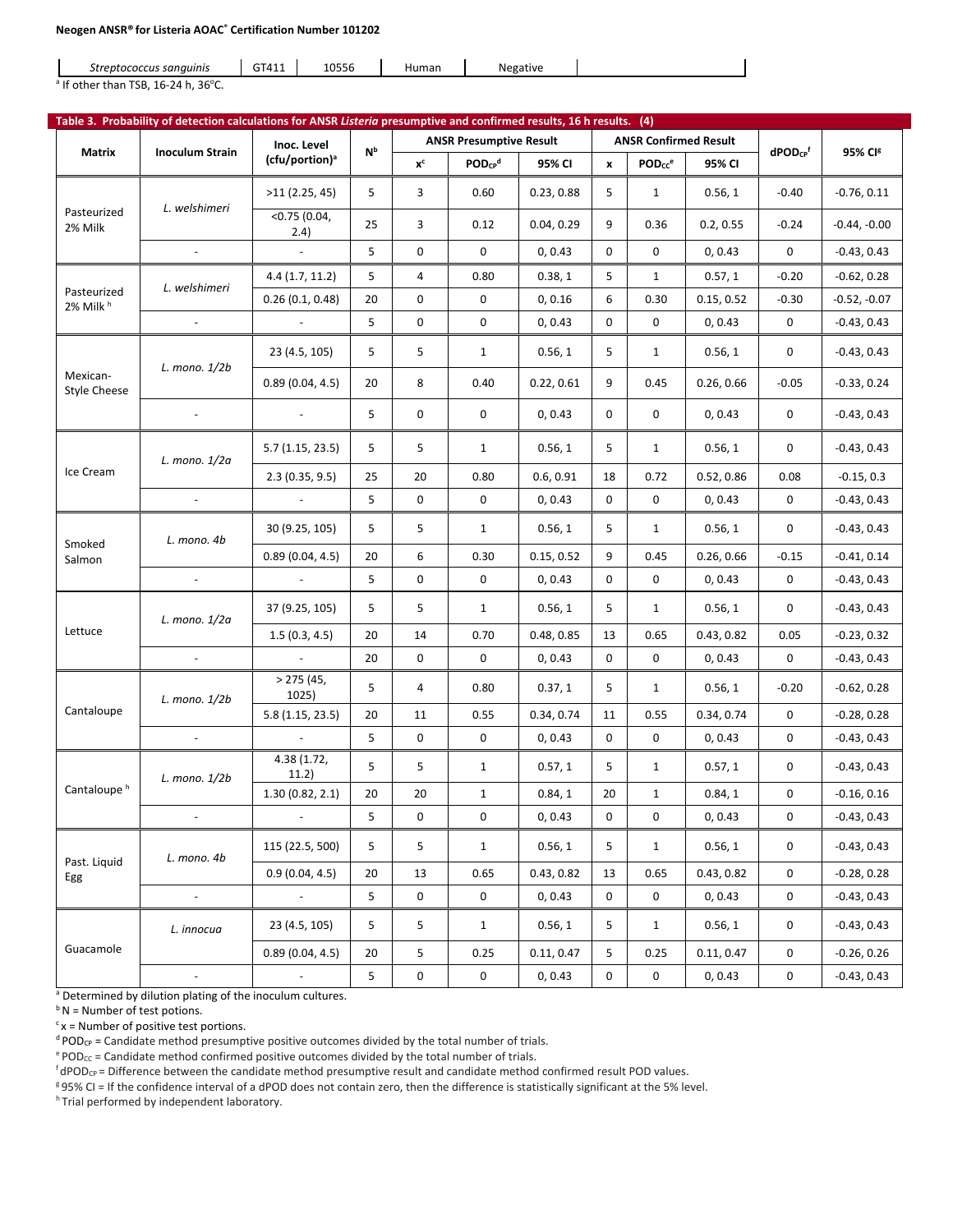|                                     | Table 4. Probability of detection calculations for ANSR Listeria presumptive and confirmed results, 24 h results. (4) |                            |                |                     |              |                                |                     |                              |            |                          |                     |
|-------------------------------------|-----------------------------------------------------------------------------------------------------------------------|----------------------------|----------------|---------------------|--------------|--------------------------------|---------------------|------------------------------|------------|--------------------------|---------------------|
| Matrix                              | <b>Inoculum Strain</b>                                                                                                | Inoc. Level                | N <sub>p</sub> |                     |              | <b>ANSR Presumptive Result</b> |                     | <b>ANSR Confirmed Result</b> |            | $dPOD_{CP}$ <sup>f</sup> | 95% CI <sup>g</sup> |
|                                     |                                                                                                                       | (cfu/portion) <sup>a</sup> |                | $x^c$               | $POD_{CP}^d$ | 95% CI                         | $\pmb{\mathsf{x}}$  | POD <sub>cc</sub> e          | 95% CI     |                          |                     |
| Pasteurized                         | L. welshimeri                                                                                                         | >11(2.25, 45)              | 5              | 5                   | $\mathbf{1}$ | 0.56, 1                        | 5                   | $\mathbf{1}$                 | 0.56, 1    | 0                        | $-0.43, 0.43$       |
| 2% Milk                             |                                                                                                                       | $<$ 0.75 (0.04,<br>2.4)    | 25             | 9                   | 0.36         | 0.20, 0.55                     | 9                   | 0.36                         | 0.20, 0.55 | 0                        | $-0.25, 0.25$       |
|                                     | $\blacksquare$                                                                                                        | $\mathbf{r}$               | 5              | $\mathbf 0$         | 0            | 0, 0.43                        | 0                   | 0                            | 0, 0.43    | 0                        | $-0.43, 0.43$       |
|                                     | 4.4(1.7, 11.2)                                                                                                        | 5                          | 5              | $\mathbf{1}$        | 0.56, 1      | 5                              | $\mathbf{1}$        | 0.56, 1                      | 0          | $-0.43, 0.43$            |                     |
| Pasteurized<br>2% Milk <sup>h</sup> | L. welshimeri                                                                                                         | 0.26(0.1,<br>0.48)         | 20             | 9                   | 0.45         | 0.26, 0.66                     | 10                  | 0.50                         | 0.3, 0.7   | $-0.05$                  | $-0.33, 0.24$       |
|                                     | $\blacksquare$                                                                                                        | $\mathbb{Z}^2$             | 5              | 0                   | 0            | 0, 0.43                        | 0                   | 0                            | 0, 0.43    | 0                        | $-0.43, 0.43$       |
| Mexican-                            |                                                                                                                       | 23 (4.5, 105)              | 5              | 5                   | $\mathbf{1}$ | 0.56, 1                        | 5                   | $\mathbf{1}$                 | 0.56, 1    | 0                        | $-0.43, 0.43$       |
| Style<br>Cheese                     | L. mono. $1/2b$                                                                                                       | 0.89(0.04,<br>4.5)         | 20             | 9                   | 0.45         | 0.26, 0.66                     | 9                   | 0.45                         | 0.26, 0.66 | 0                        | $-0.28, 0.28$       |
|                                     | $\mathbf{r}$                                                                                                          | $\mathbb{Z}^2$             | 5              | $\mathbf 0$         | $\mathbf 0$  | 0, 0.43                        | 0                   | $\mathbf 0$                  | 0, 0.43    | 0                        | $-0.43, 0.43$       |
|                                     | L. mono. 1/2a                                                                                                         | 5.7(1.15,<br>23.5)         | 5              | 5                   | 1            | 0.56, 1                        | 5                   | $\mathbf{1}$                 | 0.56, 1    | 0                        | $-0.43, 0.43$       |
| Ice Cream                           |                                                                                                                       | 2.3(0.35, 9.5)             | 25             | 19                  | 0.76         | 0.57, 0.89                     | 18                  | 0.72                         | 0.52, 0.86 | 0.04                     | $-0.2, 0.27$        |
|                                     | $\sim$                                                                                                                | $\mathcal{L}$              | 5              | 0                   | 0            | 0, 0.43                        | $\mathbf 0$         | 0                            | 0, 0.43    | 0                        | $-0.43, 0.43$       |
|                                     |                                                                                                                       | 30 (9.25, 105)             | 5              | 5                   | $\mathbf{1}$ | 0.56, 1                        | 5                   | $\mathbf{1}$                 | 0.56, 1    | 0                        | $-0.43, 0.43$       |
| Smoked<br>Salmon                    | L. mono. 4b                                                                                                           | 0.89(0.04,<br>4.5)         | 20             | 8                   | 0.40         | 0.22, 0.61                     | 9                   | 0.45                         | 0.26, 0.66 | $-0.05$                  | $-0.33, 0.24$       |
|                                     |                                                                                                                       |                            | 5              | 0                   | $\mathbf 0$  | 0, 0.43                        | 0                   | $\mathbf 0$                  | 0, 0.43    | 0                        | $-0.43, 0.43$       |
|                                     | L. mono. 1/2a                                                                                                         | 37 (9.25, 105)             | 5              | 5                   | $\mathbf{1}$ | 0.56, 1                        | 5                   | $\mathbf{1}$                 | 0.56, 1    | 0                        | $-0.43, 0.43$       |
| Lettuce                             |                                                                                                                       | 1.5(0.3, 4.5)              | 20             | 14                  | 0.70         | 0.48, 0.85                     | 15                  | 0.75                         | 0.53, 0.89 | $-0.05$                  | $-0.31, 0.22$       |
|                                     | $\sim$                                                                                                                | $\sim$                     | 5              | $\mathbf{1}$        | 0.20         | 0, 0.62                        | 0                   | 0                            | 0, 0.43    | 0.20                     | $-0.28, 0.62$       |
|                                     |                                                                                                                       | > 275(45,<br>1025)         | 5              | 5                   | $\mathbf{1}$ | 0.56, 1                        | 5                   | $\mathbf{1}$                 | 0.56, 1    | 0                        | $-0.43, 0.43$       |
| Cantaloupe                          | L. mono. $1/2b$                                                                                                       | 5.8(1.15,<br>23.5)         | 20             | 13                  | 0.65         | 0.43, 0.82                     | 13                  | 0.65                         | 0.43, 0.82 | 0                        | $-0.28, 0.28$       |
|                                     |                                                                                                                       | $\omega$                   | 5              | 0                   | 0            | 0, 0.43                        | 0                   | $\mathbf 0$                  | 0, 0.43    | 0                        | $-0.43, 0.43$       |
|                                     |                                                                                                                       | 4.38 (1.72,<br>11.2)       | 5              | 5                   | $\mathbf{1}$ | 0.56, 1                        | 5                   | $\mathbf{1}$                 | 0.56, 1    | 0                        | $-0.43, 0.43$       |
| Cantaloupe<br>h                     | L. mono. 1/2b                                                                                                         | 1.30 (0.82,<br>2.1)        | 20             | 20                  | $\mathbf 1$  | 0.84, 1                        | 20                  | $\mathbf{1}$                 | 0.84, 1    | 0                        | $-0.16, 0.16$       |
|                                     | $\blacksquare$                                                                                                        |                            | 5              | 0                   | 0            | 0, 0.43                        | 0                   | 0                            | 0, 0.43    | 0                        | $-0.43, 0.43$       |
|                                     |                                                                                                                       | 115 (22.5,<br>500)         | 5              | 5                   | $\mathbf{1}$ | 0.56, 1                        | 5                   | $\mathbf{1}$                 | 0.56, 1    | 0                        | $-0.43, 0.43$       |
| Past. Liquid<br>Egg                 | L. mono 4b                                                                                                            | 0.9(0.04, 4.5)             | 20             | 13                  | 0.65         | 0.43, 0.82                     | 13                  | 0.65                         | 0.43, 0.82 | 0                        | $-0.28, 0.28$       |
|                                     | $\overline{\phantom{a}}$                                                                                              |                            | 5              | $\mathsf{O}\xspace$ | 0            | 0, 0.43                        | $\mathsf{O}\xspace$ | $\mathsf{O}\xspace$          | 0, 0.43    | 0                        | $-0.43, 0.43$       |
|                                     |                                                                                                                       | 23 (4.5, 105)              | 5              | 5                   | $\mathbf{1}$ | 0.56, 1                        | 5                   | $\mathbf{1}$                 | 0.56, 1    | 0                        | $-0.43, 0.43$       |
| Guacamole                           | L. innocua                                                                                                            | 0.89(0.04,<br>4.5)         | 20             | $\overline{7}$      | 0.35         | 0.18, 0.57                     | $\overline{7}$      | 0.35                         | 0.18, 0.57 | 0                        | $-0.28, 0.28$       |
|                                     |                                                                                                                       | $\omega$                   | 5              | 0                   | 0            | 0, 0.43                        | 0                   | $\mathbf 0$                  | 0, 0.43    | $\mathsf{O}\xspace$      | $-0.43, 0.43$       |

<sup>a</sup> Determined by dilution plating of the inoculum cultures.

 $b N$  = Number of test potions.

 $c$  x = Number of positive test portions.

 $d$  POD<sub>CP</sub> = Candidate method presumptive positive outcomes divided by the total number of trials.

 $e^{e}$  POD<sub>cc</sub> = Candidate method confirmed positive outcomes divided by the total number of trials.

 $f$ dPOD<sub>CP</sub> = Difference between the candidate method presumptive result and candidate method confirmed result POD values.

<sup>8</sup>95% CI = If the confidence interval of a dPOD does not contain zero, then the difference is statistically significant at the 5% level. h Trial performed by independent laboratory.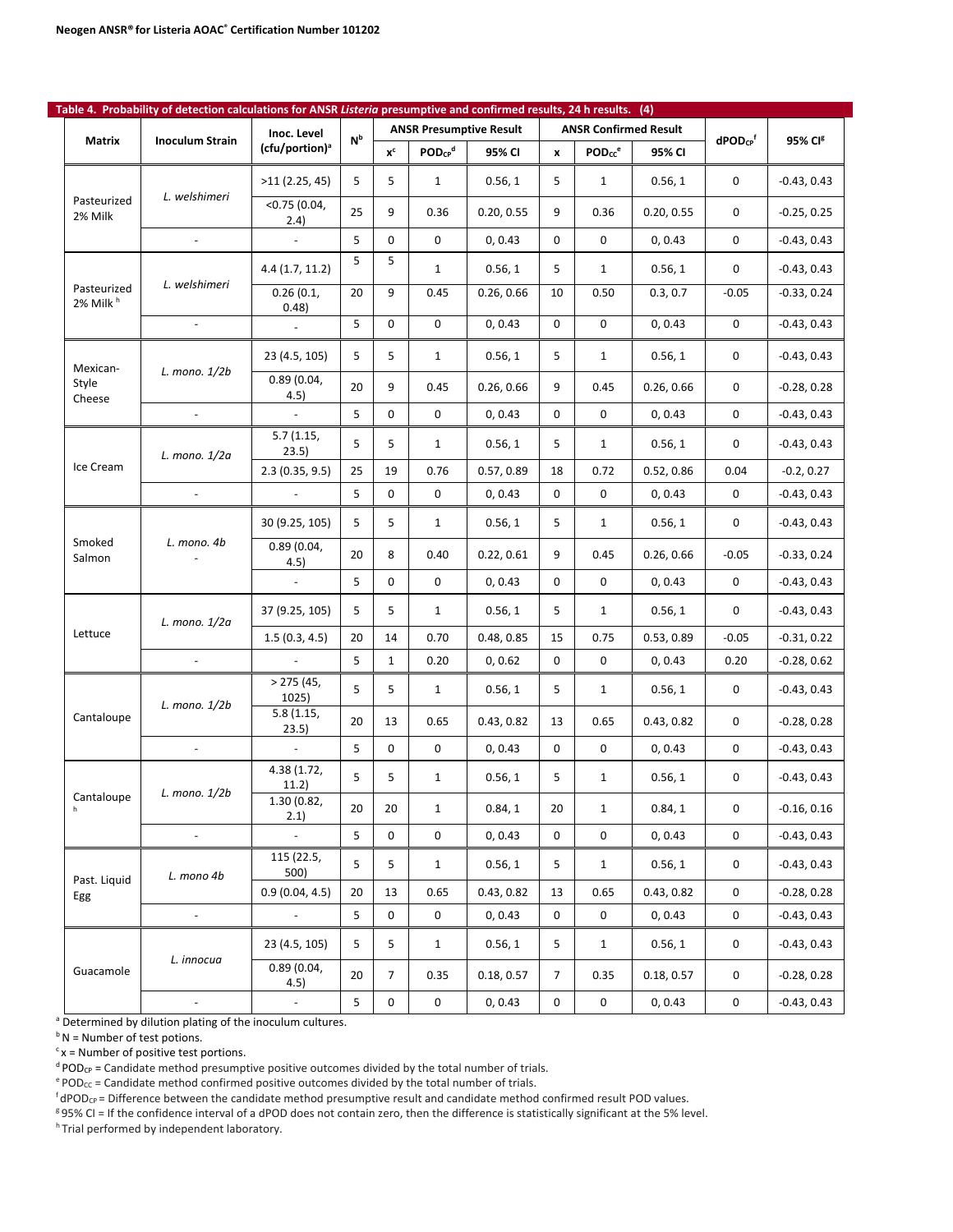|                                     | Table 5. Probability of detection calculations for ANSR Listeria confirmed and reference method results, 16 h results. (4) |                            |                |       |                               |            |                |                                      |                                |                     |                     |
|-------------------------------------|----------------------------------------------------------------------------------------------------------------------------|----------------------------|----------------|-------|-------------------------------|------------|----------------|--------------------------------------|--------------------------------|---------------------|---------------------|
| Matrix                              | Inoculum                                                                                                                   | Inoc. Level                | N <sub>b</sub> |       | <b>ANSR Result</b>            |            |                |                                      | <b>Reference Method Result</b> | $d$ POD $c^f$       | 95% CI <sup>g</sup> |
|                                     | <b>Strain</b>                                                                                                              | (cfu/portion) <sup>a</sup> |                | $x^c$ | POD <sub>c</sub> <sup>d</sup> | 95% CI     | X              | $\mathsf{POD}_\mathsf{R}^\mathsf{e}$ | 95% CI                         |                     |                     |
|                                     | L. welshimeri                                                                                                              | >11(2.25, 45)              | 5              | 3     | 0.60                          | 0.23, 0.88 | 5              | $\mathbf{1}$                         | 0.56, 1                        | $-0.40$             | $-0.76, 0.11$       |
| Pasteurized<br>2% Milk              |                                                                                                                            | $<$ 0.75 (0.04,<br>2.4)    | 25             | 3     | 0.12                          | 0.04, 0.3  | 5              | 0.20                                 | 0.09, 0.39                     | $-0.08$             | $-0.29, 0.13$       |
|                                     | $\sim$                                                                                                                     | $\mathbb{Z}^2$             | 5              | 0     | 0                             | 0, 0.43    | 0              | 0                                    | 0, 0.43                        | 0                   | $-0.43, 0.43$       |
|                                     |                                                                                                                            | 4.4(1.7, 11.2)             | 5              | 5     | $\mathbf{1}$                  | 0.56, 1    | 5              | $\mathbf{1}$                         | 0.56, 1                        | 0                   | $-0.43, 0.43$       |
| Pasteurized<br>2% Milk <sup>h</sup> | L. welshimeri                                                                                                              | 0.26(0.1,<br>0.48)         | 20             | 0     | 0                             | 0, 0.16    | 4              | 0.20                                 | 0.08, 0.42                     | $-0.20$             | $-0.42, 0.00$       |
|                                     | $\sim$                                                                                                                     |                            | 5              | 0     | 0                             | 0, 0.43    | 0              | 0                                    | 0, 0.43                        | 0                   | $-0.43, 0.43$       |
|                                     |                                                                                                                            | 23 (4.5, 105)              | 5              | 5     | 1                             | 0.56, 1    | 5              | $\mathbf{1}$                         | 0.56, 1                        | 0                   | $-0.43, 0.43$       |
| Mexican-<br>Style                   | L. mono. 1/2b                                                                                                              | 0.89(0.04,<br>4.5)         | 20             | 8     | 0.40                          | 0.22, 0.61 | 6              | 0.30                                 | 0.15, 0.52                     | 0.10                | $-0.18, 0.36$       |
| Cheese                              |                                                                                                                            | $\omega$                   | 5              | 0     | 0                             | 0, 0.43    | 0              | 0                                    | 0, 0.43                        | 0                   | $-0.43, 0.43$       |
|                                     | L. mono. 1/2a                                                                                                              | 5.7(1.15,<br>23.5)         | 5              | 5     | 1                             | 0.56, 1    | 5              | $\mathbf{1}$                         | 0.56, 1                        | 0                   | $-0.43, 0.43$       |
| Ice Cream                           |                                                                                                                            | 2.3(0.35, 9.5)             | 25             | 18    | 0.72                          | 0.52, 0.86 | 22             | 0.90                                 | 0.7, 0.96                      | $-0.16$             | $-0.37, 0.07$       |
|                                     |                                                                                                                            |                            | 5              | 0     | 0                             | 0, 0.43    | 0              | 0                                    | 0, 0.43                        | 0                   | $-0.43, 0.43$       |
|                                     |                                                                                                                            | 30 (9.25, 105)             | 5              | 5     | $\mathbf{1}$                  | 0.56, 1    | 5              | $\mathbf{1}$                         | 0.56, 1                        | 0                   | $-0.43, 0.43$       |
| Smoked<br>Salmon                    | L. mono. 4b                                                                                                                | 0.89(0.04,<br>4.5)         | 20             | 6     | 0.30                          | 0.15, 0.52 | $\overline{7}$ | 0.35                                 | 0.18, 0.57                     | $-0.05$             | $-0.32, 0.23$       |
|                                     | $\blacksquare$                                                                                                             | $\blacksquare$             | 5              | 0     | $\mathbf 0$                   | 0, 0.43    | 0              | 0                                    | 0, 0.43                        | $\mathbf 0$         | $-0.43, 0.43$       |
|                                     | L. mono. 1/2a                                                                                                              | 37 (9.25, 105)             | 5              | 5     | 1                             | 0.56, 1    | 5              | $\mathbf{1}$                         | 0.56, 1                        | 0                   | $-0.43, 0.43$       |
| Lettuce                             |                                                                                                                            | 1.5(0.3, 4.5)              | 20             | 13    | 0.65                          | 0.43, 0.82 | 14             | 0.70                                 | 0.48, 0.85                     | $-0.05$             | $-0.32, 0.23$       |
|                                     |                                                                                                                            | $\mathbf{r}$               | 20             | 0     | 0                             | 0, 0.43    | 0              | 0                                    | 0, 0.43                        | 0                   | $-0.43, 0.43$       |
|                                     |                                                                                                                            | > 275(45,<br>1025)         | 5              | 4     | 0.80                          | 0.37, 1    | 5              | $\mathbf{1}$                         | 0.56, 1                        | $-0.20$             | $-0.62, 0.28$       |
| Cantaloupe                          | L. mono. 1/2b                                                                                                              | 5.8(1.15,<br>23.5)         | 20             | 11    | 0.55                          | 0.34, 0.74 | 13             | 0.65                                 | 0.43, 0.82                     | $-0.10$             | $-0.37, 0.19$       |
|                                     |                                                                                                                            |                            | 5              | 0     | $\mathbf 0$                   | 0, 0.43    | $\mathbf 0$    | 0                                    | 0, 0.43                        | 0                   | $-0.43, 0.43$       |
|                                     | L. mono. 1/2b                                                                                                              | 4.38 (1.72,<br>11.2)       | 5              | 5     | 1                             | 0.56, 1    | 5              | 1                                    | 0.56, 1                        | 0                   | $-0.43, 0.43$       |
| Cantaloupe<br>h                     |                                                                                                                            | 1.30 (0.82,<br>2.1)        | 20             | 20    | $\mathbf{1}$                  | 0.84, 1    | 14             | 0.70                                 | 0.48, 0.85                     | 0.30                | 0.08, 0.52          |
|                                     | $\sim$                                                                                                                     | $\omega$                   | 5              | 0     | $\mathsf 0$                   | 0, 0.43    | 0              | 0                                    | 0, 0.43                        | $\mathsf{O}\xspace$ | $-0.43, 0.43$       |
| Past. Liquid                        | L. mono 4b                                                                                                                 | 115 (22.5,<br>500)         | 5              | 5     | $\mathbf{1}$                  | 0.56, 1    | 5              | $\mathbf{1}$                         | 0.56, 1                        | $\mathsf{O}\xspace$ | $-0.43, 0.43$       |
| Egg                                 |                                                                                                                            | 0.9(0.04, 4.5)             | 20             | 13    | 0.65                          | 0.43, 0.82 | 15             | 0.75                                 | 0.53, 0.89                     | $-0.10$             | $-0.36, 0.18$       |
|                                     | $\omega$                                                                                                                   | $\omega_{\rm c}$           | 5              | 0     | $\mathbf 0$                   | 0, 0.43    | 0              | 0                                    | 0, 0.43                        | $\mathsf{O}\xspace$ | $-0.43, 0.43$       |
|                                     | L. innocua                                                                                                                 | 23 (4.5, 105)              | 5              | 5     | $\mathbf{1}$                  | 0.56, 1    | 5              | $\mathbf{1}$                         | 0.56, 1                        | 0                   | $-0.43, 0.43$       |
| Guacamole                           |                                                                                                                            | 0.89(0.04,<br>4.5)         | 20             | 5     | 0.25                          | 0.11, 0.47 | 4              | 0.20                                 | 0.08, 0.42                     | 0.05                | $-0.21, 0.3$        |
|                                     | $\overline{\phantom{a}}$                                                                                                   | $\overline{\phantom{a}}$   | 5              | 0     | $\mathsf 0$                   | 0, 0.43    | 0              | 0                                    | 0, 0.43                        | $\mathsf{O}\xspace$ | $-0.43, 0.43$       |

a Determined by dilution plating of the inoculum cultures.

 $b N$  = Number of test portions.

 $c$  x = Number of positive test portions.

 $d$  POD<sub>C</sub> = Candidate method presumptive positive outcomes confirmed positive.

 $e^{e}$  POD<sub>R</sub> = Reference method confirmed positive outcomes divided by the total number of trials.

 $f$ dPOD<sub>C</sub> = Difference between the candidate method and reference method POD values.

g 95% CI = If the confidence interval of a dPOD does not contain zero, then the difference is statistically significant at the 5% level.

h Trial performed by independent laboratory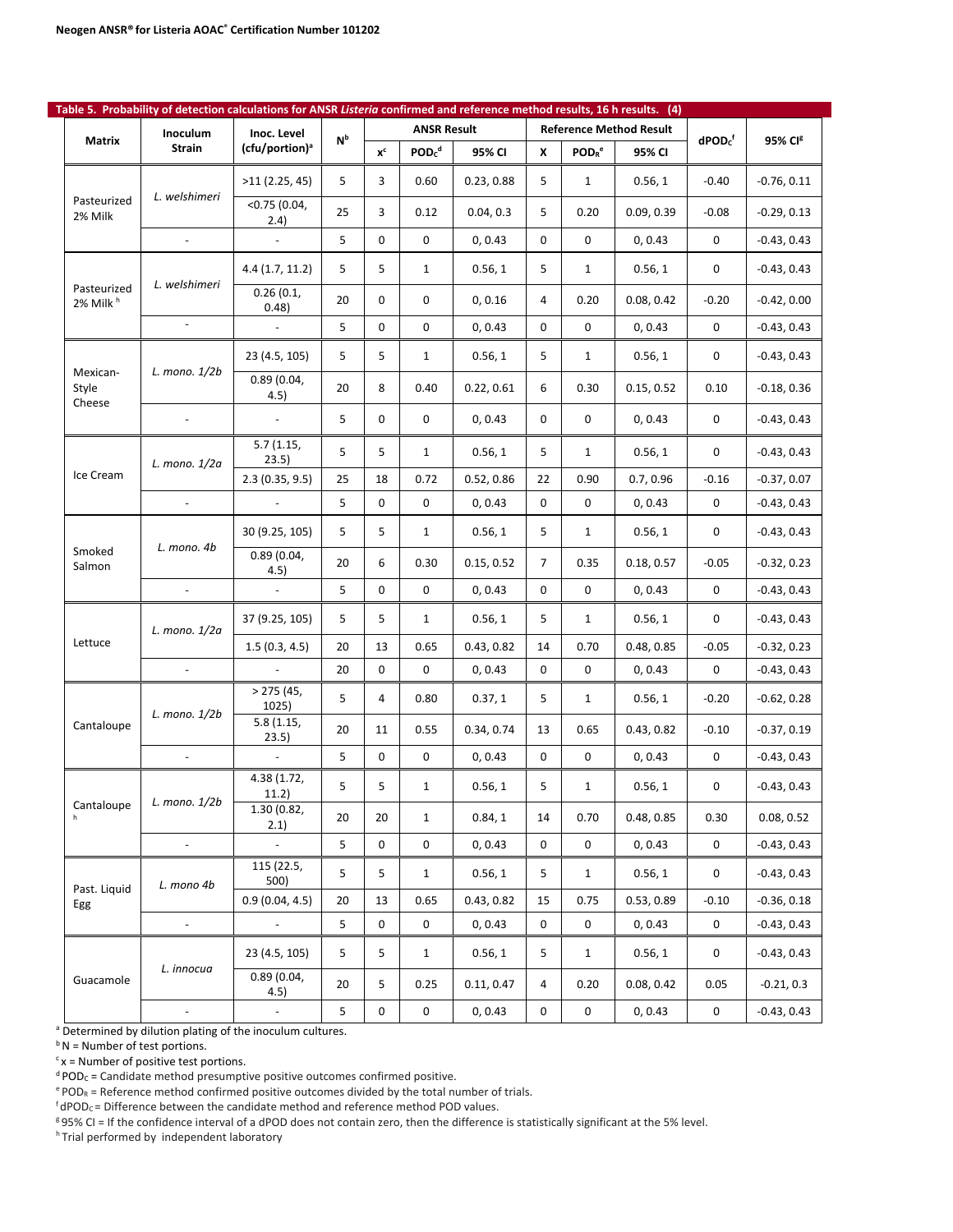| Table 6. Probability of detection calculations for ANSR Listeria confirmed and reference method results, 24 h results. (4) |                          |                            |                           |             |                               |            |    |                               |                                |                     |                     |
|----------------------------------------------------------------------------------------------------------------------------|--------------------------|----------------------------|---------------------------|-------------|-------------------------------|------------|----|-------------------------------|--------------------------------|---------------------|---------------------|
| Matrix                                                                                                                     | Inoculum                 | Inoc. Level                | $\mathsf{N}^{\mathsf{b}}$ |             | <b>ANSR Result</b>            |            |    |                               | <b>Reference Method Result</b> | $d$ POD $cf$        | 95% CI <sup>g</sup> |
|                                                                                                                            | Strain                   | (cfu/portion) <sup>a</sup> |                           | $x^c$       | POD <sub>c</sub> <sup>d</sup> | 95% CI     | x  | POD <sub>R</sub> <sup>e</sup> | 95% CI                         |                     |                     |
| Pasteurized                                                                                                                | L. welshimeri            | >11(2.25, 45)              | 5                         | 5           | $\mathbf{1}$                  | 0.56, 1    | 5  | $\mathbf{1}$                  | 0.56, 1                        | 0                   | $-0.43, 0.43$       |
| 2% Milk                                                                                                                    |                          | $<$ 0.75 (0.04, 2.4)       | 25                        | 9           | 0.36                          | 0.2, 0.55  | 5  | 0.20                          | 0.09, 0.39                     | 0.16                | $-0.09, 0.38$       |
|                                                                                                                            |                          |                            | 5                         | 0           | 0                             | 0, 0.43    | 0  | 0                             | 0, 0.43                        | 0                   | $-0.43, 0.43$       |
| Pasteurized                                                                                                                | L. welshimeri            | 4.4(1.7, 11.2)             | 5                         | 5           | $\mathbf{1}$                  | 0.56, 1    | 5  | $\mathbf{1}$                  | 0.56, 1                        | 0                   | $-0.43, 0.43$       |
| 2% Milk <sup>h</sup>                                                                                                       |                          | 0.26(0.1, 0.48)            | 20                        | 9           | 0.45                          | 0.26, 0.66 | 4  | 0.20                          | 0.08, 0.42                     | 0.25                | $-0.04, 0.5$        |
|                                                                                                                            | $\blacksquare$           |                            | 5                         | 0           | 0                             | 0, 0.43    | 0  | 0                             | 0, 0.43                        | $\mathsf{O}\xspace$ | $-0.43, 0.43$       |
| Mexican-                                                                                                                   | L. mono.                 | 23 (4.5, 105)              | 5                         | 5           | $\mathbf{1}$                  | 0.56, 1    | 5  | $\mathbf{1}$                  | 0.56, 1                        | 0                   | $-0.43, 0.43$       |
| Style<br>Cheese                                                                                                            | 1/2b                     | 0.89(0.04, 4.5)            | 20                        | 9           | 0.45                          | 0.26, 0.66 | 6  | 0.30                          | 0.15, 0.52                     | 0.15                | $-0.14, 0.41$       |
|                                                                                                                            | $\blacksquare$           |                            | 5                         | 0           | 0                             | 0, 0.43    | 0  | 0                             | 0, 0.43                        | 0                   | $-0.43, 0.43$       |
|                                                                                                                            | L. mono.                 | 5.7(1.15, 23.5)            | 5                         | 5           | $\mathbf{1}$                  | 0.56, 1    | 5  | $\mathbf{1}$                  | 0.56, 1                        | 0                   | $-0.43, 0.43$       |
| Ice Cream                                                                                                                  | 1/2a                     | 2.3(0.35, 9.5)             | 25                        | 18          | 0.72                          | 0.52, 0.86 | 22 | 0.90                          | 0.7, 0.96                      | $-0.18$             | $-0.37, 0.07$       |
|                                                                                                                            |                          |                            | 5                         | 0           | 0                             | 0, 0.43    | 0  | 0                             | 0, 0.43                        | 0                   | $-0.43, 0.43$       |
|                                                                                                                            |                          | 30 (9.25, 105)             | 5                         | 5           | $\mathbf{1}$                  | 0.56, 1    | 5  | $\mathbf{1}$                  | 0.56, 1                        | 0                   | $-0.43, 0.43$       |
| Smoked<br>Salmon                                                                                                           | L. mono. 4b              | 0.89(0.04, 4.5)            | 20                        | 8           | 0.40                          | 0.22, 0.61 | 7  | 0.35                          | 0.18, 0.57                     | 0.05                | $-0.23, 0.32$       |
|                                                                                                                            |                          |                            | 5                         | 0           | 0                             | 0, 0.43    | 0  | 0                             | 0, 0.43                        | 0                   | $-0.43, 0.43$       |
|                                                                                                                            | L. mono.                 | 37 (9.25, 105)             | 5                         | 5           | $\mathbf{1}$                  | 0.56, 1    | 5  | $\mathbf{1}$                  | 0.56, 1                        | 0                   | $-0.43, 0.43$       |
| Lettuce                                                                                                                    | 1/2a                     | 1.5(0.3, 4.5)              | 20                        | 14          | 0.70                          | 0.48, 0.85 | 14 | 0.70                          | 0.48, 0.85                     | 0                   | $-0.27, 0.27$       |
|                                                                                                                            |                          |                            | 5                         | 0           | 0                             | 0, 0.43    | 0  | 0                             | 0, 0.43                        | 0                   | $-0.43, 0.43$       |
|                                                                                                                            | L. mono.                 | >275 (45, 1025)            | 5                         | 5           | $\mathbf{1}$                  | 0.56, 1    | 5  | $\mathbf{1}$                  | 0.56, 1                        | 0                   | $-0.43, 0.43$       |
| Cantaloupe                                                                                                                 | 1/2b                     | 5.8(1.15, 23.5)            | 20                        | 13          | 0.65                          | 0.43, 0.82 | 13 | 0.65                          | 0.43, 0.82                     | 0                   | $-0.28, 0.28$       |
|                                                                                                                            | $\blacksquare$           |                            | 5                         | $\mathbf 0$ | 0                             | 0, 0.43    | 0  | 0                             | 0, 0.43                        | 0                   | $-0.43, 0.43$       |
|                                                                                                                            | L. mono.                 | 4.38 (1.72, 11.2)          | 5                         | 5           | $\mathbf{1}$                  | 0.56, 1    | 5  | $\mathbf{1}$                  | 0.56, 1                        | 0                   | $-0.43, 0.43$       |
| Cantaloupe                                                                                                                 | 1/2b                     | 1.30(0.82, 2.1)            | 20                        | 20          | $\mathbf{1}$                  | 0.84, 1    | 14 | 0.70                          | 0.48, 0.85                     | 0.30                | 0.08, 0.52          |
|                                                                                                                            | ÷,                       |                            | 5                         | 0           | 0                             | 0, 0.43    | 0  | 0                             | 0, 0.43                        | 0                   | $-0.43, 0.43$       |
| Past. Liquid                                                                                                               | L. mono 4b               | 115 (22.5, 500)            | 5                         | 5           | $\mathbf{1}$                  | 0.56, 1    | 5  | $\mathbf{1}$                  | 0.56, 1                        | $\mathsf{O}\xspace$ | $-0.43, 0.43$       |
| Egg                                                                                                                        |                          | 0.9(0.04, 4.5)             | 20                        | 13          | 0.65                          | 0.43, 0.82 | 15 | 0.75                          | 0.53, 0.89                     | $-0.10$             | $-0.36, 0.18$       |
|                                                                                                                            | $\overline{\phantom{a}}$ | $\sim$                     | 5                         | $\mathbf 0$ | 0                             | 0, 0.43    | 0  | 0                             | 0, 0.43                        | 0                   | $-0.43, 0.43$       |
|                                                                                                                            | L. innocua               | 23 (4.5, 105)              | 5                         | 5           | $\mathbf{1}$                  | 0.56, 1    | 5  | $\mathbf{1}$                  | 0.56, 1                        | 0                   | $-0.43, 0.43$       |
| Guacamole                                                                                                                  |                          | 0.89(0.04, 4.5)            | 20                        | 7           | 0.35                          | 0.18, 0.57 | 4  | 0.20                          | 0.08, 0.42                     | 0.15                | $-0.12, 0.4$        |
|                                                                                                                            | $\overline{\phantom{a}}$ |                            | 5                         | 0           | 0                             | 0, 0.43    | 0  | 0                             | 0, 0.43                        | $\mathsf 0$         | $-0.43, 0.43$       |

<sup>a</sup> Determined by dilution plating of the inoculum cultures.

 $b N$  = Number of test portions.

 $c$  x = Number of positive test portions.

 $d$  POD<sub>C</sub> = Candidate method presumptive positive outcomes confirmed positive.

 $e^{e}$  POD<sub>R</sub> = Reference method confirmed positive outcomes divided by the total number of trials.

 $f$ dPOD<sub>C</sub> = Difference between the candidate method and reference method POD values.

g 95% CI = If the confidence interval of a dPOD does not contain zero, then the difference is statistically significant at the 5% level.

h Trial performed by independent laboratory.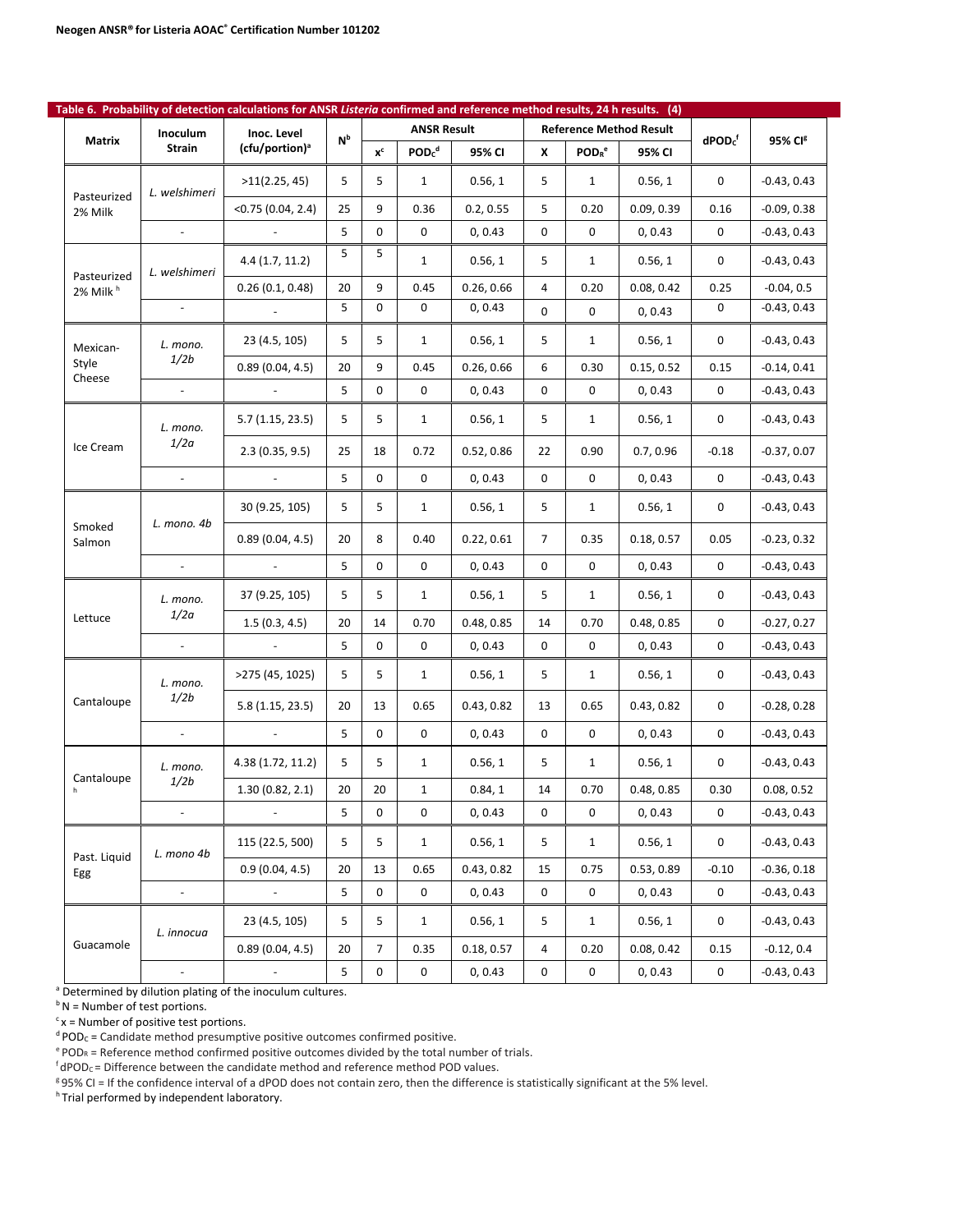#### **DISCUSSION OF MODIFICATION APPROVED MAY 2015 (7)**

The results presented here demonstrate that method modifications including reformulation of lyophilized reagent components for increased solubility and immediate capping and vortexing of ANSR reagents do not affect performance of the assay. In comparative testing of three foods and sponge samples from a stainless steel surface, performance of the ANSR method after 24 h of enrichment was comparable to that of the FDA/BAM or USDA-FSIS/MLG methods for all matrices tested, as determined by POD analysis. After 16 h of enrichment, cantaloupe and stainless steel also yielded results that were not statistically different from the reference methods. Results of robustness testing showed that the modified assay can withstand perturbations to multiple assay parameters and still yield accurate results. A second phase of the study examined LESS Plus as an alternative enrichment medium for all sample types. No significant differences in performance were seen between the ANSR method with LESS Plus enrichment and the reference methods for any matrix at either enrichment time point. However, method sensitivity was higher at 24 h for hot dogs and therefore the longer enrichment period is recommended for this food type.

The choice of matrices for this study was carefully decided in order to ensure appropriate representation of the matrices previously validated. The three matrices and one surface tested here (meat, dairy, produce, and stainless steel) provided a challenging mix of products for this study.

The enhanced reagent formulation for ANSR *Listeria* provides increased pellet solubility, thus eliminating the need for pipette mixing of the lysed sample and ANSR reagents. This improves operator ease of use and minimizes the opportunity for cross contamination or potential amplicon contamination of the work environment. The use of LESS Plus also provides a convenient, universal enrichment alternative to the end user. In addition to high sensitivity and specificity, the ASNR *Listeria* method offers the advantages of single-step enrichment, minimal labor and assay hardware requirements, and assay results within 40 min following sample enrichment.

#### **Table 1. Results of inclusivity testing for the ANSR** *Listeria* **test using LESS Plus enrichment media (7)**

| Organism                             | Serotype                 | Strain | Source                  | Origin (if known) | <b>ANSR Result</b><br>$(^{\sim} 10^4 \text{ cftt/mL}$ |
|--------------------------------------|--------------------------|--------|-------------------------|-------------------|-------------------------------------------------------|
| L. grayi <sup>a</sup>                |                          |        | Neogen                  | Environmental     | Positive                                              |
| L. grayi <sup>a</sup>                |                          | A203   | ATCC <sup>b</sup> 19120 | Chinchilla feces  | Positive                                              |
| L. grayi subsp. murrayi <sup>a</sup> | $\blacksquare$           | A198   | Neogen                  |                   | Positive                                              |
| L. innocua                           | 6a                       | GT3627 | H. Seeliger $c$         | Cheese            | Positive                                              |
| L. innocua                           | 6a                       | GT3631 | H. Seeliger             | Cheese            | Positive                                              |
| L. innocua                           | 6a                       | A102   | ATCC 33090              | Cow brain         | Positive                                              |
| L. innocua                           | 6b                       | GT1026 | H. Seeliger             | Cheese            | Positive                                              |
| L. innocua                           | 6b                       | GT1042 | H. Seeliger             | Cheese            | Positive                                              |
| L. innocua                           | 6b                       | GT1044 | H. Seeliger             | Cheese            | Positive                                              |
| L. innocua                           | 6b                       | GT1050 | H. Seeliger             | Cheese            | Positive                                              |
| L. innocua                           | $\blacksquare$           | GT3785 | CDC <sup>d</sup>        |                   | Positive                                              |
| L. innocua                           | $\overline{\phantom{a}}$ | GT1052 | J. Farber $e$           | Raw milk          | Positive                                              |
| L. ivanovii                          | 5                        | GT1028 | H. Seeliger             | Mouse             | Positive                                              |
| L. ivanovii                          | 5                        | GT1040 | H. Seeliger             | Human             | Positive                                              |
| L. ivanovii                          | 5                        | GT3699 | H. Seeliger             | Watercress        | Positive                                              |
| L. ivanovii                          | $\overline{\phantom{a}}$ | A140   | ATCC 19119              | Sheep             | Positive                                              |
| L. monocytogenes                     | 1/2a                     | GT3727 | H. Seeliger             | Human blood       | Positive                                              |
| L. monocytogenes                     | 1/2a                     | GT4340 | <b>CDC</b>              | Fish              | Positive                                              |
| L. monocytogenes                     | 1/2a                     | GT1038 | H. Seeliger             | Human blood       | Positive                                              |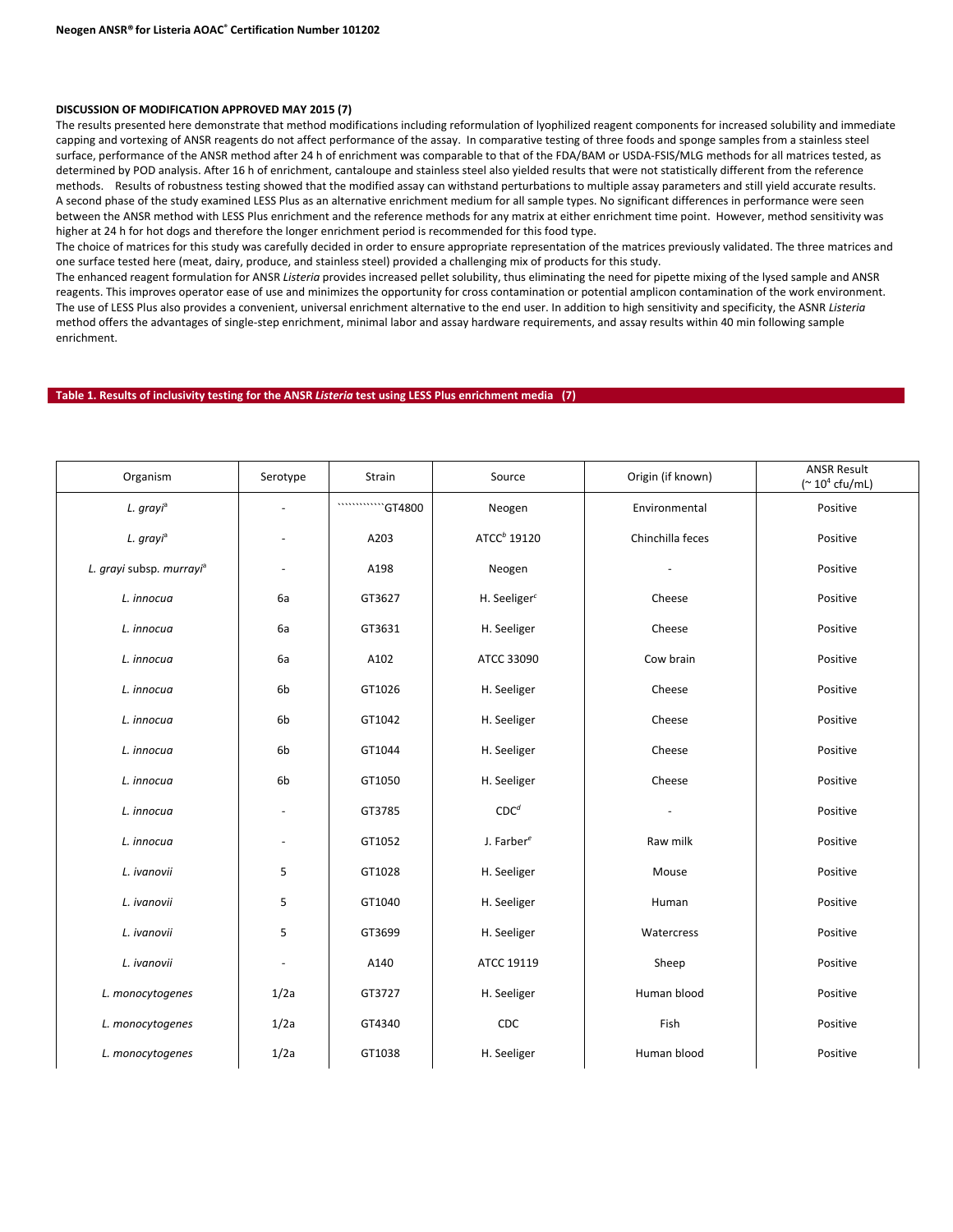| L. monocytogenes | 1/2 <sub>b</sub> | GT3635 | H. Seeliger            | Human blood    | Positive              |
|------------------|------------------|--------|------------------------|----------------|-----------------------|
| L. monocytogenes | 1/2 <sub>b</sub> | GT3728 | H. Seeliger            | Cheese         | Positive              |
| L. monocytogenes | 1/2 <sub>b</sub> | GT3856 | H. Seeliger            | Cheese         | Positive              |
| L. monocytogenes | 1/2c             | GT3698 | H. Seeliger            | Cheese         | Positive              |
| L. monocytogenes | 1/2c             | GT3648 | H. Seeliger            | Cheese         | Positive              |
| L. monocytogenes | 1/2c             | GT3730 | H. Seeliger            |                | Positive              |
| L. monocytogenes | 1/2c             | GT3741 | H. Seeliger            |                | Positive              |
| L. monocytogenes | 1a               | GT3829 | C. Donnelly $f$        | Raw milk       | Positive              |
| L. monocytogenes | 1a               | GT1072 | C. Donnelly            | Raw milk       | Positive              |
| L. monocytogenes | 1a               | GT1880 | J. Lovett <sup>g</sup> | Brie cheese    | Positive              |
| L. monocytogenes | 1a               | GT3812 | J. Lovett              | Chocolate milk | Positive              |
| L. monocytogenes | $\overline{2}$   | A169   | ATCC 19112             | Human CSF      | Positive              |
| L. monocytogenes | 3a               | GT3720 | H. Seeliger            | Cheese         | Positive              |
| L. monocytogenes | 3a               | GT1035 | H. Seeliger            |                | Positive              |
| L. monocytogenes | 3b               | GT1057 | J. Lovett              | Brie cheese    | Positive              |
| L. monocytogenes | 3b               | GT3715 | H. Seeliger            | Human blood    | Positive <sup>a</sup> |
| L. monocytogenes | 3b               | GT3817 | H. Seeliger            | Cheese         | Positive              |
| L. monocytogenes | 3b               | GT3857 | J. Lovett              | Brie cheese    | Positive              |
| L. monocytogenes | 4a               | A170   | ATCC 19114             | Ruminant brain | Positive              |
| L. monocytogenes | 4b               | A207   | ATCC 13932             | Human CSF      | Positive              |
| L. monocytogenes | 4 <sub>b</sub>   | GT1019 | Neogen                 |                | Positive              |
| L. monocytogenes | 4b               | GT1081 | CDC                    |                | Positive              |
| L. monocytogenes | 4c               | GT3819 | H. Seeliger            | Human          | Positive              |
| L. seeligeri     | 1/2 <sub>b</sub> | GT3693 | H. Seeliger            | Sewage         | Positive              |
|                  |                  |        |                        |                |                       |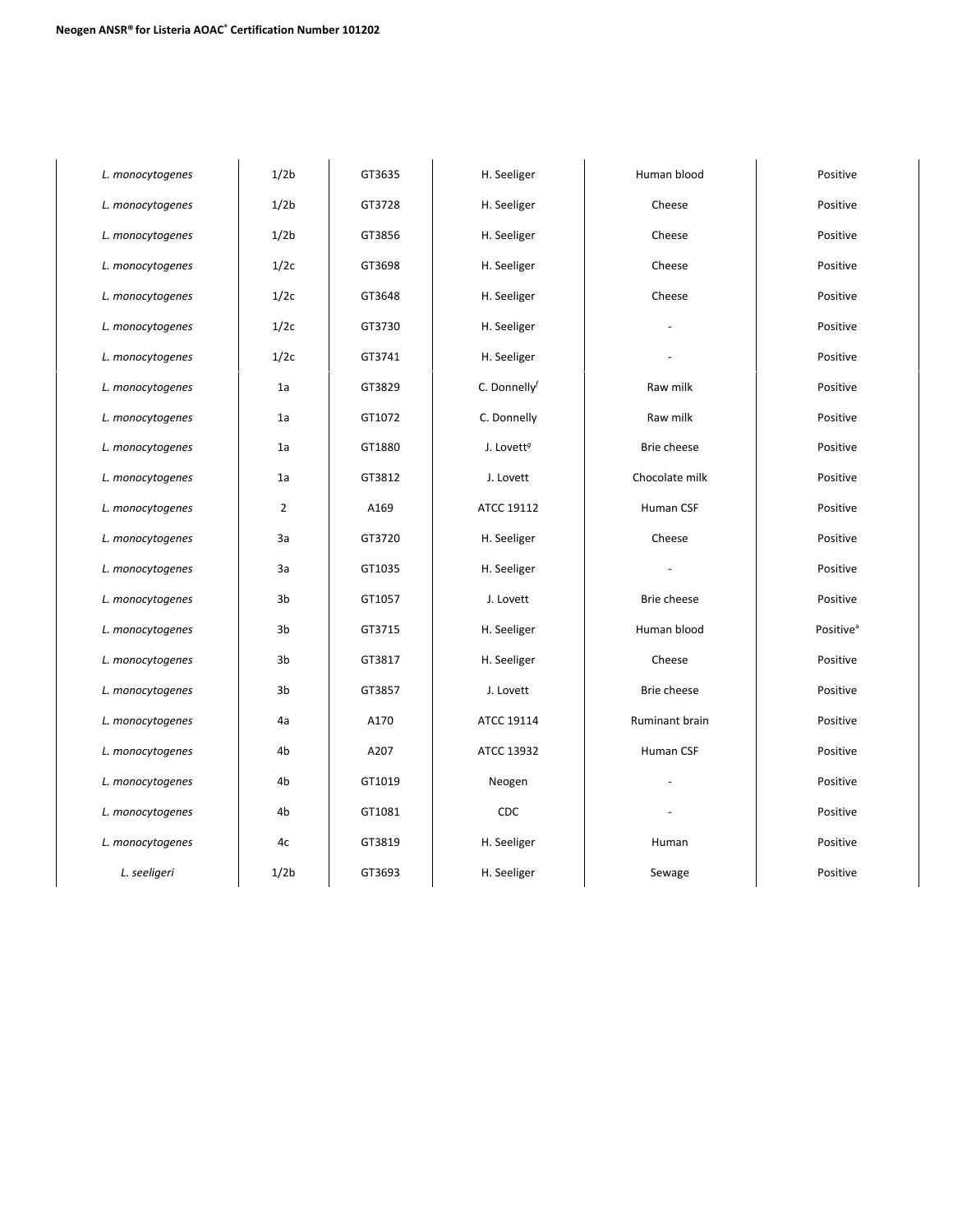| L. seeligeri  | 4a                       | GT289  | H. Seeliger | Cheese                | Positive |
|---------------|--------------------------|--------|-------------|-----------------------|----------|
| L. seeligeri  | $\overline{\phantom{a}}$ | A201   | ATCC 51334  | Vole                  | Positive |
| L. seeligeri  | 6 <sub>b</sub>           | GT3708 | H. Seeliger | Cheese                |          |
| L. welshimeri | 6a                       | GT293  | H. Seeliger | Cheese                | Positive |
| L. welshimeri | $\sim$                   | A199   | ATCC 35897  | Plant material        | Positive |
| L. welshimeri | $\overline{\phantom{a}}$ | A200   | ATCC 43550  | Soil                  | Positive |
| L. welshimeri | $\overline{\phantom{a}}$ | GT1773 | Neogen      | Environmental isolate | Positive |
| L. welshimeri | $\overline{\phantom{a}}$ | GT1729 | Neogen      | Dairy plant           | Positive |

| Table 2. Results of exclusivity testing for the ANSR Listeria test (7) |          |                    |                        |                                                             |                                                 |  |  |  |  |  |  |
|------------------------------------------------------------------------|----------|--------------------|------------------------|-------------------------------------------------------------|-------------------------------------------------|--|--|--|--|--|--|
| Organism                                                               | Strain # | Source (ATCC<br>#) | Origin<br>(if known)   | <b>ANSR Result</b><br>$($ $\sim$ 10 <sup>9</sup><br>cfu/mL) | Culture Conditions <sup>a</sup>                 |  |  |  |  |  |  |
| <b>Bacillus cereus</b>                                                 | A208     | 25621              | Cow dung               | Negative                                                    |                                                 |  |  |  |  |  |  |
| <b>Bacillus megaterium</b>                                             | GT2128   | 14581              |                        | Negative                                                    |                                                 |  |  |  |  |  |  |
| <b>Bacillus subtilis</b>                                               | GT4402   | 21556              |                        | Negative                                                    |                                                 |  |  |  |  |  |  |
| Brochothrix thermosphacta                                              | GT664    | 11509              | Pork sausage           | Negative                                                    | BHI broth, 5% CO <sub>2</sub> , 48 h, 25°C      |  |  |  |  |  |  |
| Enterococcus durans                                                    | GT407    | 6056               | Human feces            | Negative                                                    |                                                 |  |  |  |  |  |  |
| Enterococcus faecalis                                                  | GT3242   | 27275              |                        | Negative                                                    |                                                 |  |  |  |  |  |  |
| Enterococcus faecium                                                   | GT919    | 6057               | Cheese                 | Negative                                                    |                                                 |  |  |  |  |  |  |
| Enterococcus hirae                                                     | GT923    | 35220              | Cow dung               | Negative                                                    |                                                 |  |  |  |  |  |  |
| Geobacillus<br>stearothermophilus                                      | GT4373   | 12980              |                        | Negative                                                    |                                                 |  |  |  |  |  |  |
| Gordonia sputi                                                         | GT3474   | 29627              | Human                  | Negative                                                    | Nutrient broth, 5% CO2, 48 h,<br>$37^{\circ}$ C |  |  |  |  |  |  |
| Kocuria rosea                                                          | GT1944   | 185                |                        | Negative                                                    | BHI broth, 48 h, 26°C                           |  |  |  |  |  |  |
| Kocuria varians                                                        | GT4404   | 15306              | Milk                   | Negative                                                    |                                                 |  |  |  |  |  |  |
| Kurthia gibsonii                                                       | GT2129   | 43195              | Meat                   | Negative                                                    |                                                 |  |  |  |  |  |  |
| Kurthia zopfii                                                         | GT1941   | 33403              | Turkey cecum           | Negative                                                    |                                                 |  |  |  |  |  |  |
| Lactobacillus acidophilus                                              | GT256    | 4356               | Human                  | Negative                                                    |                                                 |  |  |  |  |  |  |
| Lactobacillus buchneri                                                 | GT4082   | 11307              | Beer                   | Negative                                                    | MRS broth, 48 h, 30°C                           |  |  |  |  |  |  |
| Lactobacillus casei                                                    | GT805    | 393                | Cheese                 | Negative                                                    |                                                 |  |  |  |  |  |  |
| Lactobacillus fermentum                                                | GT4063   | 9338               |                        | Negative                                                    |                                                 |  |  |  |  |  |  |
| Lactococcus lactis                                                     | GT3516   | 11454              |                        | Negative                                                    |                                                 |  |  |  |  |  |  |
| Micrococcus luteus                                                     | GT1943   | 381                | Water                  | Negative                                                    |                                                 |  |  |  |  |  |  |
| Rhodococcus equi                                                       | GT665    | 6939               | Horse                  | Negative                                                    |                                                 |  |  |  |  |  |  |
| Rhodococcus fascians                                                   | GT3524   | 12974              |                        | Negative                                                    | BHI broth, 48 h, 26°C                           |  |  |  |  |  |  |
| Staphylococcus aureus                                                  | A179     | 12600              | Human pleural<br>fluid | Negative                                                    |                                                 |  |  |  |  |  |  |
| Staphylococcus epidermidis                                             | A183     | 14990              | Human                  | Negative                                                    |                                                 |  |  |  |  |  |  |
| Staphylococcus saprophyticus                                           | A185     | 15305              | Human urine            | Negative                                                    |                                                 |  |  |  |  |  |  |
| Streptococcus equi                                                     | GT3596   | 33398              |                        | Negative                                                    |                                                 |  |  |  |  |  |  |
| Streptococcus gallolyticus                                             | GT668    | 9809               |                        | Negative                                                    |                                                 |  |  |  |  |  |  |
| Streptococcus mutans                                                   | GT412    | 25175              | Human mouth            | Negative                                                    |                                                 |  |  |  |  |  |  |
| Streptococcus pneumoniae                                               | GT408    | 6303               |                        | Negative                                                    |                                                 |  |  |  |  |  |  |
| Streptococcus sanguinis                                                | GT411    | 10556              | Human                  | Negative                                                    |                                                 |  |  |  |  |  |  |

<sup>a</sup> If other than TSB, 24 h, 36°C.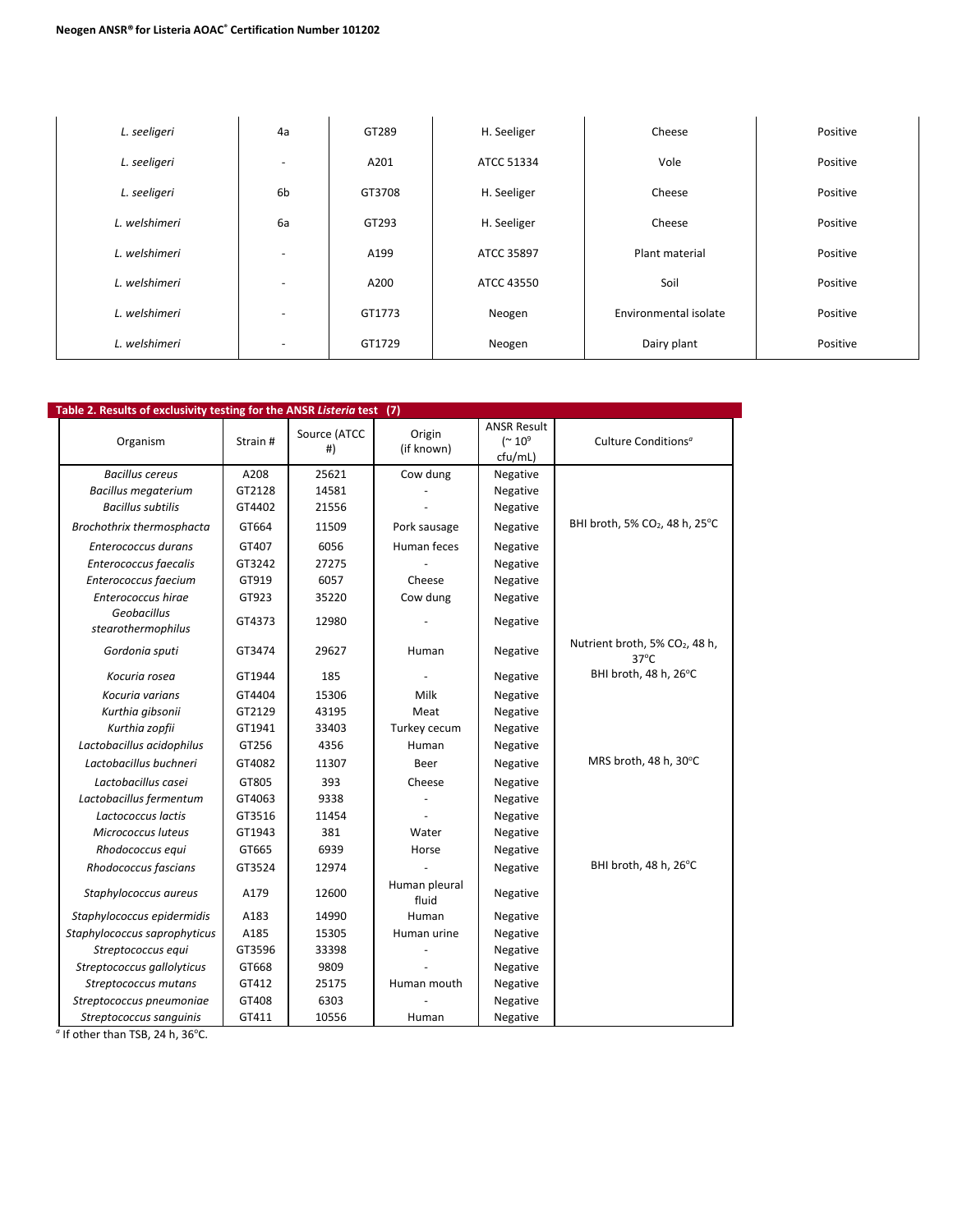|  |                           | Table 3. Probability of detection calculations for ANSR Listeria presumptive and confirmed results, original enrichments, 16 h time point |                            |       |             |                         |                                |                |                    |                              | (7)                      |                     |
|--|---------------------------|-------------------------------------------------------------------------------------------------------------------------------------------|----------------------------|-------|-------------|-------------------------|--------------------------------|----------------|--------------------|------------------------------|--------------------------|---------------------|
|  |                           |                                                                                                                                           | Inoc. Level                | $N^b$ |             |                         | <b>ANSR Presumptive Result</b> |                |                    | <b>ANSR Confirmed Result</b> |                          |                     |
|  | <b>Matrix/Sample Size</b> | <b>Inoculum Strain</b>                                                                                                                    | (cfu/portion) <sup>a</sup> |       | $X^c$       | $POD_{CP}$ <sup>d</sup> | 95% CI                         | $\mathbf{x}$   | PODcc <sup>e</sup> | 95% CI                       | $d$ POD $c$ <sup>p</sup> | 95% CI <sup>g</sup> |
|  |                           |                                                                                                                                           | $\mathbf 0$                | 5     | $\mathbf 0$ | 0                       | 0, 0.43                        | $\Omega$       | 0                  | 0, 0.43                      | 0                        | $-0.43, 0.43$       |
|  | Hot dogs, 125 g           | L. ivanovii                                                                                                                               | 0.25(0.09, 0.48)           | 20    | $\Omega$    | $\Omega$                | 0, 0.17                        | 3              | 0.15               | 0.05, 0.36                   | $-0.15$                  | $-0.36, 0.05$       |
|  |                           |                                                                                                                                           | 27 (6.4, 117)              | 5     | 5           | $\mathbf{1}$            | 0.56, 1                        | 5              | $\mathbf{1}$       | 0.56, 1                      | 0                        | $-0.43, 0.43$       |
|  |                           |                                                                                                                                           | 0                          | 5     | $\Omega$    | $\Omega$                | 0, 0.43                        | $\Omega$       | 0                  | 0, 0.43                      | 0                        | $-0.43, 0.43$       |
|  | Queso fresco, 25 g        | L. monocytogenes 1/2b                                                                                                                     | 0.74(0.42, 1.4)            | 20    | 5           | 0.25                    | 0.11, 0.47                     | $\overline{7}$ | 0.35               | 0.18, 0.57                   | $-0.10$                  | $-0.36, 0.18$       |
|  |                           |                                                                                                                                           | 11(2.5, 53)                | 5     | 5           | $\mathbf{1}$            | 0.56, 1                        | 5              | $\mathbf{1}$       | 0.56, 1                      | $\mathbf 0$              | $-0.43, 0.43$       |
|  |                           |                                                                                                                                           | 0                          | 5     | 0           | $\Omega$                | 0, 0.43                        | $\Omega$       | 0                  | 0, 0.43                      | 0                        | $-0.43, 0.43$       |
|  | Cantaloupe, 25 g          | L. monocytogenes 4b                                                                                                                       | 0.31(0.16, 0.49)           | 20    | 6           | 0.30                    | 0.14, 0.52                     | 6              | 0.30               | 0.14, 0.52                   | 0                        | $-0.27, 0.27$       |
|  |                           |                                                                                                                                           | 5.5(2.1, 15)               | 5     | 5           | $\mathbf{1}$            | 0.56, 1                        | 5              | $\mathbf{1}$       | 0.56, 1                      | $\mathbf 0$              | $-0.43, 0.43$       |
|  |                           |                                                                                                                                           | 0/2,600                    | 5     | 0           | 0                       | 0, 0.43                        | $\Omega$       | 0                  | 0, 0.43                      | $\mathbf 0$              | $-0.43, 0.43$       |
|  | Stainless steel           | L. monocytogenes 1/2a<br>+ Enterococcus faecium                                                                                           | 360/2,600                  | 20    | 16          | 0.80                    | 0.58, 0.92                     | 15             | 0.75               | 0.53, 0.89                   | 0.05                     | $-0.21, 0.3$        |
|  |                           |                                                                                                                                           | 1,100/13,000               | 5     | 5           | 1                       | 0.56, 1                        | 5              | 1                  | 0.56, 1                      | 0                        | $-0.43, 0.43$       |

*b*N = Number of test portions.

*c* x = Number of positive test portions.

<sup>d</sup>POD<sub>CP</sub> = Candidate method presumptive positive outcomes.

<sup>e</sup>POD<sub>CC</sub> = Candidate method presumptive positive outcomes confirmed positive.

 $f$ dPOD<sub>CP</sub> = Difference between the candidate method presumptive and candidate method confirmed POD values.

*<sup>g</sup>* 95% CI = If the confidence interval of a dPOD does not contain zero, then the difference is statistically significant at the 5% level.

|  |                           | Table 4. Probability of detection calculations for ANSR Listeria presumptive and confirmed results, original enrichments, 24 h time point |                   |       |                |                         |                                |                |                    |                              | (7)             |                     |
|--|---------------------------|-------------------------------------------------------------------------------------------------------------------------------------------|-------------------|-------|----------------|-------------------------|--------------------------------|----------------|--------------------|------------------------------|-----------------|---------------------|
|  |                           |                                                                                                                                           | Inoc. Level       | $N^b$ |                |                         | <b>ANSR Presumptive Result</b> |                |                    | <b>ANSR Confirmed Result</b> |                 | 95% Cl <sup>g</sup> |
|  | <b>Matrix/Sample Size</b> | <b>Inoculum Strain</b>                                                                                                                    | $(cfu/portion)^a$ |       | $X^c$          | $POD_{CP}$ <sup>d</sup> | 95% CI                         | $\mathbf{x}$   | PODcc <sup>e</sup> | 95% CI                       | $d$ POD $c_{P}$ |                     |
|  |                           |                                                                                                                                           | $\mathbf 0$       | 5     | 0              | 0                       | 0, 0.43                        | 0              | 0                  | 0, 0.43                      | $\mathbf 0$     | $-0.43, 0.43$       |
|  | Hot dogs, 125 g           | L. ivanovii                                                                                                                               | 0.25(0.09, 0.48)  | 20    | $\overline{7}$ | 0.35                    | 0.18, 0.57                     | $\overline{7}$ | 0.35               | 0.18, 0.57                   | $\mathbf 0$     | $-0.28, 0.28$       |
|  |                           |                                                                                                                                           | 27 (6.4, 117)     | 5     | 5              | 1                       | 0.56, 1                        | 5              | 1                  | 0.56, 1                      | 0               | $-0.43, 0.43$       |
|  |                           |                                                                                                                                           | 0                 | 5     | 0              | 0                       | 0, 0.43                        | $\Omega$       | 0                  | 0, 0.43                      | $\mathbf 0$     | $-0.43, 0.43$       |
|  | Queso fresco, 25 g        | L. monocytogenes 1/2b                                                                                                                     | 0.74(0.42, 1.4)   | 20    | 8              | 0.40                    | 0.22, 0.61                     | 9<br>0.45      | 0.26, 0.66         | $-0.05$                      | $-0.33, 0.24$   |                     |
|  |                           |                                                                                                                                           | 11(2.5, 53)       | 5     | 5              | 1                       | 0.56.1                         | 5              | 1                  | 0.56, 1                      | $\mathbf 0$     | $-0.43, 0.43$       |
|  |                           |                                                                                                                                           | 0                 | 5     | 0              | 0                       | 0, 0.43                        | $\Omega$       | 0                  | 0, 0.43                      | $\mathbf 0$     | $-0.43, 0.43$       |
|  | Cantaloupe, 25 g          | L. monocytogenes 4b                                                                                                                       | 0.31(0.16, 0.49)  | 20    | 6              | 0.30                    | 0.14, 0.52                     | 6              | 0.30               | 0.14, 0.52                   | $\mathbf 0$     | $-0.27, 0.27$       |
|  |                           |                                                                                                                                           | 5.5(2.1, 15)      | 5     | 5              | 1                       | 0.56, 1                        | 5              | $\mathbf{1}$       | 0.56, 1                      | $\mathbf 0$     | $-0.43, 0.43$       |
|  |                           |                                                                                                                                           | 0/2,600           | 5     | $\overline{2}$ | 0.40                    | 0.12, 0.77                     | $\Omega$       | 0                  | 0, 0.43                      | 0.40            | $-0.12, 0.77$       |
|  | Stainless steel           | L. monocytogenes 1/2a<br>+ Enterococcus faecium                                                                                           | 360/2,600         | 20    | 18             | 0.90                    | 0.7, 0.97                      | 16             | 0.80               | 0.58, 0.92                   | 0.10            | $-0.13, 0.33$       |
|  |                           |                                                                                                                                           | 1,100/13,000      | 5     | 5              | 1                       | 0.56, 1                        | 5              | 1                  | 0.56, 1                      | 0               | $-0.43, 0.43$       |

*a* Determined by most probable number analysis.

*b*N = Number of test portions.

*c* x = Number of positive test portions.

<sup>d</sup>POD<sub>CP</sub> = Candidate method presumptive positive outcomes.

<sup>e</sup>POD<sub>CC</sub> = Candidate method presumptive positive outcomes confirmed positive.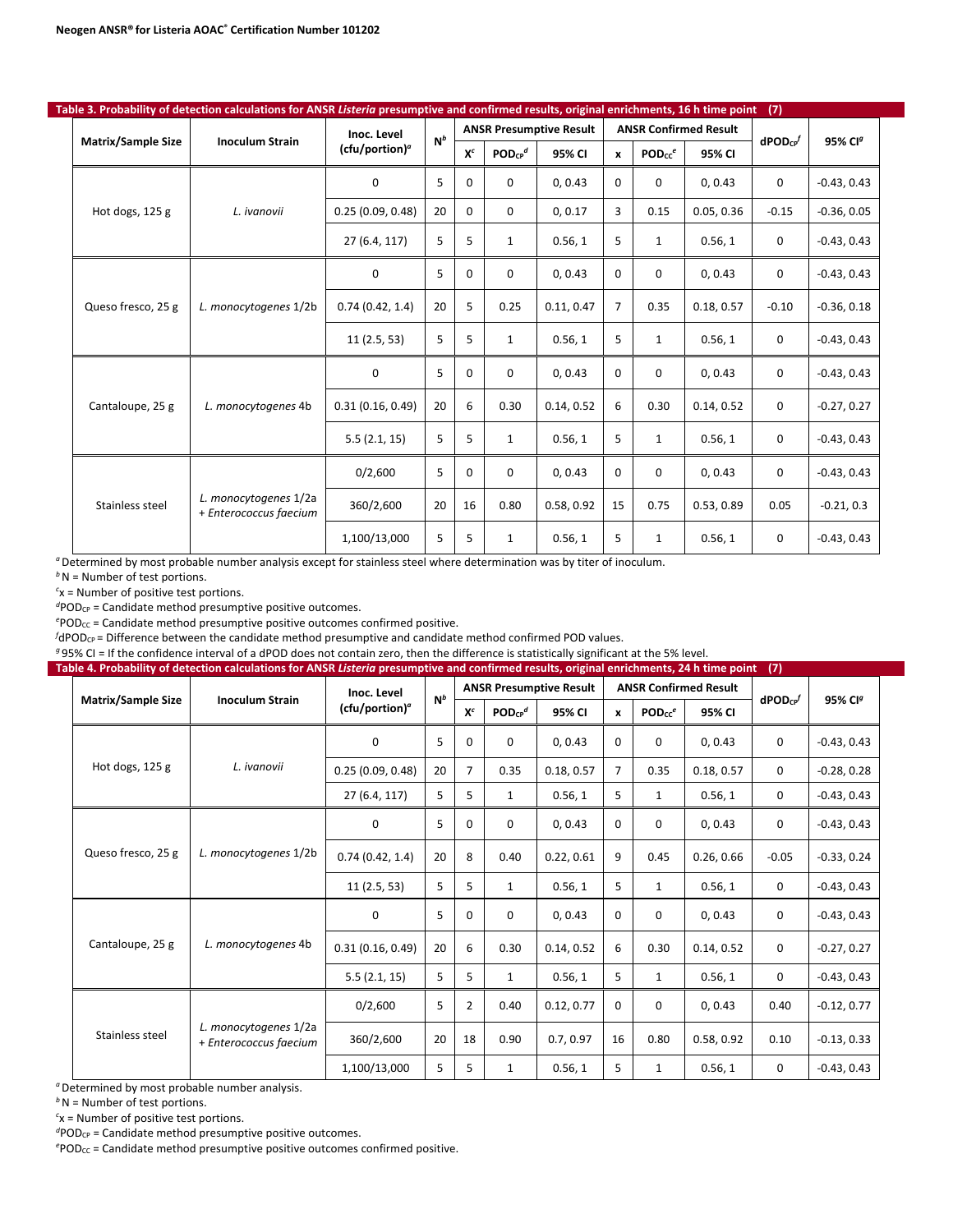#### **Neogen ANSR® for Listeria AOAC® Certification Number 101202**

 $f$ dPOD<sub>CP</sub> = Difference between the candidate method presumptive and candidate method confirmed POD values. *<sup>g</sup>* 95% CI = If the confidence interval of a dPOD does not contain zero, then the difference is statistically significant at the 5% level.

|  |                           | Table 5. Probability of detection calculations for ANSR Listeria confirmed and reference method results, original enrichments, 16 h time point |                   |       |                                             |                  |                              |              |                               |                                | (7)               |                     |
|--|---------------------------|------------------------------------------------------------------------------------------------------------------------------------------------|-------------------|-------|---------------------------------------------|------------------|------------------------------|--------------|-------------------------------|--------------------------------|-------------------|---------------------|
|  |                           | <b>Inoculum Strain</b>                                                                                                                         | Inoc. Level       | $N^b$ |                                             |                  | <b>ANSR Confirmed Result</b> |              |                               | <b>Reference Method Result</b> |                   |                     |
|  | <b>Matrix/Sample Size</b> |                                                                                                                                                | $(cfu/portion)^a$ |       | $X^c$                                       | POD <sub>c</sub> | 95% CI                       | $\mathbf{x}$ | POD <sub>R</sub> <sup>e</sup> | 95% CI                         | $\mathsf{dPOD}^f$ | 95% CI <sup>g</sup> |
|  |                           |                                                                                                                                                | 0                 | 5     | 0, 0.43<br>$\Omega$<br>0<br>$\Omega$        | 0                | 0, 0.43                      | 0            | $-0.43, 0.43$                 |                                |                   |                     |
|  | Hot dogs, $125$ g         | L. ivanovii                                                                                                                                    | 0.25(0.09, 0.48)  | 20    | $\Omega$                                    | 0                | 0, 0.17                      | 5            | 0.25                          | 0.11, 0.47                     | $-0.25$           | $-0.47, -0.04$      |
|  |                           |                                                                                                                                                | 27 (6.4, 117)     | 5     | 5                                           | 1                | 0.56, 1                      | 5            | $\mathbf{1}$                  | 0.56, 1                        | 0                 | $-0.43, 0.43$       |
|  |                           |                                                                                                                                                | 0                 | 5     | $\Omega$                                    | 0                | 0, 0.43                      | 0            | 0                             | 0, 0.43                        | 0                 | $-0.43, 0.43$       |
|  | Queso fresco, 25 g        | L. monocytogenes 1/2b                                                                                                                          | 0.74(0.42, 1.4)   | 20    | 5                                           | 0.25             | 0.11, 0.47                   | 13<br>0.65   | 0.43, 0.82                    | $-0.40$                        | $-0.62, -0.09$    |                     |
|  |                           |                                                                                                                                                | 11(2.5, 53)       | 5     | 5                                           | 1                | 0.56, 1                      | 5            | 1                             | 0.56, 1                        | 0                 | $-0.43, 0.43$       |
|  |                           |                                                                                                                                                | $\Omega$          | 5     | $\Omega$                                    | $\Omega$         | 0, 0.43                      | $\Omega$     | $\Omega$                      | 0, 0.43                        | 0                 | $-0.43, 0.43$       |
|  | Cantaloupe, 25 g          | L. monocytogenes 4b                                                                                                                            | 0.31(0.16, 0.49)  | 20    | 6                                           | 0.30             | 0.14, 0.52                   | 9            | 0.45                          | 0.26, 0.66                     | $-0.15$           | $-0.41, 0.14$       |
|  |                           |                                                                                                                                                | 5.5(2.1, 15)      | 5     | 5                                           | $\mathbf{1}$     | 0.56, 1                      | 5            | 1                             | 0.56, 1                        | 0                 | $-0.43, 0.43$       |
|  |                           |                                                                                                                                                | 0/2,600           | 5     | $\Omega$<br>$\Omega$<br>$\Omega$<br>0, 0.49 |                  | $\Omega$                     | 0, 0.49      | 0                             | $-0.43, 0.43$                  |                   |                     |
|  | Stainless steel           | L. monocytogenes 1/2a<br>+ Enterococcus faecium                                                                                                | 360/2,600         | 20    | 15                                          | 0.75             | 0.53, 0.89                   | 15           | 0.75                          | 0.53, 0.89                     | 0                 | $-0.26, 0.26$       |
|  |                           |                                                                                                                                                | 1,100/13,000      | 5     | 5                                           | 1                | 0.56, 1                      | 5            | 1                             | 0.56, 1                        | $\mathbf 0$       | $-0.43, 0.43$       |

<sup>*a*</sup> Determined by most probable number analysis.

*b* N = Number of test portions.

*c* x = Number of positive test portions.

*<sup>d</sup>* PODCP = Candidate method presumptive positive outcomes confirmed positive.

<sup>e</sup>POD<sub>CC</sub> = Reference method confirmed positive outcomes.

*f* dPOD<sub>CP</sub> = Difference between the candidate method and reference method POD values.

*<sup>g</sup>* 95% CI = If the confidence interval of a dPOD does not contain zero, then the difference is statistically significant at the 5% level.

|                           | Table 6. Probability of detection calculations for ANSR Listeria confirmed and reference method results, original enrichments, 24 h time point |                            |       |                |                               |                              |                  |                               |                                | (7)                |                     |
|---------------------------|------------------------------------------------------------------------------------------------------------------------------------------------|----------------------------|-------|----------------|-------------------------------|------------------------------|------------------|-------------------------------|--------------------------------|--------------------|---------------------|
|                           |                                                                                                                                                | Inoc. Level                | $N^b$ |                |                               | <b>ANSR Confirmed Result</b> |                  |                               | <b>Reference Method Result</b> |                    | 95% Cl <sup>g</sup> |
| <b>Matrix/Sample Size</b> | <b>Inoculum Strain</b>                                                                                                                         | (cfu/portion) <sup>a</sup> |       | $X^c$          | POD <sub>c</sub> <sup>d</sup> | 95% CI                       | $\boldsymbol{x}$ | POD <sub>R</sub> <sup>e</sup> | 95% CI                         | $\mathbf{dPOD}c^f$ |                     |
|                           |                                                                                                                                                | $\mathbf 0$                | 5     | 0              | 0                             | 0, 0.43                      | 0                | $\mathbf 0$                   | 0, 0.43                        | 0                  | $-0.43, 0.43$       |
| Hot dogs, 125 g           | L. ivanovii                                                                                                                                    | 0.25(0.09, 0.48)           | 20    | $\overline{7}$ | 0.35                          | 0.18, 0.57                   | 5                | 0.25                          | 0.11, 0.47                     | 0.10               | $-0.18, 0.36$       |
|                           |                                                                                                                                                | 27 (6.4, 117)              | 5     | 5              | 1                             | 0.56, 1                      | 5<br>1           |                               | 0.56, 1                        | 0                  | $-0.43, 0.43$       |
| Queso fresco, 25 g        |                                                                                                                                                | 0                          | 5     | $\Omega$       | 0                             | 0, 0.43                      | $\Omega$         | $\mathbf 0$                   | 0, 0.43                        | 0                  | $-0.43, 0.43$       |
|                           | L. monocytogenes 1/2b                                                                                                                          | 0.74(0.42, 1.4)            | 20    | 8              | 0.40                          | 0.22, 0.61                   | 13<br>0.65       |                               | 0.43, 0.82                     | $-0.25$            | $-0.50, 0.05$       |
|                           |                                                                                                                                                | 11(2.5, 53)                | 5     | 5              | 1                             | 0.56, 1                      | 5                | $\mathbf{1}$                  | 0.56, 1                        | 0                  | $-0.43, 0.43$       |
|                           |                                                                                                                                                | 0                          | 5.    | $\Omega$       | 0                             | 0, 0.43                      | $\Omega$         | $\mathbf 0$                   | 0, 0.43                        | 0                  | $-0.43, 0.43$       |
| Cantaloupe, 25 g          | L. monocytogenes 4b                                                                                                                            | 0.31(0.16, 0.49)           | 20    | 6              | 0.30                          | 0.14, 0.52                   | 9                | 0.45                          | 0.26, 0.66                     | $-0.15$            | $-0.41, 0.14$       |
|                           |                                                                                                                                                | 5.5(2.1, 15)               | 5     | 5              | 1                             | 0.56, 1                      | 5                | 1                             | 0.56, 1                        | 0                  | $-0.43, 0.43$       |
|                           |                                                                                                                                                | 0/2,600                    | 5     | $\Omega$       | 0                             | 0, 0.49                      | $\mathbf 0$      | $\mathbf 0$                   | 0, 0.49                        | 0                  | $-0.49, 0.49$       |
| Stainless steel           | L. monocytogenes 1/2a<br>+ Enterococcus faecium                                                                                                | 360/2,600                  | 20    | 16             | 0.80                          | 0.58, 0.92                   | 15               | 0.75                          | 0.53, 0.89                     | 0.05               | $-0.21, 0.30$       |
|                           |                                                                                                                                                | 1,100/13,000               | 5     | 5              | 1                             | 0.56, 1                      | 5                | $\mathbf{1}$                  | 0.56, 1                        | $\Omega$           | $-0.43, 0.43$       |

<sup>*a*</sup> Determined by most probable number analysis.

*b* N = Number of test portions.

*c* x = Number of positive test portions.

*<sup>d</sup>* PODCP = Candidate method presumptive positive outcomes confirmed positive.

<sup>e</sup>POD<sub>CC</sub> = Reference method confirmed positive outcomes.

*f* dPOD<sub>CP</sub> = Difference between the candidate method and reference method POD values.

*<sup>g</sup>* 95% CI = If the confidence interval of a dPOD does not contain zero, then the difference is statistically significant at the 5% level.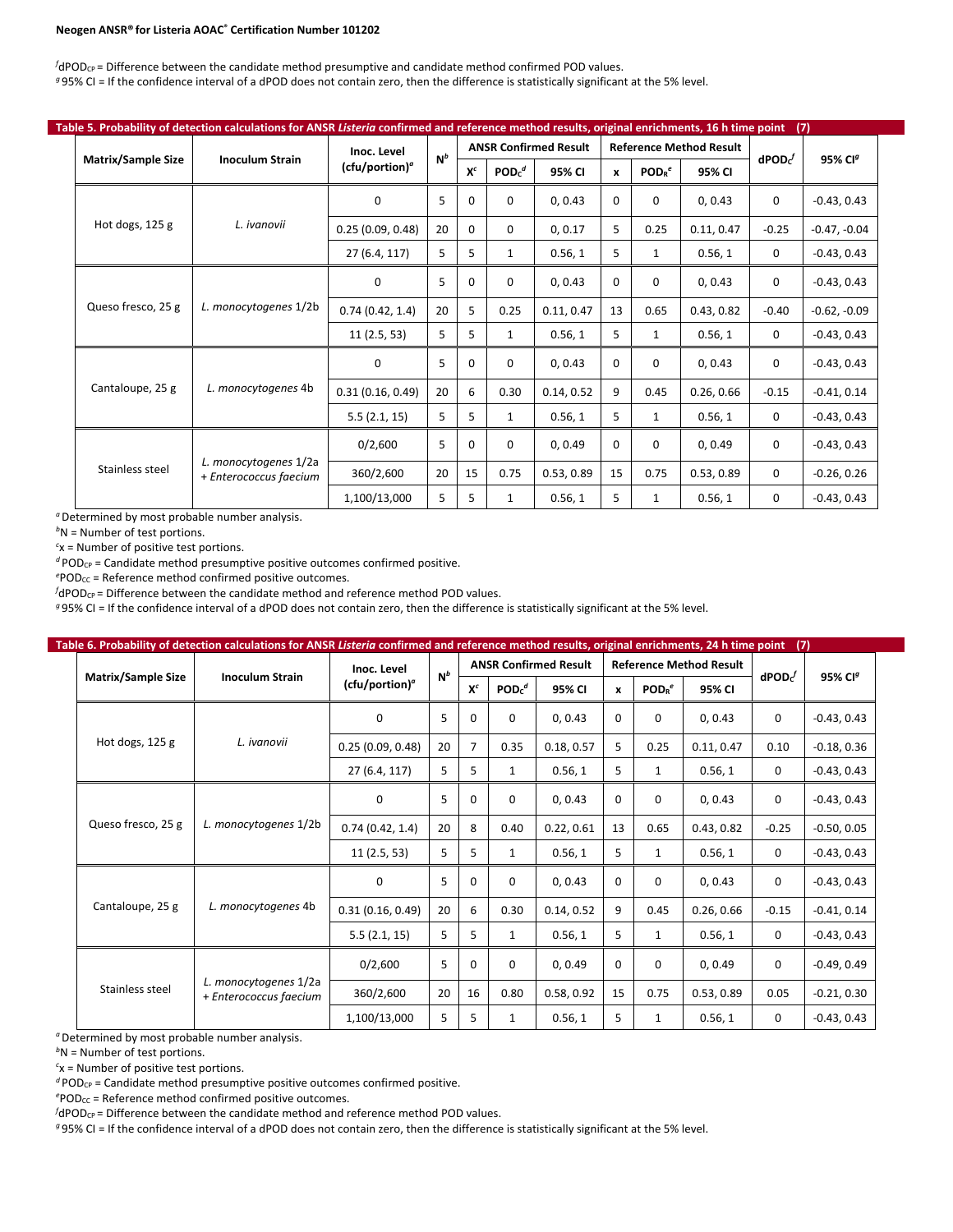|                              | Table 7. Probability of detection calculations for ANSR Listeria presumptive and confirmed results, LESS Plus enrichment, 16 h time point |                            |       |              |                         |                                |              |                    |                              | (7)             |                     |
|------------------------------|-------------------------------------------------------------------------------------------------------------------------------------------|----------------------------|-------|--------------|-------------------------|--------------------------------|--------------|--------------------|------------------------------|-----------------|---------------------|
|                              |                                                                                                                                           | Inoc. Level                | $N^b$ |              |                         | <b>ANSR Presumptive Result</b> |              |                    | <b>ANSR Confirmed Result</b> |                 |                     |
| <b>Matrix/Sample Size</b>    | <b>Inoculum Strain</b>                                                                                                                    | (cfu/portion) <sup>a</sup> |       | $X^c$        | $POD_{CP}$ <sup>d</sup> | 95% CI                         | $\mathbf{x}$ | PODcc <sup>e</sup> | 95% CI                       | $d$ POD $c_{P}$ | 95% CI <sup>g</sup> |
|                              |                                                                                                                                           | $\Omega$                   | 5     | $\mathbf{1}$ | 0.20                    | 0, 0.62                        | $\Omega$     | $\Omega$           | 0, 0.43                      | 0.20            | $-0.28, 0.62$       |
| Hot dogs, 125 g              | L. ivanovii                                                                                                                               | 0.25(0.09, 0.48)           | 20    | 4            | 0.20                    | 0.08, 0.42                     | 3            | 0.15               | 0.05, 0.36                   | 0.05            | $-0.19, 0.29$       |
|                              |                                                                                                                                           | 27 (6.4, 117)              | 5     | 5            | $\mathbf{1}$            | 0.57, 1                        | 5            | $\mathbf{1}$       | 0.57, 1                      | 0               | $-0.43, 0.43$       |
|                              |                                                                                                                                           | $\Omega$                   | 5     | $\Omega$     | $\Omega$                | 0, 0.43                        | $\Omega$     | $\Omega$           | 0, 0.43                      | $\mathbf 0$     | $-0.43, 0.43$       |
| Queso fresco, 25 g           | L. monocytogenes 1/2b                                                                                                                     | 0.74(0.42, 1.4)            | 20    | 14           | 0.70                    | 0.48, 0.85                     | 14           | 0.70               | 0.48, 0.85                   | $\mathbf 0$     | $-0.27, 0.27$       |
|                              |                                                                                                                                           | 11(2.5, 53)                | 5     | 5            | $\mathbf{1}$            | 0.57, 1                        | 5            | $\mathbf{1}$       | 0.57, 1                      | $\mathbf 0$     | $-0.43, 0.43$       |
|                              |                                                                                                                                           | 0                          | 5     | $\mathbf{1}$ | 0.20                    | 0, 0.62                        | $\Omega$     | $\mathbf 0$        | 0, 0.43                      | 0.20            | $-0.28, 0.62$       |
| Cantaloupe, 25 g             | L. monocytogenes 4b                                                                                                                       | 0.31(0.16, 0.49)           | 20    | 10           | 0.50                    | 0.30.0.70                      | 9            | 0.45               | 0.26, 0.66                   | 0.05            | $-0.24, 0.33$       |
|                              |                                                                                                                                           | 5.5(2.1, 15)               | 5     | 5            | $\mathbf{1}$            | 0.57, 1                        | 5            | $\mathbf{1}$       | 0.57, 1                      | $\mathbf 0$     | $-0.43, 0.43$       |
|                              |                                                                                                                                           | 0/2,600                    | 5     | $\mathbf 0$  | $\Omega$                | 0.0.43                         | $\Omega$     | 0                  | 0, 0.43                      | $\mathbf 0$     | $-0.43.0.43$        |
| Stainless steel              | L. monocytogenes 1/2a<br>+ Enterococcus faecium                                                                                           | 360/2,600                  | 20    | 16           | 0.80                    | 0.58, 0.92                     | 16           | 0.80               | 0.58, 0.92                   | $\mathbf 0$     | $-0.25, 0.25$       |
|                              |                                                                                                                                           | 1,100/13,000               | 5     | 5            | $\mathbf{1}$            | 0.57, 1                        | 5            | $\mathbf{1}$       | 0.57, 1                      | 0               | $-0.43, 0.43$       |
|                              | L. monocytogenes 1/2a<br>+ Enterococcus faecalis                                                                                          | 0/0                        | 5     | $\Omega$     | $\Omega$                | 0, 0.43                        | $\Omega$     | $\Omega$           | 0, 0.43                      | $\mathbf 0$     | $-0.43, 0.43$       |
| Stainless steel <sup>h</sup> |                                                                                                                                           | 430/1,200                  | 20    | 17           | 0.85                    | 0.64, 0.95                     | 17           | 0.85               | 0.64, 0.95                   | 0               | $-0.23, 0.23$       |
|                              |                                                                                                                                           | 820/7,300                  | 5     | 5            | $\mathbf{1}$            | 0.57, 1                        | 5            | 1                  | 0.57, 1                      | $\mathbf 0$     | $-0.43, 0.43$       |

*b*N = Number of test portions.

*c* x = Number of positive test portions.

<sup>d</sup>POD<sub>CP</sub> = Candidate method presumptive positive outcomes.

<sup>e</sup>POD<sub>CC</sub> = Candidate method presumptive positive outcomes confirmed positive.

 $f$ dPOD<sub>CP</sub> = Difference between the candidate method presumptive and candidate method confirmed POD values.

*<sup>g</sup>* 95% CI = If the confidence interval of a dPOD does not contain zero, then the difference is statistically significant at the 5% level.

*h* Trial performed by independent laboratory.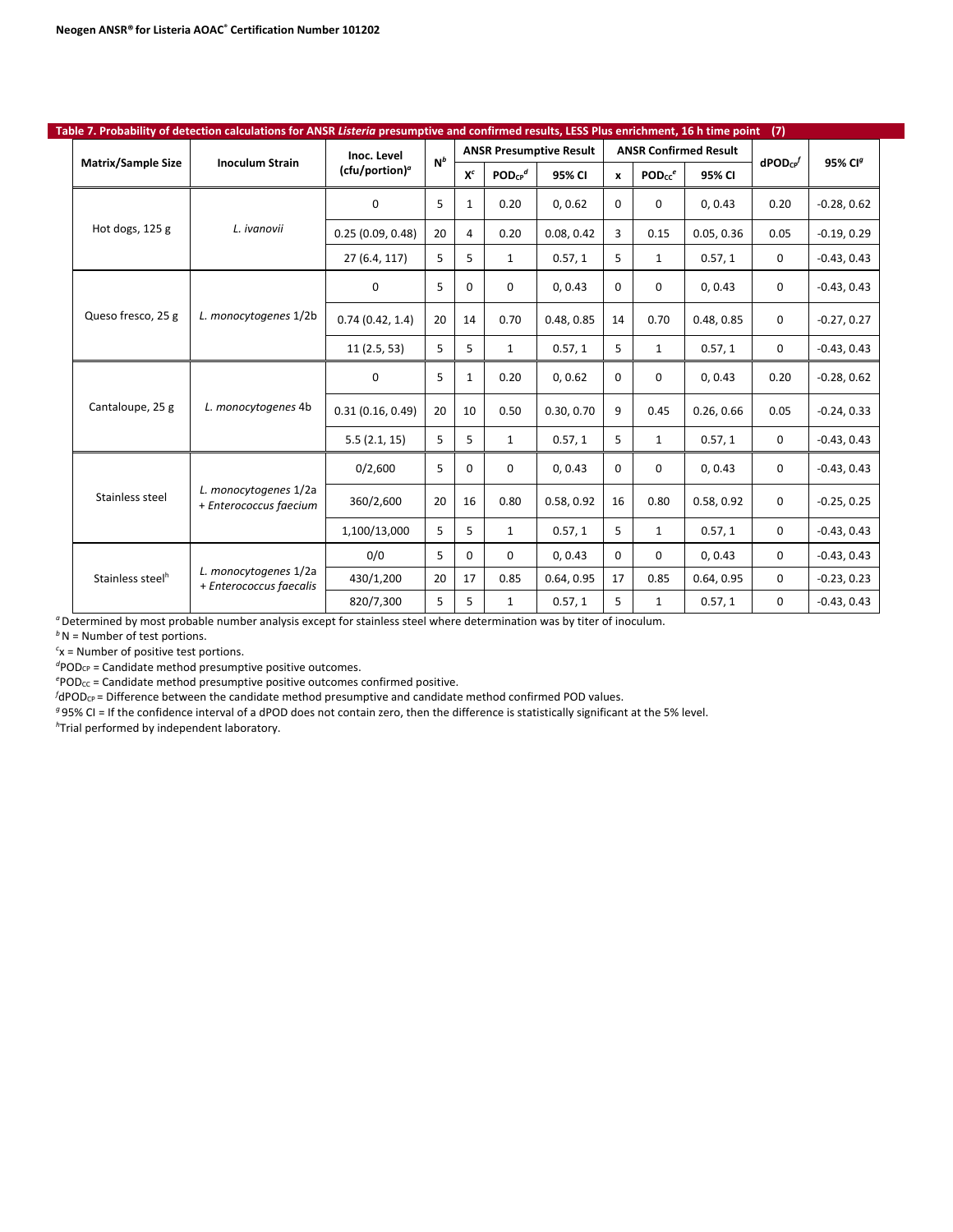| Table 8. Probability of detection calculations for ANSR Listeria presumptive and confirmed results, LESS Plus enrichment, 24 h time point (7) |                                 |                                                  |                            |       |              |                         |                                |                  |                    |                              |               |                     |
|-----------------------------------------------------------------------------------------------------------------------------------------------|---------------------------------|--------------------------------------------------|----------------------------|-------|--------------|-------------------------|--------------------------------|------------------|--------------------|------------------------------|---------------|---------------------|
|                                                                                                                                               |                                 |                                                  | Inoc. Level                | $N^b$ |              |                         | <b>ANSR Presumptive Result</b> |                  |                    | <b>ANSR Confirmed Result</b> |               |                     |
|                                                                                                                                               | <b>Food Type</b>                | <b>Inoculum Strain</b>                           | (cfu/portion) <sup>a</sup> |       | $X^c$        | $POD_{CP}$ <sup>d</sup> | 95% CI                         | $\boldsymbol{x}$ | PODcc <sup>e</sup> | 95% CI                       | $d$ POD $c$ P | 95% CI <sup>g</sup> |
|                                                                                                                                               |                                 |                                                  | 0                          | 5     | 0            | $\mathbf 0$             | 0, 0.43                        | $\Omega$         | 0                  | 0, 0.43                      | 0             | $-0.43, 0.43$       |
|                                                                                                                                               | Hot dogs, 125 g                 | L. ivanovii                                      | 0.25(0.09, 0.48)           | 20    | 5            | 0.25                    | 0.11, 0.47                     | 5                | 0.25               | 0.11, 0.47                   | 0             | $-0.26, 0.26$       |
|                                                                                                                                               |                                 |                                                  | 27 (6.4, 117)              | 5     | 5            | 1                       | 0.56, 1                        | 5                | $\mathbf{1}$       | 0.56, 1                      | $\mathbf 0$   | $-0.43, 0.43$       |
|                                                                                                                                               |                                 |                                                  | $\Omega$                   | 5     | 0            | $\Omega$                | 0, 0.43                        | $\Omega$         | $\Omega$           | 0, 0.43                      | 0             | $-0.43, 0.43$       |
|                                                                                                                                               | Hot dogs, 125 $gh$              | L. monocytogenes 4b                              | 0.92(0.55, 1.6)            | 20    | 13           | 0.65                    | 0.43, 0.82                     | 13               | 0.65               | 0.43, 0.82                   | 0             | $-0.28, 0.28$       |
|                                                                                                                                               |                                 |                                                  | 7.4(3.2, 17)               | 5     | 5            | $\mathbf{1}$            | 0.56, 1                        | 5                | $\mathbf 1$        | 0.56, 1                      | 0             | $-0.43, 0.43$       |
|                                                                                                                                               |                                 |                                                  | 0                          | 5     | 0            | $\mathbf 0$             | 0, 0.43                        | $\Omega$         | 0                  | 0, 0.43                      | 0             | $-0.43, 0.43$       |
|                                                                                                                                               | Queso fresco, 25 g              | L. monocytogenes 1/2b                            | 0.74(0.42, 1.4)            | 20    | 14           | 0.70                    | 0.48, 0.85                     | 14               | 0.70               | 0.48, 0.85                   | 0             | $-0.27, 0.27$       |
|                                                                                                                                               |                                 |                                                  | 11(2.5, 53)                | 5     | 5            | $\mathbf{1}$            | 0.56, 1                        | 5                | $\mathbf{1}$       | 0.56, 1                      | 0             | $-0.43, 0.43$       |
|                                                                                                                                               |                                 |                                                  | 0                          | 5     | 0            | $\Omega$                | 0, 0.43                        | $\Omega$         | $\mathbf 0$        | 0, 0.43                      | 0             | $-0.43, 0.43$       |
|                                                                                                                                               | Queso fresco, 25 g <sup>h</sup> | L. monocytogenes 1/2b                            | 0.69(0.41, 1.1)            | 20    | 10           | 0.50                    | 0.3, 0.7                       | 10               | 0.50               | 0.3, 0.7                     | 0             | $-0.28, 0.28$       |
|                                                                                                                                               |                                 |                                                  | 1.9(0.89, 4.1)             | 5     | 5            | $\mathbf{1}$            | 0.56, 1                        | 5                | $\mathbf{1}$       | 0.56, 1                      | 0             | $-0.43, 0.43$       |
|                                                                                                                                               |                                 |                                                  | 0                          | 5     | 0            | 0                       | 0, 0.43                        | $\Omega$         | 0                  | 0, 0.43                      | 0             | $-0.43, 0.43$       |
|                                                                                                                                               | Cantaloupe, 25 g                | L. monocytogenes 4b                              | 0.31(0.16, 0.49)           | 20    | 10           | 0.50                    | 0.30, 0.70                     | 9                | 0.45               | 0.26, 0.66                   | 0.05          | $-0.24, 0.33$       |
|                                                                                                                                               |                                 |                                                  | 5.5(2.1, 15)               | 5     | 5            | $\mathbf{1}$            | 0.56, 1                        | 5                | $\mathbf{1}$       | 0.56, 1                      | 0             | $-0.43, 0.43$       |
|                                                                                                                                               |                                 |                                                  | 0/2,600                    | 5     | $\mathbf{1}$ | 0.20                    | 0, 0.62                        | 0                | $\mathbf 0$        | 0, 0.43                      | $\mathbf 0$   | $-0.28, 0.62$       |
|                                                                                                                                               | Stainless steel                 | L. monocytogenes 1/2a<br>+ Enterococcus faecium  | 360/2,600                  | 20    | 16           | 0.80                    | 0.58, 0.92                     | 16               | 0.80               | 0.58, 0.92                   | 0             | $-0.25, 0.25$       |
|                                                                                                                                               |                                 |                                                  | 1,100/13,000               | 5     | 5            | $\mathbf{1}$            | 0.56, 1                        | 5                | $\mathbf{1}$       | 0.56, 1                      | 0             | $-0.43, 0.43$       |
|                                                                                                                                               |                                 |                                                  | 0/0                        | 5     | 0            | $\Omega$                | 0, 0.43                        | $\Omega$         | $\mathbf 0$        | 0, 0.43                      | 0             | $-0.43, 0.43$       |
|                                                                                                                                               | Stainless steel <sup>h</sup>    | L. monocytogenes 1/2a<br>+ Enterococcus faecalis | 430/1,200                  | 20    | 17           | 0.85                    | 0.64, 0.95                     | 17               | 0.85               | 0.64, 0.95                   | 0             | $-0.23, 0.23$       |
|                                                                                                                                               |                                 |                                                  | 820/7,300                  | 5     | 5            | $\mathbf{1}$            | 0.56, 1                        | 5                | $\mathbf{1}$       | 0.56, 1                      | $\mathbf 0$   | $-0.43, 0.43$       |

Determined by most probable number analysis.

*b*N = Number of test portions.

*c* x = Number of positive test portions.

<sup>d</sup>POD<sub>CP</sub> = Candidate method presumptive positive outcomes.

<sup>e</sup>POD<sub>CC</sub> = Candidate method presumptive positive outcomes confirmed positive.

 $f$ dPOD<sub>CP</sub> = Difference between the candidate method presumptive and candidate method confirmed POD values.

*<sup>g</sup>* 95% CI = If the confidence interval of a dPOD does not contain zero, then the difference is statistically significant at the 5% level.

*h* Trial performed by independent laboratory.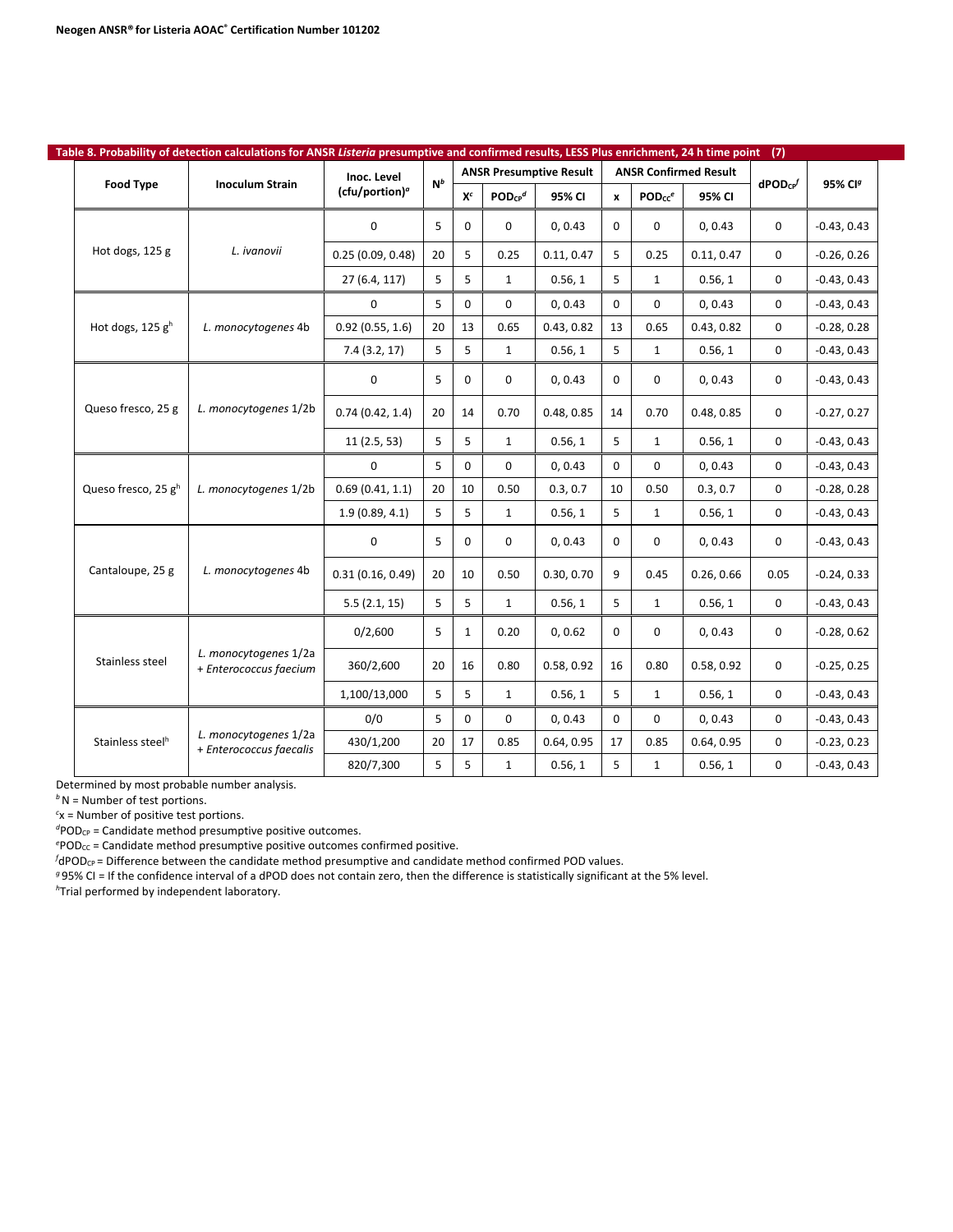|  |                                                      | Table 9. Probability of detection calculations for ANSR Listeria confirmed and reference method results, LESS Plus enrichment, 16 h time point |                   |       |              |                     |                              |              |                               |                                |                    | (7)                 |
|--|------------------------------------------------------|------------------------------------------------------------------------------------------------------------------------------------------------|-------------------|-------|--------------|---------------------|------------------------------|--------------|-------------------------------|--------------------------------|--------------------|---------------------|
|  |                                                      |                                                                                                                                                | Inoc. Level       | $N^b$ |              |                     | <b>ANSR Confirmed Result</b> |              |                               | <b>Reference Method Result</b> |                    |                     |
|  | <b>Food Type</b>                                     | <b>Inoculum Strain</b>                                                                                                                         | $(cfu/portion)^a$ |       | $X^c$        | $PODc$ <sup>d</sup> | 95% CI                       | $\mathbf{x}$ | POD <sub>R</sub> <sup>e</sup> | 95% CI                         | $\mathsf{dPOD}c^f$ | 95% CI <sup>g</sup> |
|  |                                                      |                                                                                                                                                | 0                 | 5     | $\Omega$     | $\Omega$            | 0.0.43                       | $\Omega$     | $\Omega$                      | 0.0.43                         | 0                  | $-0.43.0.43$        |
|  | Hot dogs, 125 g<br>L. ivanovii<br>Queso fresco, 25 g |                                                                                                                                                | 0.25(0.09, 0.48)  | 20    | 3            | 0.15                | 0.05, 0.36                   | 5            | 0.25                          | 0.11, 0.47                     | $-0.10$            | $-0.34, 0.15$       |
|  |                                                      |                                                                                                                                                | 27 (6.4, 117)     | 5     | 5            | $\mathbf{1}$        | 0.56, 1                      | 5            | $\mathbf{1}$                  | 0.56, 1                        | 0                  | $-0.43, 0.43$       |
|  |                                                      |                                                                                                                                                | 0                 | 5     | $\Omega$     | $\Omega$            | 0, 0.43                      | $\Omega$     | $\Omega$                      | 0, 0.43                        | 0                  | $-0.43, 0.43$       |
|  |                                                      | L. monocytogenes 1/2b                                                                                                                          | 0.74(0.42, 1.4)   | 20    | 14           | 0.70                | 0.48.0.85                    | 13           | 0.65                          | 0.43, 0.82                     | 0.05               | $-0.23, 0.32$       |
|  |                                                      | 11(2.5, 53)                                                                                                                                    | 5                 | 5     | $\mathbf{1}$ | 0.56, 1             | 5                            | $\mathbf{1}$ | 0.56, 1                       | 0                              | $-0.43, 0.43$      |                     |
|  |                                                      |                                                                                                                                                | 0                 | 5     | $\Omega$     | $\Omega$            | 0, 0.43                      | $\Omega$     | 0                             | 0, 0.43                        | 0                  | $-0.43, 0.43$       |
|  | Cantaloupe, 25 g                                     | L. monocytogenes 4b                                                                                                                            | 0.31(0.16, 0.49)  | 20    | 9            | 0.45                | 0.26, 0.66                   | 8            | 0.40                          | 0.22, 0.61                     | 0.05               | $-0.24, 0.33$       |
|  |                                                      |                                                                                                                                                | 5.5(2.1, 15)      | 5     | 5            | $\mathbf{1}$        | 0.56, 1                      | 5            | $\mathbf{1}$                  | 0.56, 1                        | 0                  | $-0.43, 0.43$       |
|  |                                                      |                                                                                                                                                | 0/2,600           | 5     | $\Omega$     | $\Omega$            | 0.0.43                       | $\Omega$     | $\Omega$                      | 0, 0.43                        | 0                  | $-0.43, 0.43$       |
|  | Stainless steel                                      | L. monocytogenes 1/2a<br>+ Enterococcus faecium                                                                                                | 360/2,600         | 20    | 16           | 0.80                | 0.58, 0.92                   | 15           | 0.75                          | 0.53, 0.89                     | 0.05               | $-0.21, 0.30$       |
|  |                                                      |                                                                                                                                                | 1,100/13,000      | 5     | 5            | $\mathbf{1}$        | 0.56, 1                      | 5            | $\mathbf{1}$                  | 0.56, 1                        | 0                  | $-0.43, 0.43$       |
|  |                                                      |                                                                                                                                                | 0/0               | 5     | $\Omega$     | $\Omega$            | 0, 0.43                      | $\Omega$     | $\Omega$                      | 0, 0.43                        | $\Omega$           | $-0.43, 0.43$       |
|  | Stainless steel <sup>h</sup>                         | L. monocytogenes 1/2a<br>+ Enterococcus faecalis                                                                                               | 430/1,200         | 20    | 17           | 0.85                | 0.64, 0.95                   | 14           | 0.70                          | 0.48, 0.85                     | 0.15               | $-0.11, 0.39$       |
|  |                                                      |                                                                                                                                                | 820/7,300         | 5     | 5            | $\mathbf{1}$        | 0.56, 1                      | 5            | $\mathbf{1}$                  | 0.56, 1                        | 0                  | $-0.43, 0.43$       |

*a* Determined by most probable number analysis.

*b* N = Number of test portions.

*c* x = Number of positive test portions.

 $d$  POD<sub>CP</sub> = Candidate method presumptive positive outcomes confirmed positive.

<sup>e</sup>POD<sub>CC</sub> = Reference method confirmed positive outcomes.

*f* dPOD<sub>CP</sub> = Difference between the candidate method and reference method POD values.

*<sup>g</sup>* 95% CI = If the confidence interval of a dPOD does not contain zero, then the difference is statistically significant at the 5% level.

*h* Trial performed by independent laboratory.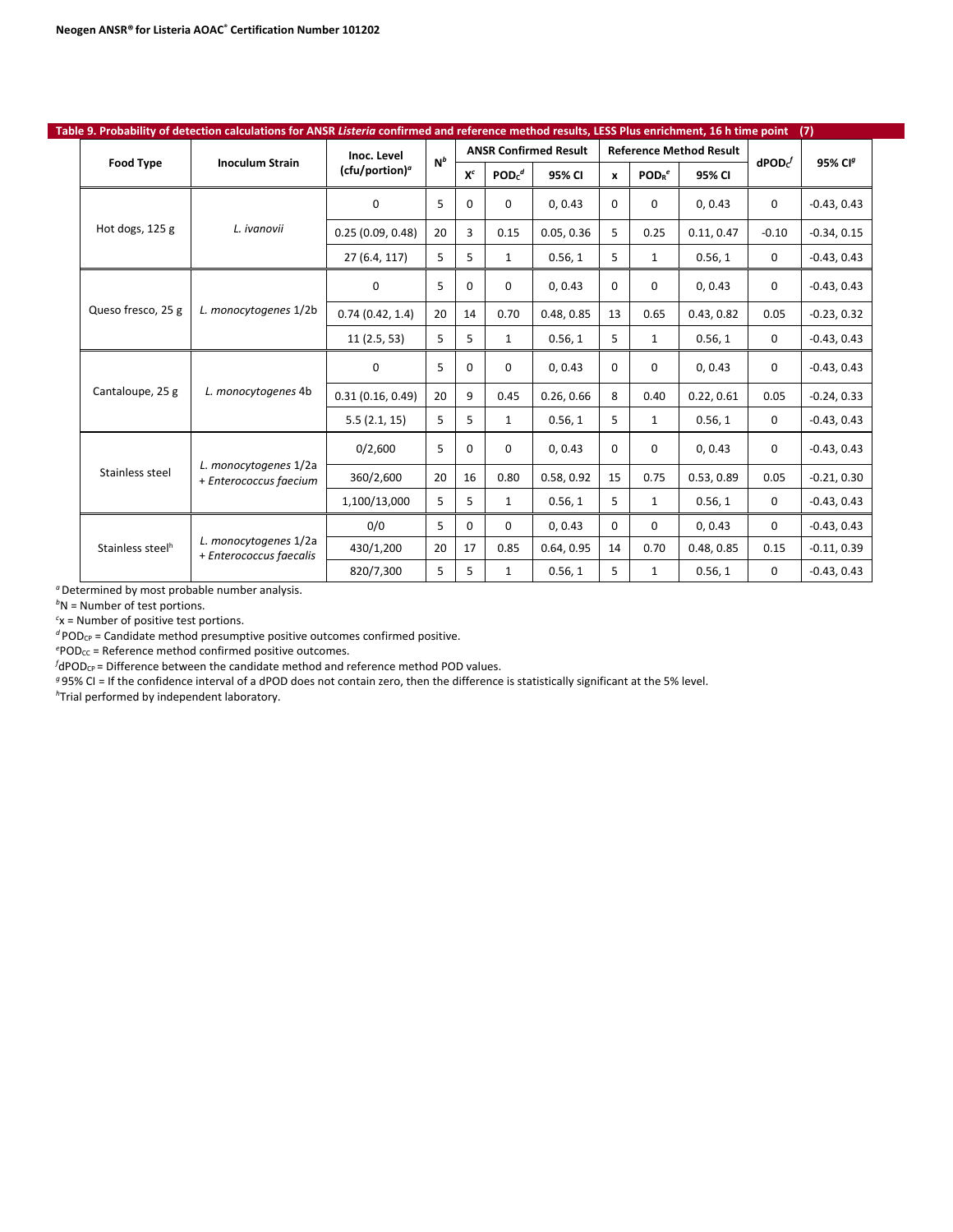|                              | Table 10. Probability of detection calculations for ANSR Listeria confirmed and reference method results, LESS Plus enrichment, 24 h time point |                            |       |          |              |                              |              |                               |                                |                     | (7)                 |
|------------------------------|-------------------------------------------------------------------------------------------------------------------------------------------------|----------------------------|-------|----------|--------------|------------------------------|--------------|-------------------------------|--------------------------------|---------------------|---------------------|
| <b>Food Type</b>             | <b>Inoculum Strain</b>                                                                                                                          | Inoc. Level                | $N^b$ |          |              | <b>ANSR Confirmed Result</b> |              |                               | <b>Reference Method Result</b> | $\mathsf{dPOD}^{f}$ | 95% CI <sup>g</sup> |
|                              |                                                                                                                                                 | (cfu/portion) <sup>a</sup> |       | $X^c$    | $PODc^d$     | 95% CI                       | $\mathbf{x}$ | POD <sub>R</sub> <sup>e</sup> | 95% CI                         |                     |                     |
|                              |                                                                                                                                                 | 0                          | 5     | 0        | 0            | 0, 0.43                      | 0            | $\mathbf 0$                   | 0, 0.43                        | $\mathbf 0$         | $-0.43, 0.43$       |
| Hot dogs, 125 g              | L. ivanovii                                                                                                                                     | 0.25(0.09, 0.48)           | 20    | 5        | 0.25         | 0.11, 0.47                   | 5            | 0.25                          | 0.11, 0.47                     | $\mathbf 0$         | $-0.26, 0.26$       |
|                              |                                                                                                                                                 | 27 (6.4, 117)              | 5     | 5        | $\mathbf{1}$ | 0.56, 1                      | 5            | $\mathbf{1}$                  | 0.56, 1                        | $\mathbf 0$         | $-0.43, 0.43$       |
|                              |                                                                                                                                                 | $\Omega$                   | 5     | $\Omega$ | $\Omega$     | 0, 0.43                      | $\Omega$     | $\Omega$                      | 0, 0.43                        | $\mathbf 0$         | $-0.43, 0.43$       |
| Hot dogs, 125 $gh$           | L. monocytogenes 4b                                                                                                                             | 0.92(0.55, 1.6)            | 20    | 13       | 0.65         | 0.43, 0.82                   | 12           | 0.60                          | 0.39, 0.78                     | 0.05                | $-0.23, 0.32$       |
|                              |                                                                                                                                                 | 7.4(3.2, 17)               | 5     | 5        | $\mathbf{1}$ | 0.56, 1                      | 5            | $\mathbf{1}$                  | 0.56, 1                        | $\mathbf 0$         | $-0.43, 0.43$       |
|                              |                                                                                                                                                 | 0                          | 5     | 0        | 0            | 0, 0.43                      | $\Omega$     | $\mathbf 0$                   | 0, 0.43                        | $\mathbf 0$         | $-0.43, 0.43$       |
| Queso fresco, 25 g           | L. monocytogenes 1/2b                                                                                                                           | 0.74(0.42, 1.4)            | 20    | 14       | 0.70         | 0.48.0.85                    | 13           | 0.65                          | 0.43, 0.82                     | 0.05                | $-0.23, 0.32$       |
|                              |                                                                                                                                                 | 11(2.5, 53)                | 5     | 5        | $\mathbf{1}$ | 0.56, 1                      | 5            | $\mathbf{1}$                  | 0.56, 1                        | 0                   | $-0.43, 0.43$       |
|                              |                                                                                                                                                 | $\mathbf 0$                | 5     | 0        | 0            | 0, 0.43                      | 0            | $\Omega$                      | 0, 0.43                        | 0                   | $-0.43, 0.43$       |
| Queso fresco, 25 gh          | L. monocytogenes 1/2b                                                                                                                           | 0.69(0.41, 1.1)            | 20    | 10       | 0.50         | 0.3, 0.7                     | 10           | 0.50                          | 0.3, 0.7                       | $\mathbf 0$         | $-0.28, 0.28$       |
|                              |                                                                                                                                                 | 1.9(0.89, 4.1)             | 5     | 5        | $\mathbf{1}$ | 0.56, 1                      | 5            | $\mathbf{1}$                  | 0.56, 1                        | $\mathbf 0$         | $-0.43, 0.43$       |
|                              |                                                                                                                                                 | $\mathbf 0$                | 5     | 0        | 0            | 0, 0.43                      | $\Omega$     | 0                             | 0, 0.43                        | $\mathbf 0$         | $-0.43, 0.43$       |
| Cantaloupe, 25 g             | L. monocytogenes 4b                                                                                                                             | 0.31(0.16, 0.49)           | 20    | 9        | 0.45         | 0.26, 0.66                   | 8            | 0.40                          | 0.22, 0.61                     | 0.05                | $-0.24, 0.33$       |
|                              |                                                                                                                                                 | 5.5(2.1, 15)               | 5     | 5        | $\mathbf{1}$ | 0.56, 1                      | 5            | $\mathbf{1}$                  | 0.56, 1                        | 0                   | $-0.43, 0.43$       |
|                              |                                                                                                                                                 | 0/2,600                    | 5     | 0        | 0            | 0, 0.43                      | 0            | 0                             | 0, 0.43                        | 0                   | $-0.43, 0.43$       |
| Stainless steel              | L. monocytogenes 1/2a<br>+ Enterococcus faecium                                                                                                 | 360/2,600                  | 20    | 16       | 0.80         | 0.58, 0.92                   | 15           | 0.75                          | 0.53, 0.89                     | 0.05                | $-0.21, 0.30$       |
|                              |                                                                                                                                                 | 1,100/13,000               | 5     | 5        | $\mathbf{1}$ | 0.56, 1                      | 5            | $\mathbf{1}$                  | 0.56, 1                        | $\mathbf 0$         | $-0.43, 0.43$       |
|                              |                                                                                                                                                 | 0/0                        | 5     | 0        | 0            | 0, 0.43                      | $\Omega$     | $\mathbf 0$                   | 0, 0.43                        | $\mathbf 0$         | $-0.43, 0.43$       |
| Stainless steel <sup>h</sup> | L. monocytogenes 1/2a<br>+ Enterococcus faecalis                                                                                                | 430/1,200                  | 20    | 17       | 0.85         | 0.64, 0.95                   | 14           | 0.70                          | 0.48, 0.85                     | 0.15                | $-0.11, 0.39$       |
|                              |                                                                                                                                                 | 820/7,300                  | 5     | 5        | $\mathbf{1}$ | 0.56, 1                      | 5            | $\mathbf{1}$                  | 0.56, 1                        | 0                   | $-0.43, 0.43$       |

<sup>*a*</sup> Determined by most probable number analysis.

*b* N = Number of test portions.

*c* x = Number of positive test portions.

 $d$  POD<sub>CP</sub> = Candidate method presumptive positive outcomes confirmed positive.

<sup>e</sup>POD<sub>CC</sub> = Reference method confirmed positive outcomes.

*f* dPOD<sub>CP</sub> = Difference between the candidate method and reference method POD values.

*<sup>g</sup>* 95% CI = If the confidence interval of a dPOD does not contain zero, then the difference is statistically significant at the 5% level.

*h* Trial performed by independent laboratory.

#### **DISCUSSION OF MODIFICATION APPROVED JUNE 2017 (8)**

Results presented here validate performance of the proposed modification to the ANSR for *Listeria* reagents including addition of salmon sperm DNA and an accompanying volume adjustment to the pre-lyophilization master mix. In comparative testing of three foods and sponge samples from a stainless steel surface, performance of the ANSR method after either 16 h or 24 h of enrichment was comparable to that of the FDA/BAM or USDA/MLG methods for all matrices tested as determined by POD analysis. For hot dogs, as more ANSR positives were obtained at 24 h than at 16 h, the longer enrichment time is indicated for this matrix. The proposed modification to the reagent master mix results in stronger internal positive control curves and a decreased probability of obtaining invalid assay results due to positive control failure. In our experience, this is especially true for enriched samples containing low quantities of non-target DNA (from microbial and/or matrix sources) as the internal positive control reaction is partly dependent on the presence of non-target DNA. Only one invalid assay result was obtained in these trials.

In addition to high sensitivity and specificity, the ANSR *Listeria* method offers the advantages of single-step enrichment, minimal labor and assay hardware requirements, and assay results within 50 min following sample enrichment.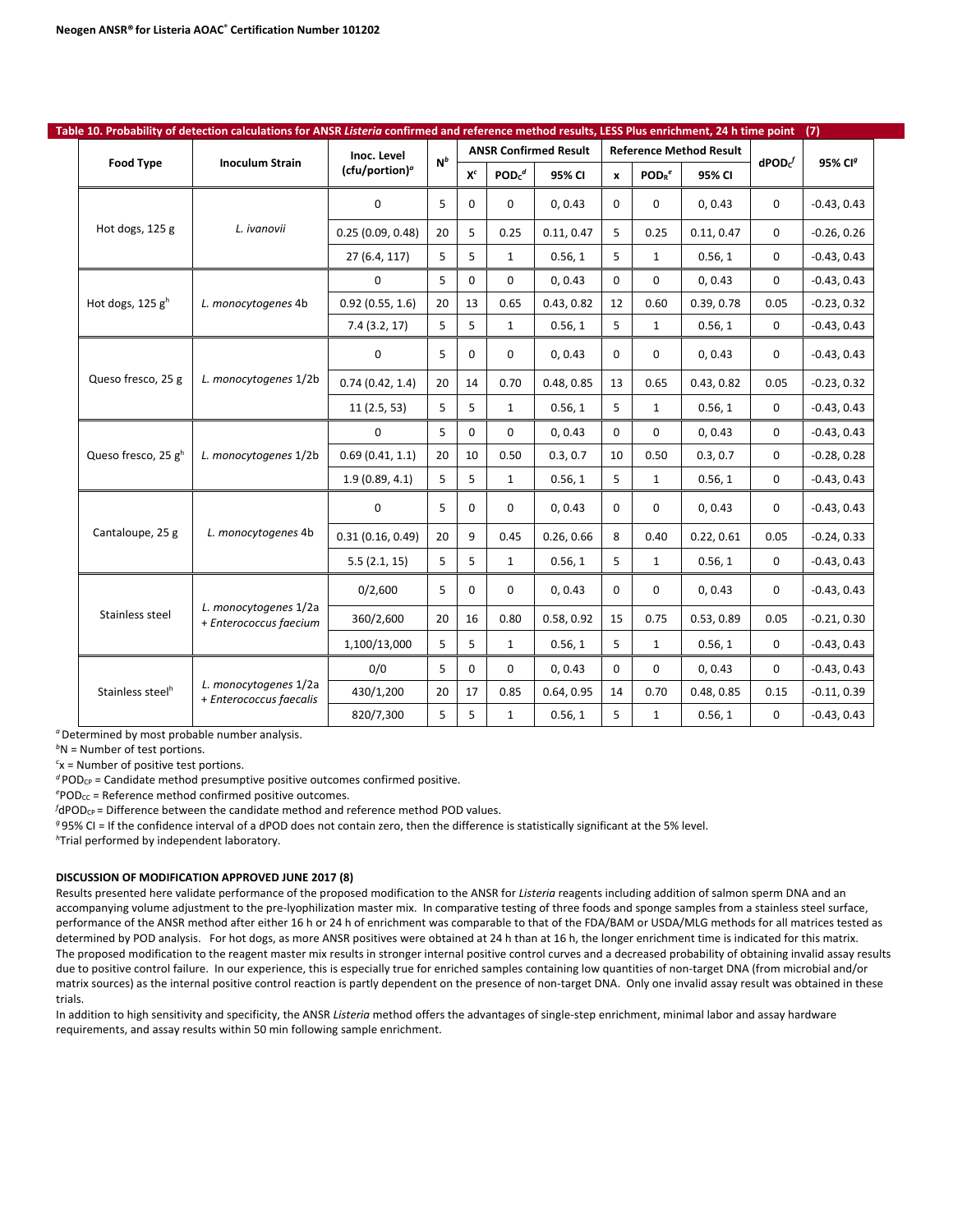| Table 1. Results of inclusivity testing for the ANSR for Listeria assay (8) |                          |                         |                            |                          |                      |
|-----------------------------------------------------------------------------|--------------------------|-------------------------|----------------------------|--------------------------|----------------------|
| Organism                                                                    | Serotype                 | <b>Strain</b>           | Source                     | Origin (if known)        | <b>ANSR Result</b>   |
| L. aquatica                                                                 |                          | <b>FSL S10-</b><br>1188 | Cornell Univ. <sup>a</sup> |                          | Positive             |
| L. booriae                                                                  |                          | FSL A5-0281             | Cornell Univ.              | $\overline{\phantom{a}}$ | Positive             |
| L. cornellensis                                                             |                          | FSL F6-0969             | Cornell Univ.              | $\overline{\phantom{a}}$ | Positive             |
| L. fleischmannii                                                            |                          | FSL F6-1016             | Cornell Univ.              | $\blacksquare$           | Positive             |
| L. floridensis                                                              |                          | <b>FSL S10-</b><br>1187 | Cornell Univ.              |                          | Positive             |
| L. grandensis                                                               |                          | FSL F6-0971             | Cornell Univ.              |                          | Positive             |
| L. grayi <sup>b</sup>                                                       | $\blacksquare$           | GT4800                  | Neogen                     | Environmental            | Positive             |
| L. grayi <sup>b</sup>                                                       | $\overline{\phantom{a}}$ | A203                    | ATCC <sup>c</sup> 19120    | Chinchilla feces         | Positive             |
| L. grayi subsp. murrayi <sup>b</sup>                                        | L.                       | A198                    | Neogen                     |                          | Positive             |
| L. innocua                                                                  | 6a                       | GT3627                  | H. Seeliger <sup>d</sup>   | Cheese                   | Positive             |
| L. innocua                                                                  | 6a<br>6b                 | A102<br>GT1026          | ATCC 33090                 | Cow brain                | Positive             |
| L. innocua<br>L. innocua                                                    | 6b                       | GT1042                  | H. Seeliger<br>H. Seeliger | Cheese<br>Cheese         | Positive<br>Positive |
| L. innocua                                                                  | 6b                       | GT1044                  | H. Seeliger                | Cheese                   | Positive             |
| L. innocua                                                                  | 6b                       | GT1050                  | H. Seeliger                | Cheese                   | Positive             |
| L. innocua                                                                  | $\overline{a}$           | GT3785                  | CDC <sup>e</sup>           |                          | Positive             |
| L. innocua                                                                  | $\overline{\phantom{a}}$ | GT1052                  | J. Farber $f$              | Raw milk                 | Positive             |
| L. ivanovii                                                                 | 5                        | GT1028                  | H. Seeliger                | Mouse                    | Positive             |
| L. ivanovii                                                                 | 5                        | GT1040                  | H. Seeliger                | Human                    | Positive             |
| L. ivanovii                                                                 | 5                        | GT3699                  | H. Seeliger                | Watercress               | Positive             |
| L. ivanovii                                                                 |                          | A140                    | ATCC 19119                 | Sheep                    | Positive             |
| L. marthii                                                                  |                          | S4-696                  | Cornell Univ.              |                          | Positive             |
| L. monocytogenes                                                            | 1/2a                     | GT3727                  | H. Seeliger                | Human blood              | Positive             |
| L. monocytogenes                                                            | 1/2a                     | GT4340                  | CDC                        | Fish                     | Positive             |
| L. monocytogenes                                                            | 1/2a                     | GT1038                  | H. Seeliger                | Human blood              | Positive             |
| L. monocytogenes                                                            | 1/2 <sub>b</sub>         | GT3728                  | H. Seeliger                | Cheese                   | Positive             |
| L. monocytogenes                                                            | 1/2 <sub>b</sub>         | GT3856                  | H. Seeliger                | Cheese                   | Positive             |
| L. monocytogenes                                                            | 1/2c                     | GT3677                  | H. Seeliger                | Cheese                   | Positive             |
| L. monocytogenes                                                            | 1/2c                     | GT2400                  | H. Seeliger                | Human blood              | Positive             |
| L. monocytogenes                                                            | 1/2c                     | GT3730                  | H. Seeliger                |                          | Positive             |
| L. monocytogenes                                                            | 1/2c                     | GT3636                  | H. Seeliger                | Human blood              | Positive             |
| L. monocytogenes                                                            | 1/2c                     | GT3741                  | H. Seeliger                |                          | Positive             |
| L. monocytogenes                                                            | 1a                       | GT3829                  | C. Donnelly <sup>g</sup>   | Raw milk                 | Positive             |
| L. monocytogenes                                                            | 1a                       | GT1072                  | C. Donnelly                | Raw milk                 | Positive             |
| L. monocytogenes                                                            | 1a                       | GT1880                  | J. Lovett $^h$             | <b>Brie cheese</b>       | Positive             |
| L. monocytogenes                                                            | 1a                       | GT3812                  | J. Lovett                  | Chocolate milk           | Positive             |
| L. monocytogenes                                                            | $\overline{2}$           | A169                    | ATCC 19112                 | Human CSF                | Positive             |
| L. monocytogenes                                                            | 3a                       | GT3720                  | H. Seeliger                | Cheese                   | Positive             |
| L. monocytogenes                                                            | За                       | GT1035                  | H. Seeliger                | $\overline{\phantom{a}}$ | Positive             |
| L. monocytogenes                                                            | 3b                       | GT1057                  | J. Lovett                  | Brie cheese              | Positive             |
| L. monocytogenes                                                            | 3b                       | GT3715                  | H. Seeliger                | Human blood              | Positive             |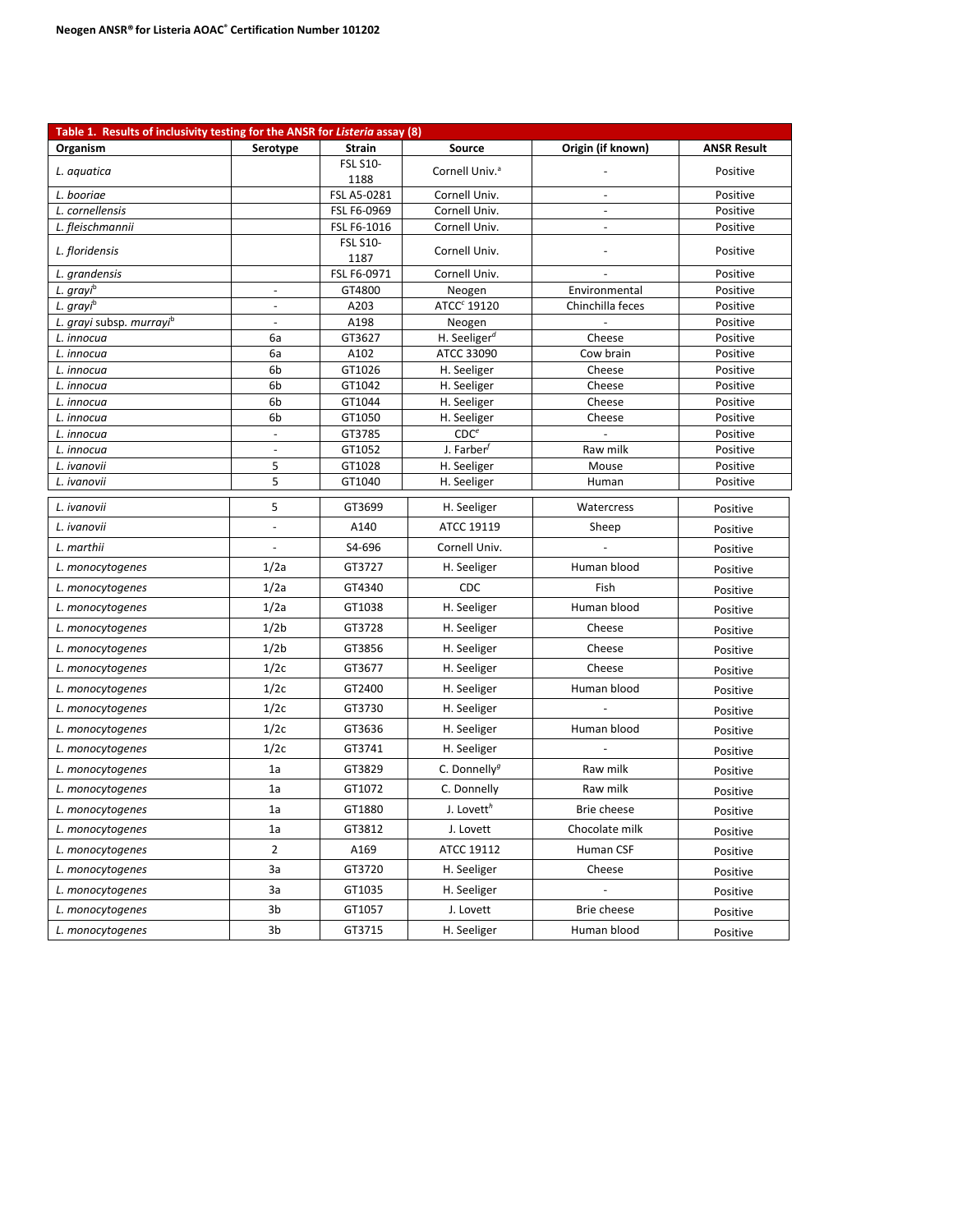| L. monocytogenes | 3 <sub>b</sub>               | GT3817       | H. Seeliger   | Cheese                | Positive |
|------------------|------------------------------|--------------|---------------|-----------------------|----------|
| L. monocytogenes | 3 <sub>b</sub>               | GT3857       | J. Lovett     | Brie cheese           | Positive |
| L. monocytogenes | 4a                           | A170         | ATCC 19114    | <b>Ruminant brain</b> | Positive |
| L. monocytogenes | 4 <sub>b</sub>               | A207         | ATCC 13932    | Human CSF             | Positive |
| L. monocytogenes | 4 <sub>b</sub>               | GT1019       | Neogen        |                       | Positive |
| L. monocytogenes | 4 <sub>b</sub>               | GT1081       | CDC           |                       | Positive |
| L. monocytogenes | 4c                           | GT3819       | H. Seeliger   | Human                 | Positive |
| L. newyorkensis  |                              | FSL M6-0635  | Cornell Univ. |                       | Positive |
| L. riparia       |                              | FSL S10-1204 | Cornell Univ. |                       | Positive |
| L. rocourtiae    |                              | FSL-F6-0972  | Cornell Univ. |                       | Positive |
| L. seeligeri     | 1/2 <sub>b</sub>             | GT3693       | H. Seeliger   | Sewage                | Positive |
| L. seeligeri     | 4a                           | GT289        | H. Seeliger   | Cheese                | Positive |
| L. seeligeri     | $\qquad \qquad \blacksquare$ | A201         | ATCC 51334    | Vole                  | Positive |
| L. seeligeri     | 6 <sub>b</sub>               | GT3708       | H. Seeliger   | Cheese                | Positive |
| L. welshimeri    | 6a                           | GT293        | H. Seeliger   | Cheese                | Positive |
| L. welshimeri    | 6a                           | GT3742       | H. Seeliger   | Environmental isolate | Positive |
| L. welshimeri    | -                            | A199         | ATCC 35897    | Plant material        | Positive |
| L. welshimeri    | -                            | A200         | ATCC 43550    | Soil                  | Positive |
| L. welshimeri    | -                            | GT1773       | Neogen        | Environmental isolate | Positive |
|                  |                              |              |               |                       |          |

a Department of Food Science, Cornell University, Stocking Hall, Ithaca, NY 14853.

*b* Grown in TSB-YE (as opposed to TSB) prior to inoculation into LESS Plus broth.

*<sup>c</sup>* American Type Culture Collection, 10801 University Blvd., Manassas, VA 20110.

<sup>d</sup>Institute of Hygiene and Molecular Microbiology, University of Würzburg, D8700 Würzburg, Germany.

*<sup>e</sup>*Centers for Disease Control and Prevention, 1600 Clifton Rd., Atlanta, GA 30333.

*<sup>f</sup>* Food Directorate, Health Canada, Banting Research Centre, Tunney's Pasture, Postal Locator 2203G3, Ottawa, Ontario K1A 0L2, Canada.

*<sup>g</sup>*Department of Nutrition and Food Sciences, University of Vermont, Nutrition and Food Sciences, Room 254, Burlington, VT 05405.

h U.S. Food and Drug Administration, 6751 Steger Dr., Cincinnati, OH 45237.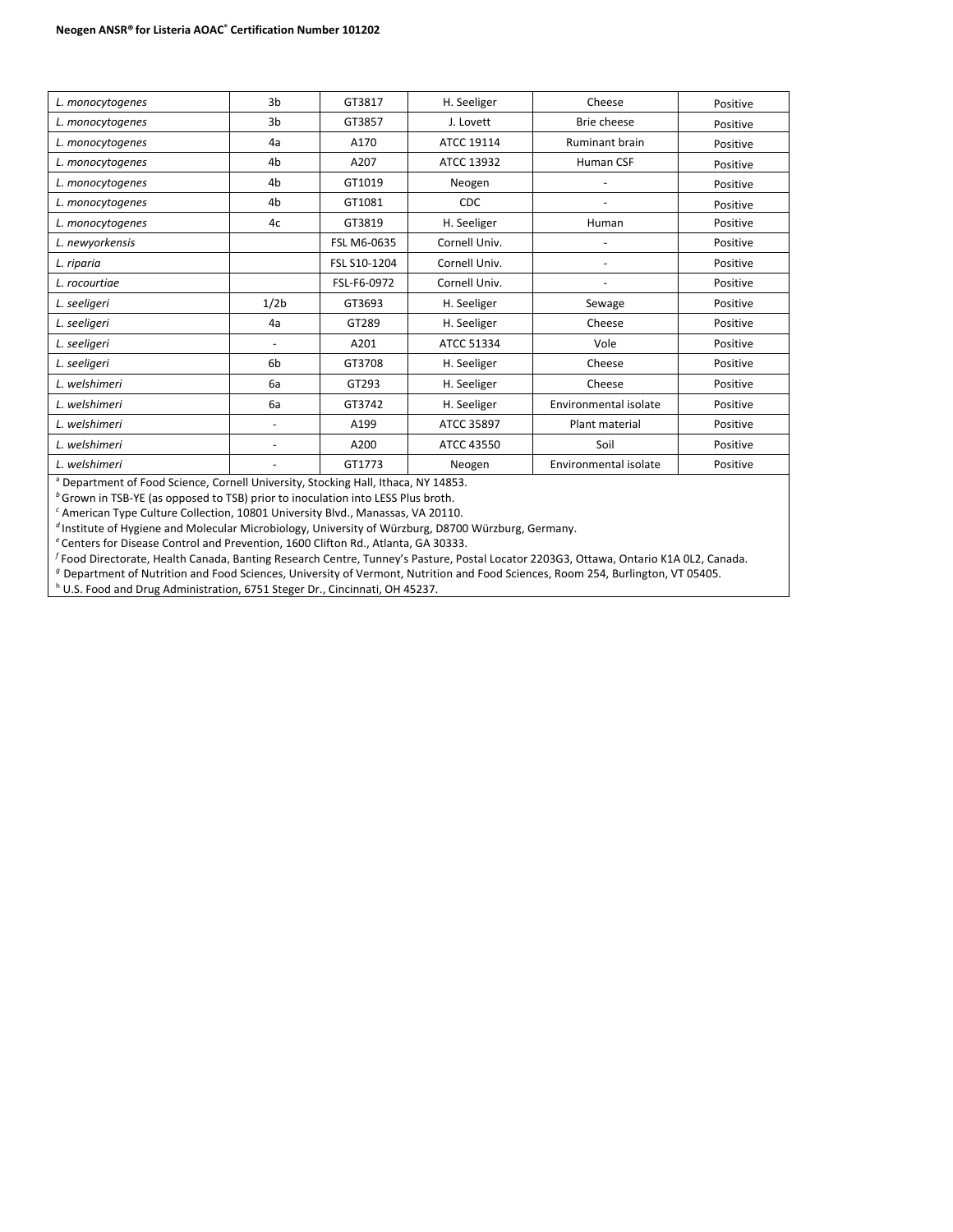| Table 2. Results of exclusivity testing for the ANSR for Listeria assay (8) |         |                 |                      |                                                         |                    |
|-----------------------------------------------------------------------------|---------|-----------------|----------------------|---------------------------------------------------------|--------------------|
| Organism                                                                    | Strain# | Source (ATCC #) | Origin<br>(if known) | Culture Conditions <sup>a</sup>                         | <b>ANSR Result</b> |
| <b>Bacillus cereus</b>                                                      | A208    | 25621           | Cow dung             |                                                         | Negative           |
| <b>Bacillus megaterium</b>                                                  | GT2128  | 14581           |                      |                                                         | Negative           |
| <b>Bacillus subtilis</b>                                                    | GT4402  | 21556           |                      |                                                         | Negative           |
| Brevibacillus parabrevis                                                    | GT803   | 8186            | Dairy product        |                                                         | Negative           |
| <b>Brochothrix</b><br>thermosphacta                                         | GT664   | 11509           | Pork sausage         | BHI broth, 5% CO <sub>2</sub> , 48 h,<br>$25^{\circ}$ C | Negative           |
| Enterococcus durans                                                         | GT407   | 6056            | Human feces          |                                                         | Negative           |
| Enterococcus faecalis                                                       | GT3242  | 27275           |                      |                                                         | Negative           |
| Enterococcus faecium                                                        | GT919   | 6057            | Cheese               |                                                         | Negative           |
| Enterococcus hirae                                                          | GT923   | 35220           | Cow dung             |                                                         | Negative           |
| Geobacillus<br>stearothermophilus                                           | GT4373  | 12980           |                      |                                                         | Negative           |
| Gordonia sputi                                                              | GT3474  | 29627           | Human                | Nutrient broth, 5% CO2, 48<br>$h, 37^{\circ}$ C         | Negative           |
| Kocuria rosea                                                               | GT1944  | 185             |                      | BHI broth, 48 h, 26°C                                   | Negative           |
| Kocuria varians                                                             | GT4404  | 15306           | Milk                 |                                                         | Negative           |
| Kurthia gibsonii                                                            | GT2129  | 43195           | Meat                 |                                                         | Negative           |
| Kurthia zopfii                                                              | GT1941  | 33403           | Turkey cecum         |                                                         | Negative           |
| Lactobacillus acidophilus                                                   | GT256   | 4356            | Human                |                                                         | Negative           |
| Lactobacillus buchneri                                                      | GT4082  | 11307           | Beer                 | MRS broth, 48 h, 30°C                                   | Negative           |
| Lactobacillus casei                                                         | GT805   | 393             | Cheese               |                                                         | Negative           |
| Lactobacillus fermentum                                                     | GT4063  | 9338            |                      |                                                         | Negative           |
| Lactococcus lactis                                                          | GT3516  | 11454           |                      |                                                         | Negative           |
| Micrococcus luteus                                                          | GT1943  | 381             | Water                |                                                         | Negative           |
| Rhodococcus equi                                                            | GT665   | 6939            | Horse                |                                                         | Negative           |
| Rhodococcus fascians                                                        | GT3524  | 12974           |                      | BHI broth, 48 h, 26°C                                   | Negative           |
| Staphylococcus aureus                                                       | A179    | 12600           | Human pleural fluid  |                                                         | Negative           |
| Staphylococcus<br>epidermidis                                               | A183    | 14990           | Human                |                                                         | Negative           |
| Staphylococcus<br>saprophyticus                                             | A185    | 15305           | Human urine          |                                                         | Negative           |
| Streptococcus equi                                                          | GT3596  | 33398           |                      |                                                         | Negative           |
| Streptococcus agalactiae                                                    | GT405   | 13813           |                      |                                                         | Negative           |
| Streptococcus mutans                                                        | GT412   | 25175           | Human mouth          |                                                         | Negative           |
| Streptococcus<br>pneumoniae                                                 | GT408   | 6303            |                      |                                                         | Negative           |
| Streptococcus sanguinis                                                     | GT411   | 10556           | Human                |                                                         | Negative           |

*<sup>a</sup>* If other than TSB, 24 h, 36°C.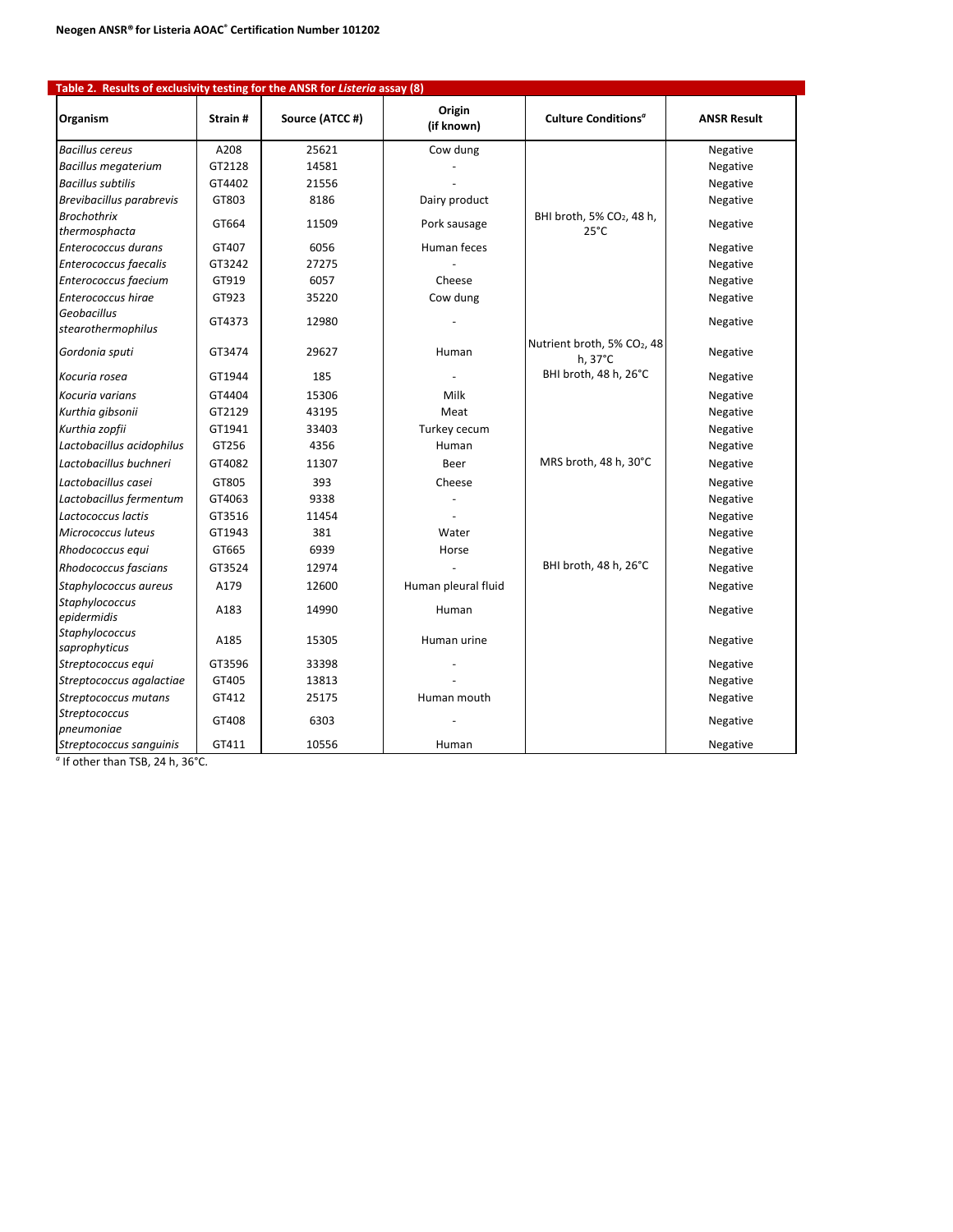|                                                                              | Table 3. Probability of detection calculations for ANSR Listeria presumptive and confirmed results, 16 h time point (8) |                            |       |                |              |                                |              |                    |                              |                           |                     |  |  |
|------------------------------------------------------------------------------|-------------------------------------------------------------------------------------------------------------------------|----------------------------|-------|----------------|--------------|--------------------------------|--------------|--------------------|------------------------------|---------------------------|---------------------|--|--|
| Matrix/Sample                                                                | <b>Inoculum Strain</b>                                                                                                  | Inoc. Level                | $N^b$ |                |              | <b>ANSR Presumptive Result</b> |              |                    | <b>ANSR Confirmed Result</b> | dPOD                      | 95% CI <sup>g</sup> |  |  |
| <b>Size</b><br>Hot dogs, 125 g<br>Queso fresco.<br>25g<br>Cantaloupe,<br>25g |                                                                                                                         | (CFU/portion) <sup>a</sup> |       | $X^c$          | $POD_{CP}^d$ | 95% CI                         | $\mathbf{x}$ | PODcc <sup>e</sup> | 95% CI                       | $\mathsf{c} \mathsf{P}^f$ |                     |  |  |
|                                                                              |                                                                                                                         | 0                          | 5     | 0              | 0            | 0, 0.434                       | $\Omega$     | $\Omega$           | 0, 0.434                     | 0                         | $-0.434, 0.434$     |  |  |
|                                                                              | L. seeligeri<br>ATCC35967                                                                                               | 0.19(0.04, 0.35)           | 20    | $\overline{2}$ | 0.100        | 0.028, 0.301                   | 4            | 0.200              | 0.081.0.416                  | $-0.100$                  | $-0.328, 0.134$     |  |  |
|                                                                              |                                                                                                                         | 2.5(1.2, 5.4)              | 5     | 5              | $\mathbf{1}$ | 0.565, 1                       | 5            | $\mathbf{1}$       | 0.565, 1                     | 0                         | $-0.434, 0.434$     |  |  |
|                                                                              |                                                                                                                         | 0                          | 5     | 0              | 0            | 0, 0.434                       | $\Omega$     | 0                  | 0, 0.434                     | 0                         | $-0.434, 0.434$     |  |  |
|                                                                              | L. monocytogenes 1/2b<br>GT3856                                                                                         | 0.34(0.14, 0.59)           | 30    | 8              | 0.267        | 0.142, 0.444                   | 8            | 0.267              | 0.142.0.444                  | 0                         | $-0.217, 0.217$     |  |  |
|                                                                              |                                                                                                                         | 11(2.5, 46)                | 5     | 5              | $\mathbf{1}$ | 0.565, 1                       | 5            | $\mathbf{1}$       | 0.565, 1                     | 0                         | $-0.434, 0.434$     |  |  |
|                                                                              |                                                                                                                         | $\mathbf 0$                | 5     | $\Omega$       | 0            | 0, 0.434                       | $\Omega$     | $\Omega$           | 0, 0.434                     | 0                         | $-0.434, 0.434$     |  |  |
|                                                                              | L. monocytogenes 4b<br>GT4342                                                                                           | 1.7(1.0, 3.3)              | 20    | 15             | 0.750        | 0.531, 0.888                   | 15           | 0.750              | 0.531, 0.888                 | 0                         | $-0.259, 0.259$     |  |  |
|                                                                              |                                                                                                                         | 275 (64, 1176)             | 5     | 5              | $\mathbf{1}$ | 0.565, 1                       | 5            | $\mathbf{1}$       | 0.565, 1                     | 0                         | $-0.434, 0.434$     |  |  |
|                                                                              |                                                                                                                         | 0                          | 5     | $\Omega$       | $\Omega$     | 0, 0.434                       | $\Omega$     | $\Omega$           | 0, 0.434                     | $\Omega$                  | $-0.434, 0.434$     |  |  |
| Stainless steel                                                              | L. monocytogenes 1/2a<br>GT1021                                                                                         | 33/975                     | 20    | 11             | 0.550        | 0.342, 0.742                   | 11           | 0.550              | 0.342, 0.742                 | $\mathbf 0$               | $-0.283, 0.283$     |  |  |
|                                                                              | + Enterococcus faecalis                                                                                                 | 335/9750                   | 5     | 5              | $\mathbf{1}$ | 0.565, 1                       | 5            | 1                  | 0.565, 1                     | 0                         | $-0.434, 0.434$     |  |  |

*b*N = Number of test portions.

*c* x = Number of positive test portions.

<sup>d</sup>POD<sub>CP</sub> = Candidate method presumptive positive outcomes.

<sup>e</sup>POD<sub>CC</sub> = Candidate method presumptive positive outcomes confirmed positive.

 $f$ dPOD<sub>CP</sub> = Difference between the candidate method presumptive and candidate method confirmed POD values.

*<sup>g</sup>* 95% CI = If the confidence interval of a dPOD does not contain zero, then the difference is statistically significant at the 5% level.

| Matrix/Sample      | Table 4. Probability of detection calculations for ANSR Listeria presumptive and confirmed results, 24 h time point (8) | Inoc. Level         |       |             |                         | <b>ANSR Presumptive Result</b> |              |                                | <b>ANSR Confirmed Result</b> |                           |                     |
|--------------------|-------------------------------------------------------------------------------------------------------------------------|---------------------|-------|-------------|-------------------------|--------------------------------|--------------|--------------------------------|------------------------------|---------------------------|---------------------|
| <b>Size</b>        | <b>Inoculum Strain</b>                                                                                                  | $(CFU/portion)^a$   | $N^b$ | $X^c$       | $POD_{CP}$ <sup>d</sup> | 95% CI                         | $\mathbf{x}$ | POD <sub>CC</sub> <sup>e</sup> | 95% CI                       | $d$ POD <sub>CP</sub> $f$ | 95% CI <sup>g</sup> |
|                    |                                                                                                                         | $\mathbf 0$         | 5     | 0           | $\Omega$                | 0, 0.434                       | $\Omega$     | $\Omega$                       | 0, 0.434                     | $\mathbf 0$               | $-0.434,$<br>0.434  |
| Hot dogs, 125 g    | L. seeligeri<br>ATCC35967                                                                                               | 0.19(0.04,<br>0.35) | 20    | 5           | 0.250                   | 0.112,<br>0.469                | 5            | 0.250                          | 0.112,<br>0.469              | 0                         | $-0.259,$<br>0.259  |
|                    |                                                                                                                         | 2.5(1.2, 5.4)       | 5     | 5           | 1                       | 0.565, 1                       | 5            | $\mathbf{1}$                   | 0.565, 1                     | $\mathbf 0$               | $-0.434,$<br>0.434  |
|                    | L. monocytogenes<br>1/2 <sub>b</sub><br>GT3856                                                                          | $\mathbf 0$         | 5     | $\Omega$    | $\Omega$                | 0, 0.434                       | $\Omega$     | $\Omega$                       | 0, 0.434                     | $\mathbf 0$               | $-0.434,$<br>0.434  |
| Queso fresco, 25 g |                                                                                                                         | 0.34(0.14,<br>0.59) | 30    | 9           | 0.300                   | 0.167,<br>0.479                | 8            | 0.267                          | 0.142,<br>0.444              | 0.033                     | $-0.189$<br>0.248   |
|                    |                                                                                                                         | 11(2.5, 46)         | 5     | 5           | $\mathbf{1}$            | 0.565, 1                       | 5            | $\mathbf{1}$                   | 0.565, 1                     | 0                         | $-0.434,$<br>0.434  |
| Cantaloupe, 25 g   | L. monocytogenes 4b<br>GT4342                                                                                           | $\mathbf 0$         | 5     | $\mathbf 0$ | $\Omega$                | 0, 0.434                       | $\mathbf 0$  | 0                              | 0, 0.434                     | $\mathbf 0$               | $-0.434,$<br>0.434  |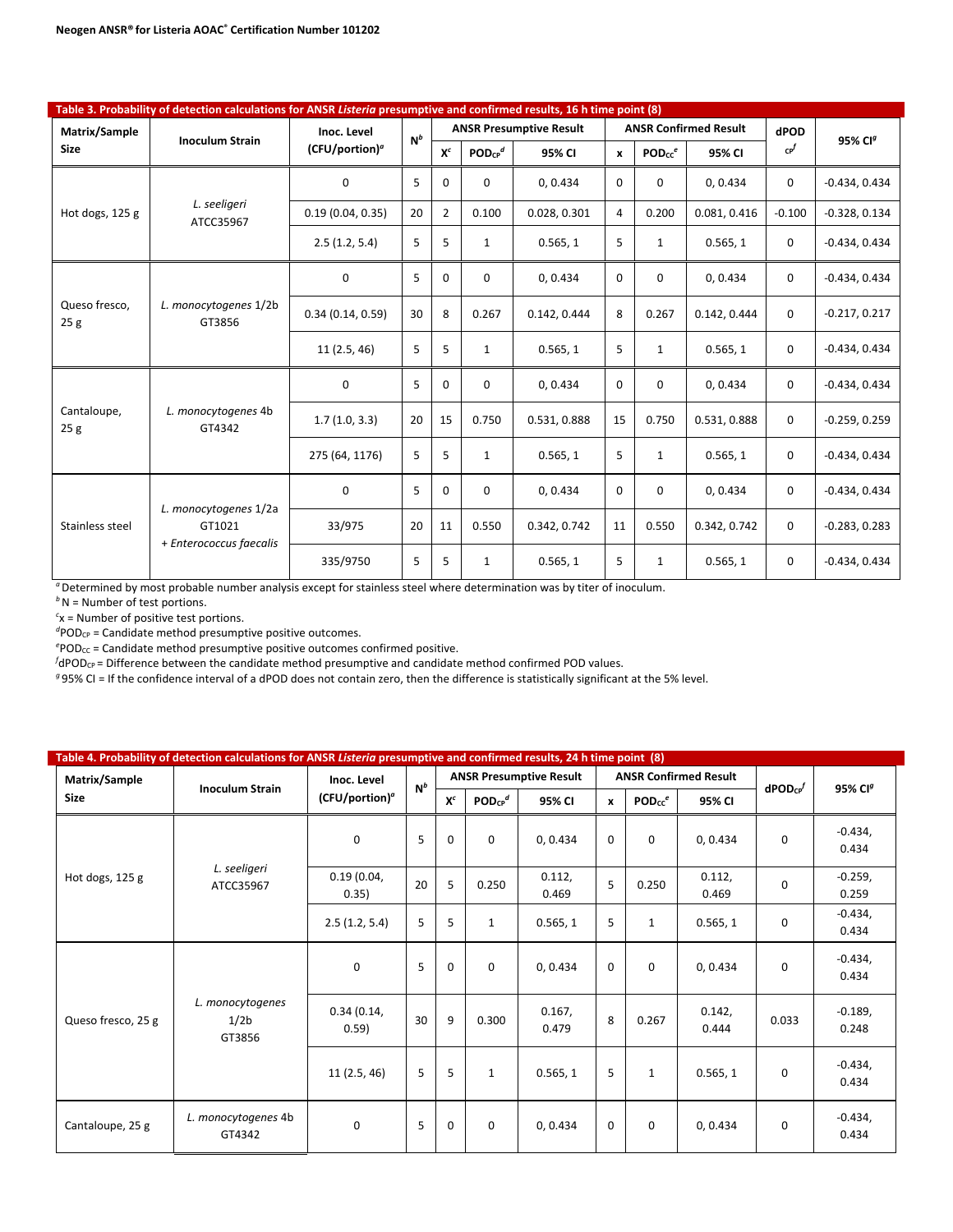|                 |                                                               | 1.7(1.0, 3.3)  | 20 | 15           | 0.750        | 0.531,<br>0.888 | 15          | 0.750        | 0.531,<br>0.888 | 0           | $-0.259,$<br>0.259 |
|-----------------|---------------------------------------------------------------|----------------|----|--------------|--------------|-----------------|-------------|--------------|-----------------|-------------|--------------------|
|                 |                                                               | 275 (64, 1176) | 5  | 5            | $\mathbf{1}$ | 0.565, 1        | 5           | $\mathbf{1}$ | 0.565, 1        | $\mathbf 0$ | $-0.434,$<br>0.434 |
|                 | L. monocytogenes<br>1/2a<br>GT1021<br>+ Enterococcus faecalis | 0              | 5  | $\mathbf{1}$ | 0.200        | 0, 0.624        | $\mathbf 0$ | 0            | 0, 0.434        | 0.200       | $-0.278,$<br>0.624 |
| Stainless steel |                                                               | 33/975         | 20 | 12           | 0.600        | 0.387,<br>0.781 | 12          | 0.600        | 0.387,<br>0.781 | $\Omega$    | $-0.280,$<br>0.280 |
|                 |                                                               | 335/9750       | 5  | 5            | $\mathbf{1}$ | 0.565, 1        | 5           | 1            | 0.565, 1        | 0           | $-0.434,$<br>0.434 |

*b*N = Number of test portions.

*c* x = Number of positive test portions.

<sup>d</sup>POD<sub>CP</sub> = Candidate method presumptive positive outcomes.

<sup>e</sup>POD<sub>CC</sub> = Candidate method presumptive positive outcomes confirmed positive.

 $f$ dPOD<sub>CP</sub> = Difference between the candidate method presumptive and candidate method confirmed POD values.

*<sup>g</sup>* 95% CI = If the confidence interval of a dPOD does not contain zero, then the difference is statistically significant at the 5% level.

|                           | Table 5. Probability of detection calculations for ANSR Listeria confirmed and reference method results, 16 h time point (8) |                     |       |                |                  |                              |                |                               |                                |                   |                     |  |  |
|---------------------------|------------------------------------------------------------------------------------------------------------------------------|---------------------|-------|----------------|------------------|------------------------------|----------------|-------------------------------|--------------------------------|-------------------|---------------------|--|--|
|                           |                                                                                                                              | Inoc. Level         | $N^b$ |                |                  | <b>ANSR Confirmed Result</b> |                |                               | <b>Reference Method Result</b> |                   | 95% CI <sup>g</sup> |  |  |
| <b>Matrix/Sample Size</b> | <b>Inoculum Strain</b>                                                                                                       | $(CFU/portion)^{a}$ |       | $X^c$          | POD <sub>c</sub> | 95% CI                       | $\mathbf{x}$   | POD <sub>R</sub> <sup>e</sup> | 95% CI                         | $\mathsf{dPOD}^f$ |                     |  |  |
|                           | L. seeligeri                                                                                                                 | 0                   | 5     | 0              | 0                | 0, 0.434                     | $\Omega$       | $\mathbf 0$                   | 0, 0.434                       | 0                 | $-0.434, 0.434$     |  |  |
| Hot dogs, 125 g           | ATCC35967                                                                                                                    | 0.19(0.04, 0.35)    | 20    | $\overline{2}$ | 0.100            | 0.028, 0.301                 | $\overline{2}$ | 0.100                         | 0.028, 0.301                   | $\Omega$          | $-0.213, 0.213$     |  |  |
|                           |                                                                                                                              | 2.5(1.2, 5.4)       | 5     | 5              | $\mathbf{1}$     | 0.565, 1                     | 5              | 1                             | 0.565, 1                       | $\mathbf 0$       | $-0.434, 0.434$     |  |  |
|                           |                                                                                                                              | 0                   | 5     | 0              | 0                | 0, 0.434                     | $\mathbf 0$    | $\mathbf 0$                   | 0, 0.434                       | 0                 | $-0.434, 0.434$     |  |  |
| Queso fresco, 25 g        | L. monocytogenes 1/2b<br>GT3856                                                                                              | 0.34(0.14, 0.59)    | 30    | 8              | 0.267            | 0.142, 0.444                 | 9              | 0.300                         | 0.167, 0.479                   | $-0.033$          | $-0.251, 0.189$     |  |  |
|                           |                                                                                                                              | 11(2.5, 46)         | 5     | 5              | $\mathbf{1}$     | 0.565, 1                     | 5              | $\mathbf{1}$                  | 0.565, 1                       | $\mathbf 0$       | $-0.434, 0.434$     |  |  |
|                           |                                                                                                                              | $\mathbf 0$         | 5     | 0              | 0                | 0, 0.434                     | $\Omega$       | $\mathbf 0$                   | 0, 0.434                       | $\mathbf 0$       | $-0.434, 0.434$     |  |  |
| Cantaloupe, 25 g          | L. monocytogenes 4b<br>GT4342                                                                                                | 1.7(1.0, 3.3)       | 20    | 15             | 0.750            | 0.531, 0.888                 | 16             | 0.800                         | 0.584, 0.919                   | $-0.050$          | $-0.299, 0.206$     |  |  |
|                           |                                                                                                                              | 275 (64, 1176)      | 5     | 5              | $\mathbf{1}$     | 0.565, 1                     | 5              | 1                             | 0.565, 1                       | 0                 | $-0.434, 0.434$     |  |  |
|                           |                                                                                                                              | $\mathbf 0$         | 5     | $\Omega$       | 0                | 0, 0.434                     | $\Omega$       | $\mathbf 0$                   | 0, 0.434                       | $\Omega$          | $-0.434, 0.434$     |  |  |
| Stainless steel           | L. monocytogenes 1/2a<br>GT1021                                                                                              | 33/975              | 20    | 11             | 0.550            | 0.342, 0.742                 | 6              | 0.300                         | 0.145, 0.519                   | 0.25              | $-0.052, 0.528$     |  |  |
|                           | + Enterococcus faecalis                                                                                                      | 335/9750            | 5     | 5              | $\mathbf{1}$     | 0.565, 1                     | 5              | $\mathbf{1}$                  | 0.565, 1                       | 0                 | $-0.434, 0.434$     |  |  |

*<sup>a</sup>*Determined by most probable number analysis except for stainless steel where determination was by titer of inoculum.

*b* N = Number of test portions.

*c* x = Number of positive test portions.

 $d$  POD<sub>C</sub> = Candidate method presumptive positive outcomes confirmed positive.

*e* PODR = Reference method confirmed positive outcomes.

*f* dPOD<sub>C</sub> = Difference between the candidate method and reference method POD values.

*<sup>g</sup>* 95% CI = If the confidence interval of a dPOD does not contain zero, then the difference is statistically significant at the 5% level.